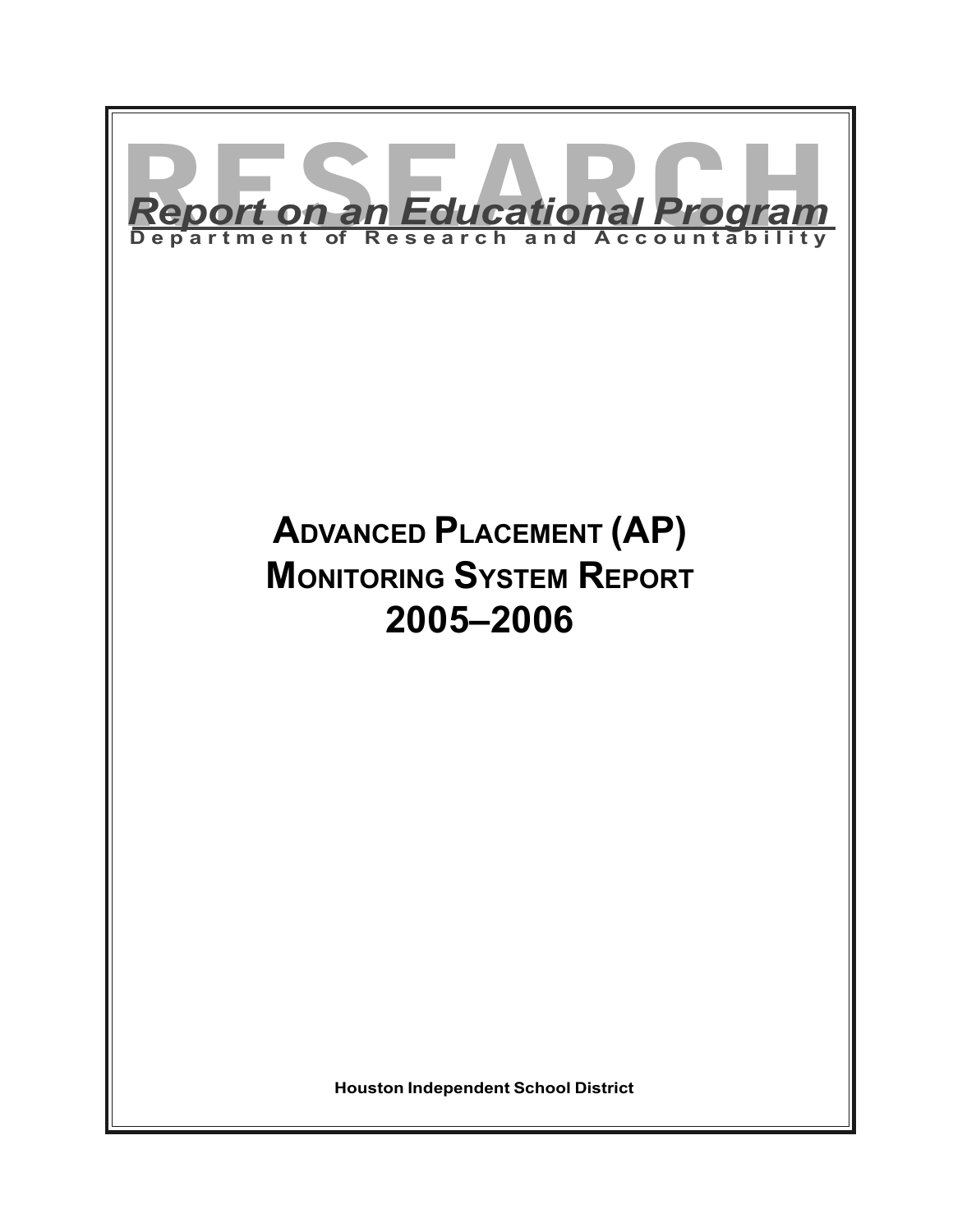

# HOUSTON INDEPENDENT SCHOOL DISTRICT Board of Education

Manuel Rodríguez Jr., PRESIDENT Harvin C. Moore, FIRST VICE PRESIDENT Greg Meyers, SECOND VICE PRESIDENT Arthur M. Gaines Jr., SECRETARY Natasha M. Kamrani, ASSISTANT SECRETARY Diana Dávila Kevin H. Hoffman Dianne Johnson Lawrence Marshall

 Abelardo Saavedra, Ph.D. SUPERINTENDENT OF SCHOOLS

Carla Stevens INTERIM ASSISTANT SUPERINTENDENT DEPARTMENT OF RESEARCH AND ACCOUNTABILITY

Laurie S. Zimmerman, Ph.D. RESEARCH SPECIALIST

Renmin Ye APPLICATION SPECIALIST Harry M. Selig and Chris Huzinec RESEARCH MANAGERS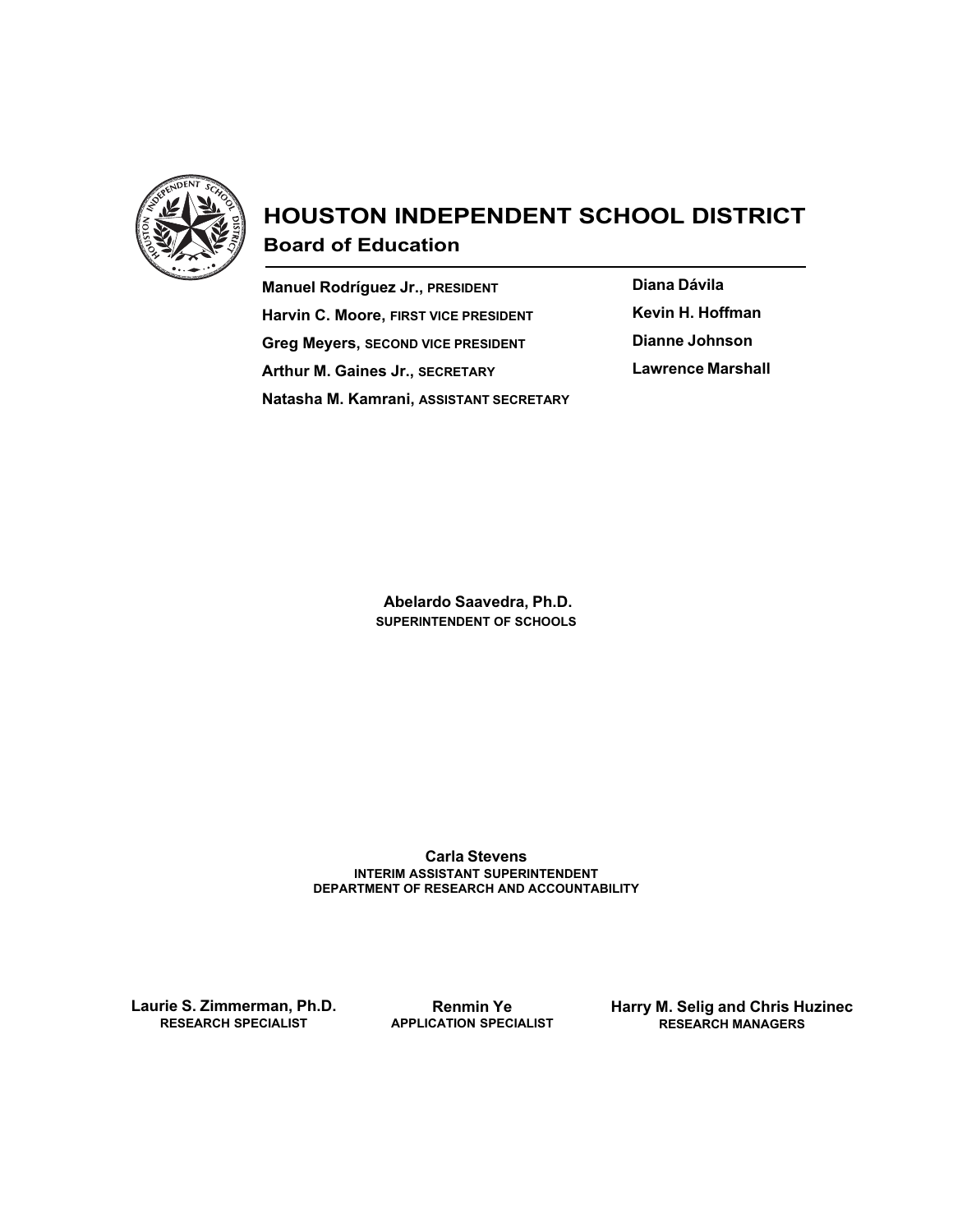## EXECUTIVE SUMMARY

# ADVANCED PLACEMENT (AP) MONITORING SYSTEM REPORT 2005–2006

#### Introduction

#### Program Description

During the 2004–2005 school year, the Superintendent of Schools devised a one-hundred-day plan that outlined specifications for implementing an Advanced Placement (AP) Monitoring System. The overall goal addressed by this component was to increase student achievement by continuing to raise academic expectations for all students. To accomplish this, the objectives were two-fold: first, increase the enrollment of minority students in Pre-Advanced Placement (Pre-AP) and Advanced Placement courses and participation in Advanced Placement examinations; second, develop a monitoring process to compare enrollment projections with actual enrollment and to measure the gaps in enrollment among underrepresented student groups.

The AP Program provides participating students with the opportunity to take college-level courses while still in high school and earn college credit, advanced placement, or both. Thirty-five AP examinations, covering 20 subject areas, are administered in May at participating schools. The examination format consists of two sections, multiple-choice and free-response (problem-solving or essay). The exceptions are Studio Art, which consists of student-submitted portfolios, Music Theory, which includes a sight-singing task, and modern language exams, which include a performance section (College Board, AP Central, 2006a).

Students who participate in the AP program have opportunities to study a particular subject in greater depth provided by highly qualified teachers. This experience may assist students in determining what educational path they may wish to pursue. By taking AP courses, students develop advanced skills sets

and study habits that ultimately prepare them for college studies. Families may experience financial benefits if their child receives advanced placement, college credit or both (College Board, 2005a).

Other benefits afforded to students include opportunities that lead to scholarships or recognition. The Siemens Awards for Advanced Placement is a scholarship with an award ranging from \$2,000 to \$5,000 given to students (one male and one female) from each of the 50 states who have earned the most number of AP grades of 5 in eight exams (Biology, Calculus BC, Chemistry, Computer Science AB, Environmental Science, Physics C: Mechanics, Physics C: Electricity and Magnetism, and Statistics). In addition, the AP program offers a number of Scholar Awards to AP students who have shown outstanding achievement (College Board, AP Central, 2006b).

Each examination subject is graded on a scale of 1 (No recommendation) to 5 (Extremely well qualified). After the examinations have been administered in May, participating schools return all AP materials to the Educational Testing Service (ETS). Multiple-choice sections are scored by computer. The free-response section is typically scored using a three-step process: development of preliminary scoring standards, establishment of final scoring standards, and the reading (College Board, AP Central, 2004).

The purpose of this report was to assess the impact of the AP program on the educational opportunities available to Houston Independent School District (HISD) students by addressing the following research questions:

1. What is the projected 2006–2007 Pre-AP and AP enrollment based on student enrollment for 2005– 2006, 2004–2005, and 2003–2004?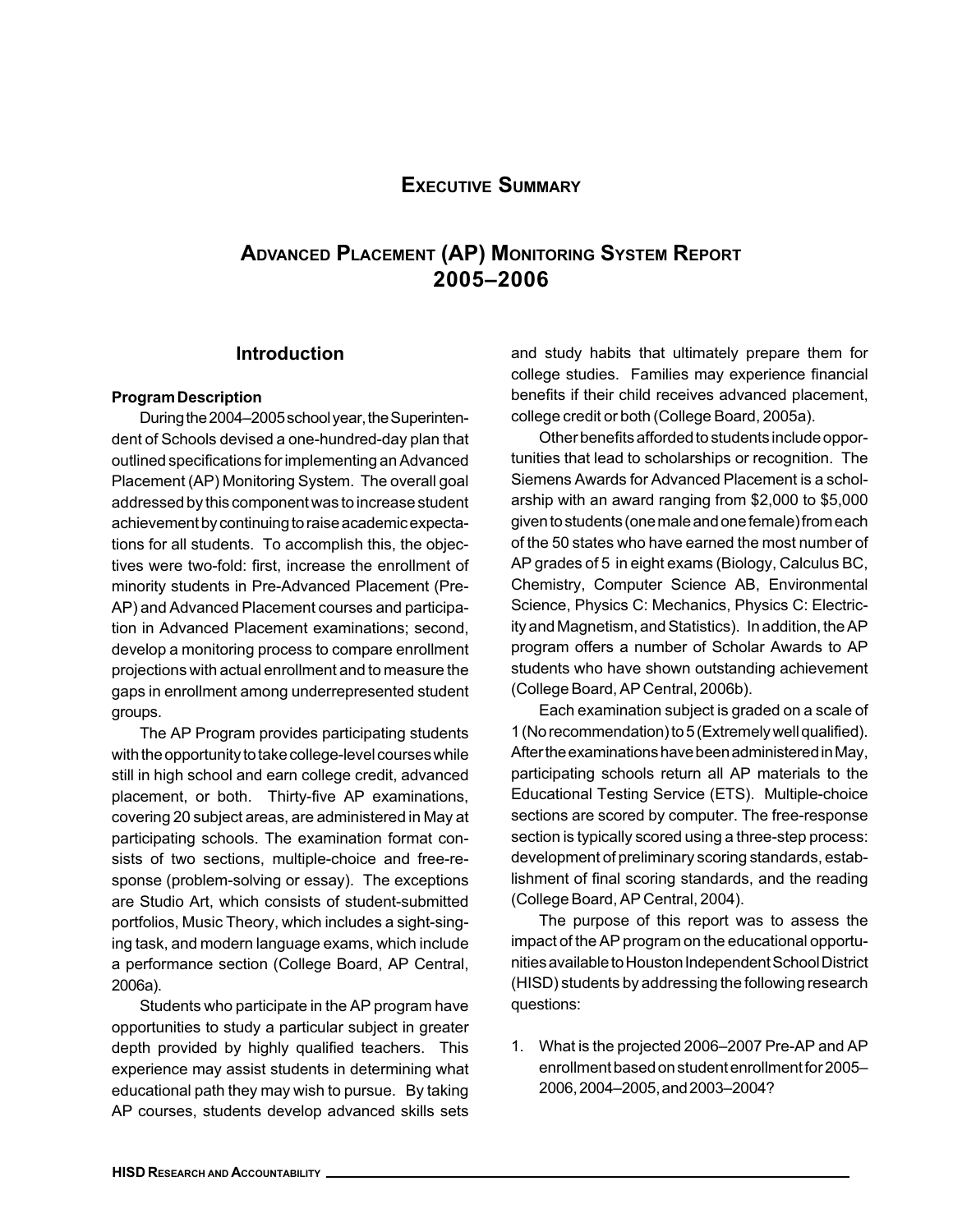- 2. What were the demographic characteristics of 2005–2006 HISD students enrolled in Pre-AP/AP courses compared to overall district enrollment?
- 3. What were the completion rates of 2005–2006 HISD students in AP courses?
- 4. What was the level of participation for 2005–2006 HISD students in the AP subject tests?
- 5. During 2005–2006, what were the mean scores of HISD students on the AP subject tests?
- 6. What percentage of students in HISD scored a 3 or better on AP subject tests for the May 2006 administration?

### Findings

**Participation** 

- From 2003–2004 to 2005–2006, there was an increase in both Pre-AP and AP enrollment levels for all students and all student groups.
- When comparing the differential of Pre-AP to district enrollment, there is an underrepresentation of African American, Hispanic, and economically disadvantaged students in the Pre-AP program (1.5, 6.9, and 10.3 percentage points, respectively).
- When comparing the differential of AP to district enrollment, there is an underrepresentation of African American, Hispanic, and economically disadvantaged students in the AP program (7.2, 10.0, and 17.2 percentage points, respectively).
- A total of 4,358 HISD students from 32 campuses participated in the 2006 AP test administration. This represents an increase of 34.3% over the past three years, and a 12.6% increase over the previous year.
- Although 7,529 students enrolled in AP courses for 2006, only 4,358 took AP subject tests.
- For juniors and seniors, the participation rate increased from 13.8% and 14.0% in 2005 to 15.1% and 14.6% in 2006.
- Among the ethnic groups, Native Americans and Asians comprised the lowest percentages of 2006 AP test-takers (<0.1% and 14.0%, respectively).
- Males comprised a lower percentage of 2006 AP test-takers compared to females, (41.0% and 59.0%, respectively).
- When comparing the percentages of AP testtakers from 2004 to 2006, there was a decline in participation among African American, Asian, and White students.
- When examining participation rates in mathematics and science subject tests used for eligibility for the Siemens Award by race/ethnicity, Biology had the highest participation rates for all groups, while Computer Science AB reflected the lowest participation rates for all racial/ethnic categories. Asian and White students participated in all eight AP tests.

### **Performance**

- For the 2005–2006 school year, 8,092 AP examinations were taken by HISD students, where 47.5% of the scores were 3 or higher. This represents a decline from the previous school year when 49.2% of the scores were 3 or above.
- White students outperformed African American, Asian, and Hispanic students on AP subject tests scoring 3 or higher by 52.2, 0.2, and 37.8 percentage points, respectively.
- Bellaire High School had the highest percentage (86.7%) of AP tests scoring 3 or higher.
- For 2006, HISD students exceeded the national mean scores for 18 subject examinations.
- When comparing AP subject tests for 2005 and 2006, mean scores increased in 14 AP subject examinations.
- For the 2006 AP test administration, the highest scores for Asian students was in German Language, White students scored highest in Physics C: Electricity & Magnetism, Hispanic students scored highest on the Spanish Language exam,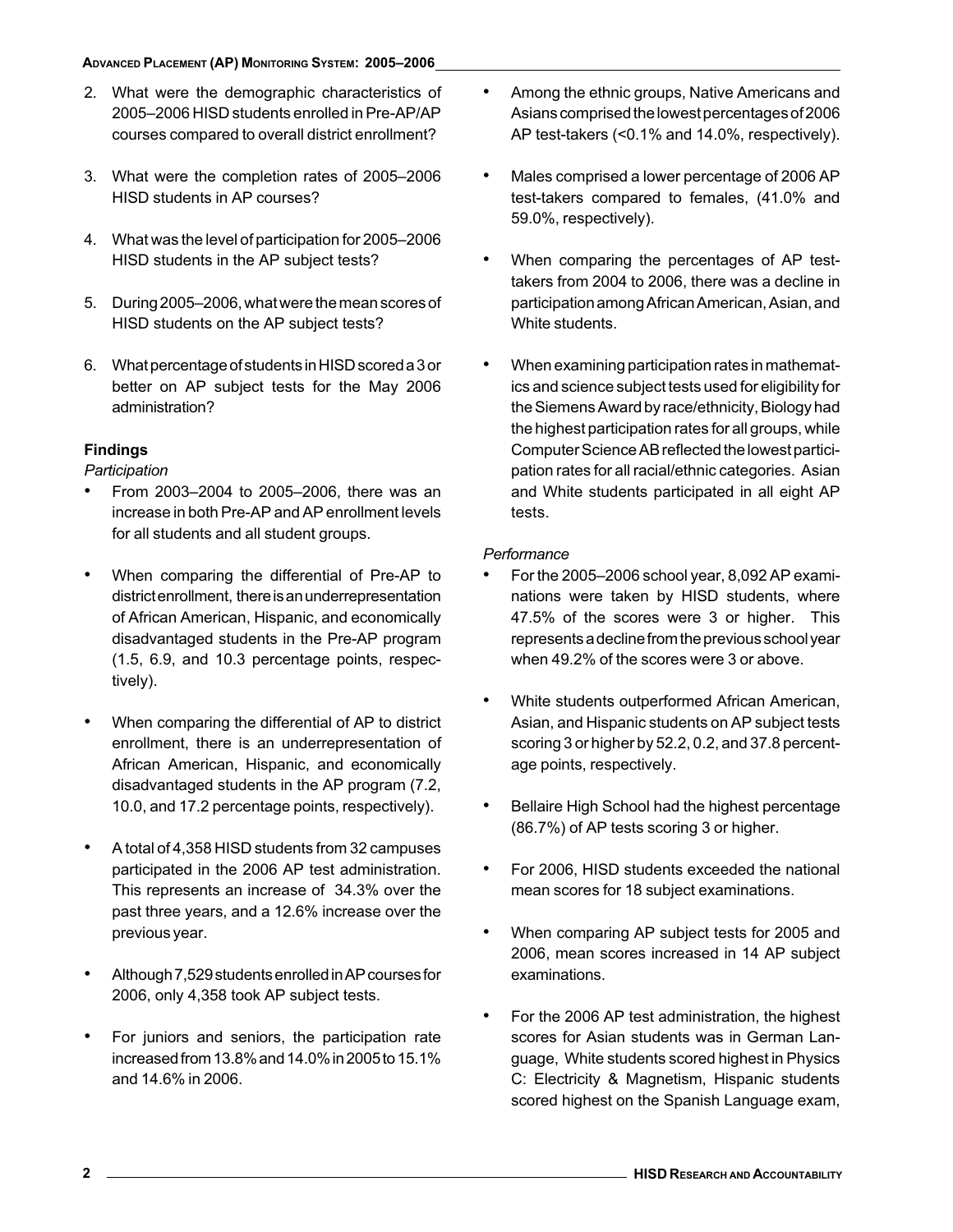and African American students scored highest on the Calculus BC subject test.

- The number of AP tests taken ranged from 1 at Eastwood and Kashmere to 2,081 at Bellaire for 2006.
- When examining AP subject test performance from 1996 to 2006, decreases in the mean scores occurred for biology and physics-related AP subject tests, and increases were evidenced in the mean scores for 11 AP subject examinations.

#### Recommendations

- 1. Continue to identify successful efforts to promote participation and performance among students, especially minorities and males, by providing information to students and parents about the benefits of the AP program, which includes scholarships, recognition, and college credit/advanced placement.
- 2. To increase student achievement, continue to provide adequate and relevant professional devel-

opment opportunities, especially in the area of science. Additionally, strengthen the curriculum in middle school so that students have a strong educational foundation not only academically, but also with regard to the development of higher order thinking skills and time management skills.

- 3. On the campus level, monitor the students enrolled in AP courses and the students who subsequently take the AP subject examinations.
- 4. In order to promote equity and excellence, consideration should be given to creating opportunities for students to take prerequisite math and science courses so that those showing ability or motivation in tenth grade have the necessary foundation to be successful and meet course requirements.
- 5. For campuses with low participation and performance rates, focus on the development of vertical teams (elementary, middle, and high school) so that student preparation is strengthened prior to taking AP courses and monitor the rigor of the courses.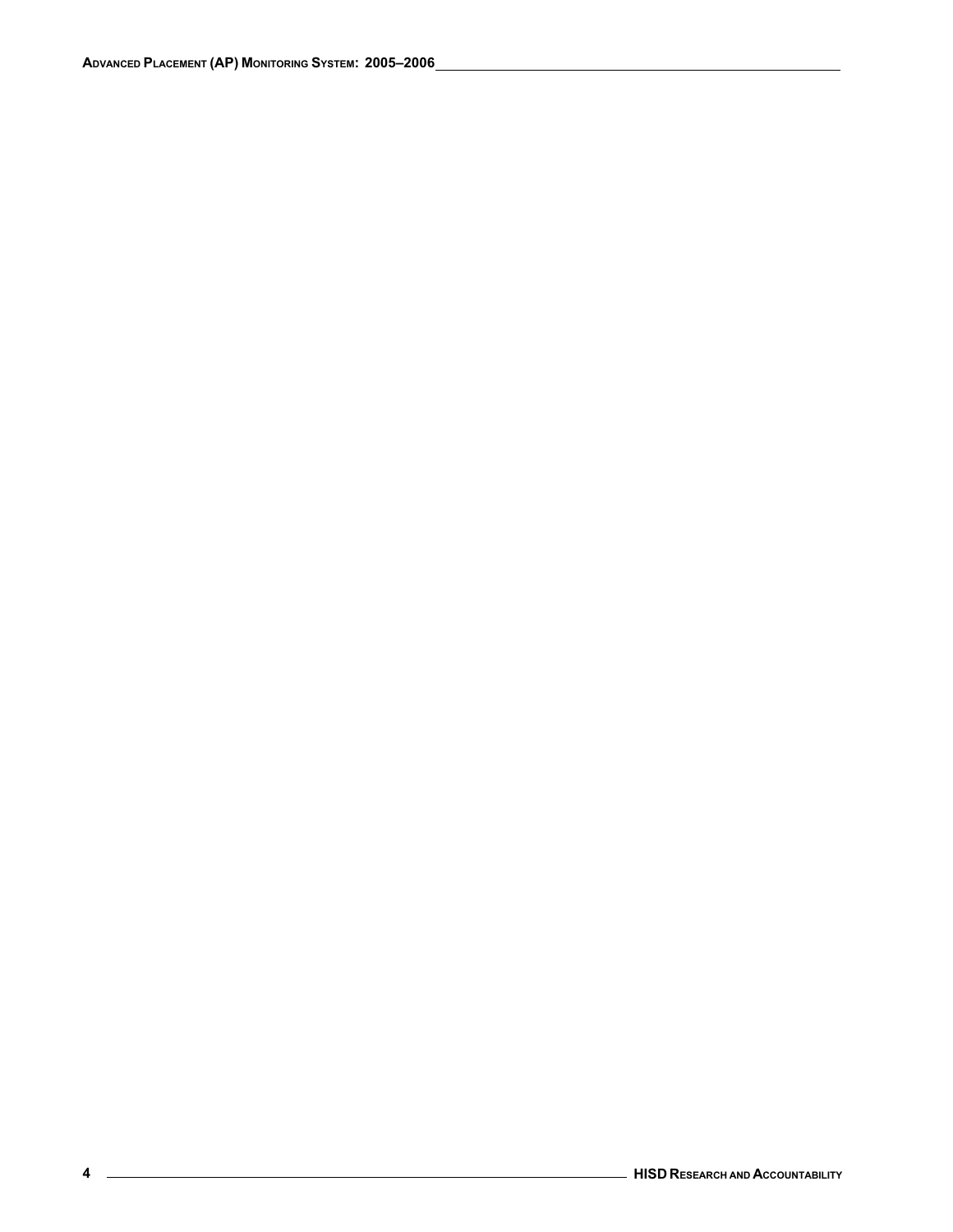# ADVANCED PLACEMENT (AP) MONITORING SYSTEM REPORT 2005–2006

**Purpose:** To assess the impact of the Advanced Placement (AP) program on the educational opportunities available to Houston Independent School District students.

Design: Descriptive.

Population: Participants in HISD Pre-AP and AP programs.

- Methods: Use of test score data from the College Entrance Examination Board (CEEB) and demographic data from the Texas Public Education Information Management System. Course enrollment and completion data extracted from the Schools Administrative Student Information (SASI) System.
- Findings: Participation in AP tests increased by 12.6% from 2005 to 2006. Although a total of 7,529 students were enrolled in AP courses for the 2005–2006 school year, only 4,358 students took AP subject tests during the 2006 administration. For the 2005–2006 school year, 8,092 AP examinations were taken by HISD students, where 47.5% of the scores were a 3 or higher. The mean scores of HISD test-takers exceeded the mean scores for national test-takers for 18 out of 32 subject examinations.
- Conclusions: HISD policy has provided more equitable access to the Pre-AP and AP program. Although overall participation has increased, performance has declined, suggesting additional strategies are needed to address strengthening the curriculum and educational foundation for all students at all educational levels through vertical teams, providing professional development opportunities, and monitoring campuses, especially with low participation and performance data to ensure that the rigor and quality match AP standards.
- Educational Implications: Encourage students to take the AP subject examinations by informing them of the advantages conferred by the program. Educate parents to help motivate their children in this endeavor. Provide opportunities for students to take the necessary prerequisite courses, especially in math and science, so that they have the foundation to meet the requirements for AP classes.

#### **Introduction**

During the 2004–2005 school year, the Superintendent of Schools devised a one-hundred-day plan that outlined specifications for implementing an AP Monitoring System. The overall goal addressed by this component was to increase student achievement by continuing to raise academic expectations for all students. To accomplish this, the objectives were twofold: first, increase the enrollment of minority students in Pre-Advanced Placement and Advanced Placement courses and participation in Advanced Placement examinations; second, develop a monitoring process to compare enrollment projections with actual enroll-

ment and to measure the gaps in enrollment among underrepresented student groups.

The philosophy of the Houston Independent School District (HISD) fosters equity and excellence in education by offering open enrollment that enables all motivated students to participate in Pre-Advanced Placement (Pre-AP) and Advanced Placement (AP) courses (Houston Independent School District, 2006). Similarly, the College Board and the Advanced Placement Program encourage equitable access.

#### Program Description

The AP Program provides participating students with the opportunity to take college-level courses while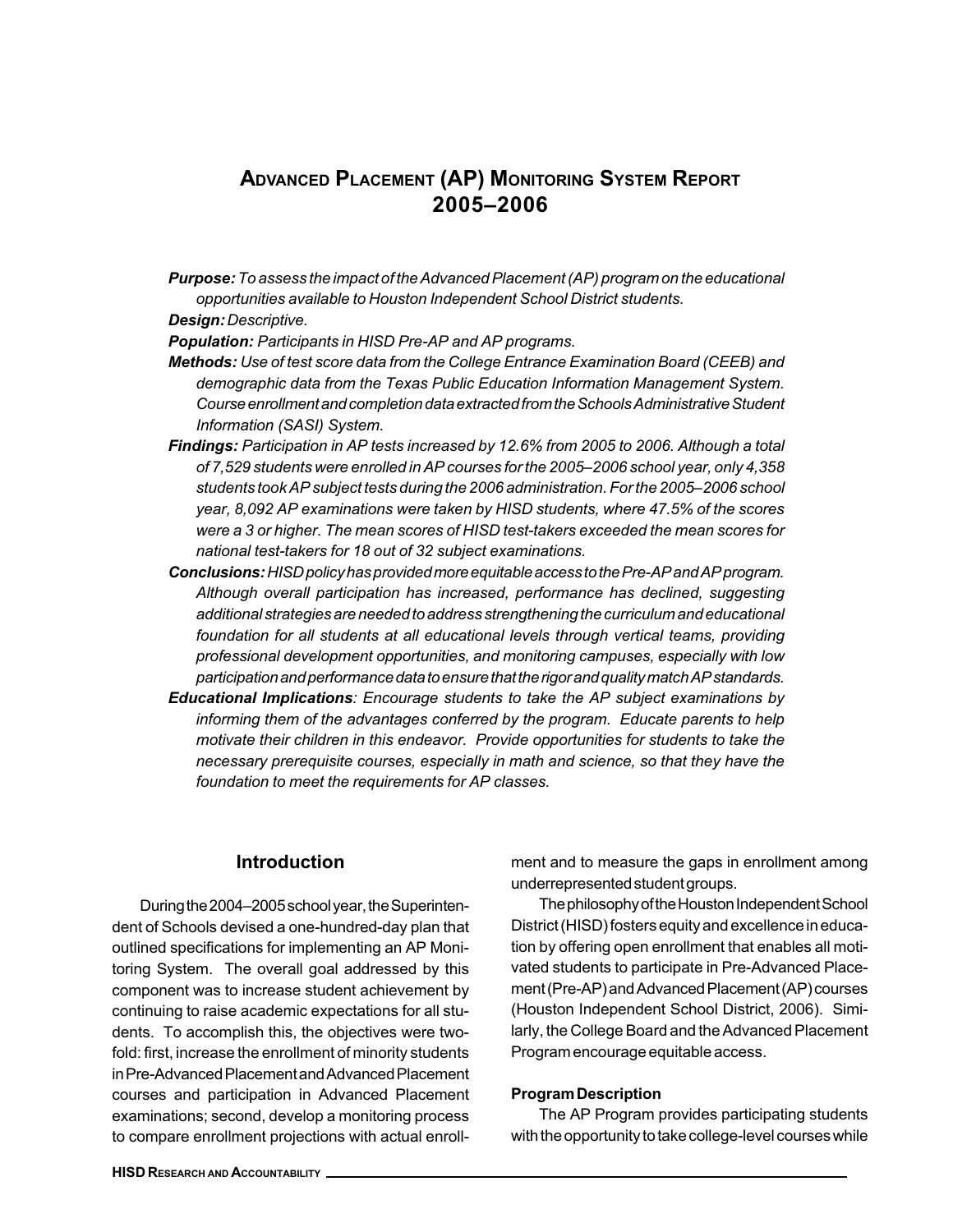still in high school and earn college credit, advanced placement, or both. Thirty-five examinations, covering 20 subject areas, are administered in May at participating schools. The examination format consists of two sections, multiple-choice and free-response (problemsolving or essay). The exceptions are Studio Art, which consists of student-submitted portfolios; Music Theory, which includes a sight-singing task; and modern language exams, which include a performance section (College Board, AP Central, 2006a).

For the 2007–2008 school year, schools must have courses labelled as "AP" authorized through the AP Course Audit process. This audit process will ensure that quality courses meeting "AP" requirements are being offered, and that colleges and universities have a venue to review authorized courses offered by secondary schools (College Board, AP Central, 2006c)

Students who participate in the AP program have opportunities to study a particular subject in greater depth provided by highly qualified teachers. This experience may assist students in determining what educational path they may wish to pursue. By taking AP courses, students develop advanced skills sets and study habits that ultimately prepare them for college studies. Families may experience financial benefits if their child receives advanced placement, college credit or both (College Board, AP Central, 2005a).

Other benefits afforded to students include opportunities that lead to scholarships or recognition. The Siemens Awards for Advanced Placement is a scholarship with an award ranging from \$2,000 to \$5,000 given to two students (one male and one female) from each of the 50 states who have earned the most number of AP grades of 5 in eight exams (Biology, Calculus BC, Chemistry, Computer Science AB, Environmental Science, Physics C: Mechanics, Physics C: Electricity and Magnetism, and Statistics). The AP program also offers a number of Scholar Awards to AP students who have shown outstanding achievement (College Board, AP Central, 2006b).

In addition, teachers involved in the AP program benefit from professional development opportunities such as workshops and Summer Institutes. Furthermore, experienced AP teachers may be selected as Faculty Consultants and become "Readers" for the AP exams. Teachers also receive support from AP through on-line materials, publications, conferences, and consultants (College Board, AP Central, 2006d).

#### Scoring

Each examination subject is graded on a scale of 1 (No recommendation) to 5 (Extremely well qualified). Typically, scores of 3 or above qualify a student to receive advanced placement, college credit, or both. After the examinations have been administered in May, participating schools return all AP materials to the Educational Testing Service (ETS). Multiple-choice sections are scored by computer. The free-response section is typically scored using a three-step process: development of preliminary scoring standards, establishment of final scoring standards, and the reading. AP examinations may be compared from one year to another through equating (College Board, AP Central, 2004).

#### Program Costs and Funding Source

The AP examination fee was \$82.00 per exam for the 2005–2006 school year. The College Board provides a \$22.00 fee reduction per exam for students in financial need that qualify so that the final costs is \$52 per exam if the school waives its \$8 administrative fee. In addition to the College Board fee reduction, the State of Texas provides a \$47.00 subsidy for each examination so that the final exam costs for qualified students totals \$5. For students in public school who do not qualify for the College Board fee reduction, the State of Texas funds \$30 per AP exam, making the final cost \$44 if schools forgo their \$8 administrative fee (College Board, AP Central, 2005b, 2006e).

In 1993, the Texas Legislature adopted the Advanced Placement (AP)/International Baccalaureate (IB) Incentive Program. One facet of the law provides for campus awards up to \$77 for each student who scored either a 3 or better on at least one Advanced Placement examination or a four or above on an International Baccalaureate examination. Campus awards are used for academic enhancement purposes, and campuses earning the funds determine how the funds are to be used (Texas Education Agency, 2006).

#### Admission

The philosophy of HISD is based on excellence and equity which offers open enrollment that enables all motivated students to participate in Pre-AP and AP courses (Houston Independent School District, 2006).

During the 2004–2005 school year, HISD implemented the Advanced Placement Initiative. It is the first public school district in the nation to require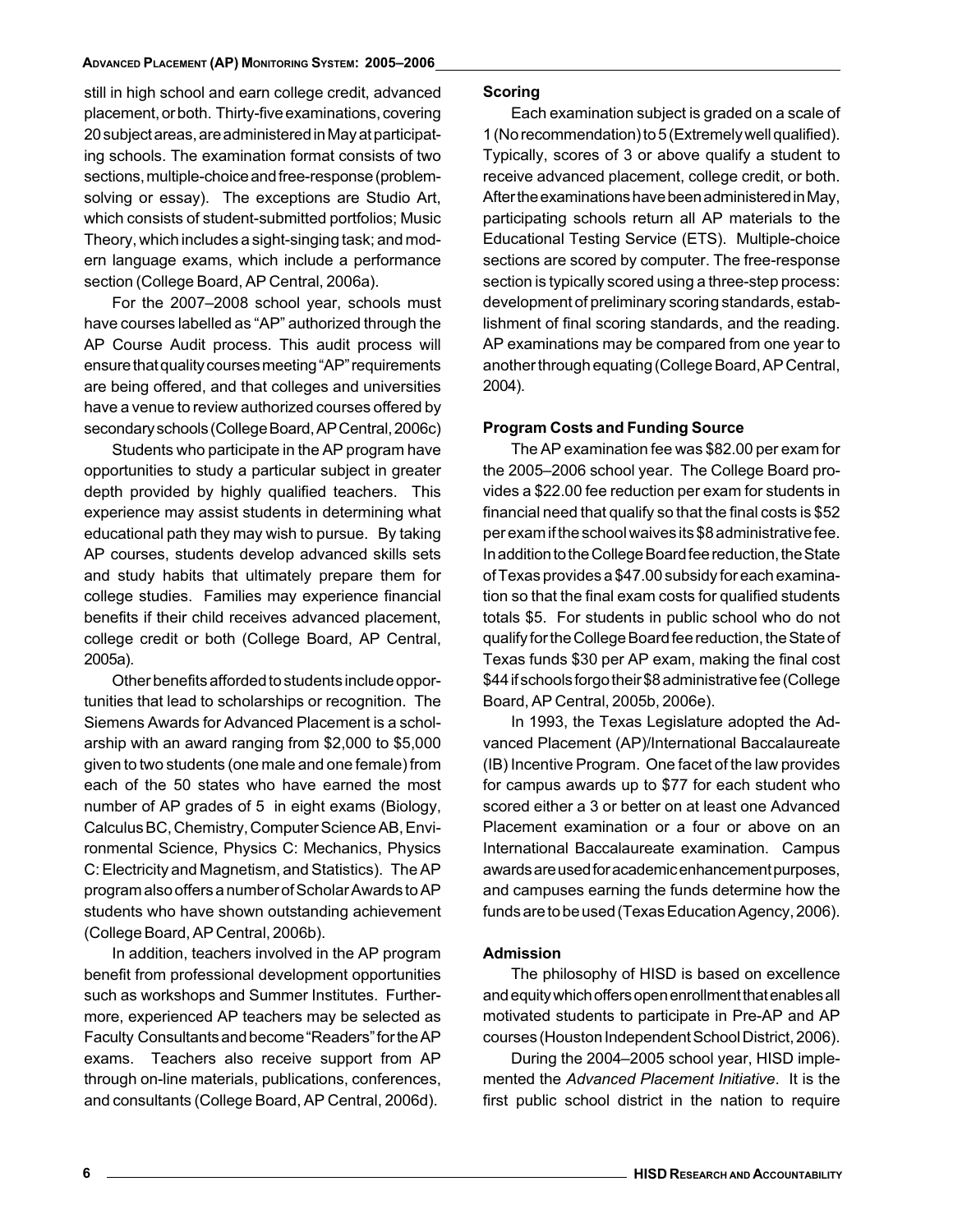#### ADVANCED PLACEMENT (AP) MONITORING SYSTEM: 2005–2006

students to take more demanding Pre-AP and AP courses. There are two components. Since Pre-AP courses provide the foundation necessary to prepare students for the AP college level courses, the first component of the Advanced Placement Initiative begins with requiring all sixth and seventh grade students to take Pre-AP Language Arts and Reading. Additionally, instruction will be provided by teachers who have completed the College Board Pre-AP English training (Houston Independent School District, 2005).

The second component incorporates the philosophy of open enrollment to all motivated students to participate in AP courses and further uses students' tenth grade scores from the PSAT to default students into AP courses where they demonstrate strengths and for which they have completed prerequisite courses (Houston Independent School District, 2005).

#### **Curriculum**

Pre-AP classes are aligned with the College Board Advanced Placement course curriculum objectives. These classes provide a foundation that prepares students for taking AP courses. The AP curriculum consists of university level courses that have been developed by the College Board. Students are encouraged to take AP exams after completing AP courses. Successful completion of AP exams gives students the possibility of receiving advanced placement and/or college credit. AP course offerings vary at every campus (Houston Independent School District, 2006).

#### Purpose

The purpose of this report was to assess the impact of the Advanced Placement (AP) program on the educational opportunities available to HISD students by addressing the following research questions:

- 1. What is the projected 2006–2007 Pre-AP and AP enrollment based on student enrollment for 2005– 2006, 2004–2005, and 2003–2004?
- 2. What were the demographic characteristics of 2005–2006 HISD students enrolled in Pre-AP/AP courses compared to overall district enrollment?
- 3. What were the completion rates of 2005–2006 HISD students in AP courses?
- 4. What was the level of participation for 2005–2006 HISD students in the AP subject tests?
- 5. During 2005–2006, what were the mean scores of HISD students on the AP subject tests?

6. What percentage of students in HISD scored a 3 or better on AP subject tests for the May 2006 administration?

### Methods

#### Data Limitations

Due to issues related to mobility, the unduplicated count of students taking AP courses by campus will not equal the unduplicated count of students taking AP courses for the district. More specifically, a student may attend more than one campus during an academic year. If the student enrolled in AP courses at two campuses, then each campus will count that student as taking at least one AP course; however, districtwide, the student will not be counted twice.

To provide disaggregated student level information, the electronic database was matched to the Public Education Information Management System (PEIMS) database. Since the PEIMS database reflects a snapshot taken on the last Friday in October, those students who were not present would not be included in the database. There was a total of 18 students taking AP exams who could not be matched to PEIMS.

#### Data Collection and Analysis

Test performance for 2006, along with demographic information supplied by students, was reported to HISD for each participating campus by the College Board via printed reports and an electronic database. The 2006 national scores for test performance by subject were extracted from the National Summary Report (College Board, 2006f). These data, together with enrollment data from PEIMS, were analyzed. State level data, including the number of AP Subject tests taken along with the percentage of scores that were 3 or above, were extracted from the State Reports (College Board, 2004g). Participation rates for juniors and seniors were calculated by dividing the number of students tested by the PEIMS snapshot of fall enrollment for the same group. Participation rates for juniors and seniors were calculated across the district and by school.

Course completion rates were determined by analyzing the numerical counts of students enrolled in an AP course with those students completing the last semester of the course. AP examinations were linked to corresponding AP courses by student. Some counts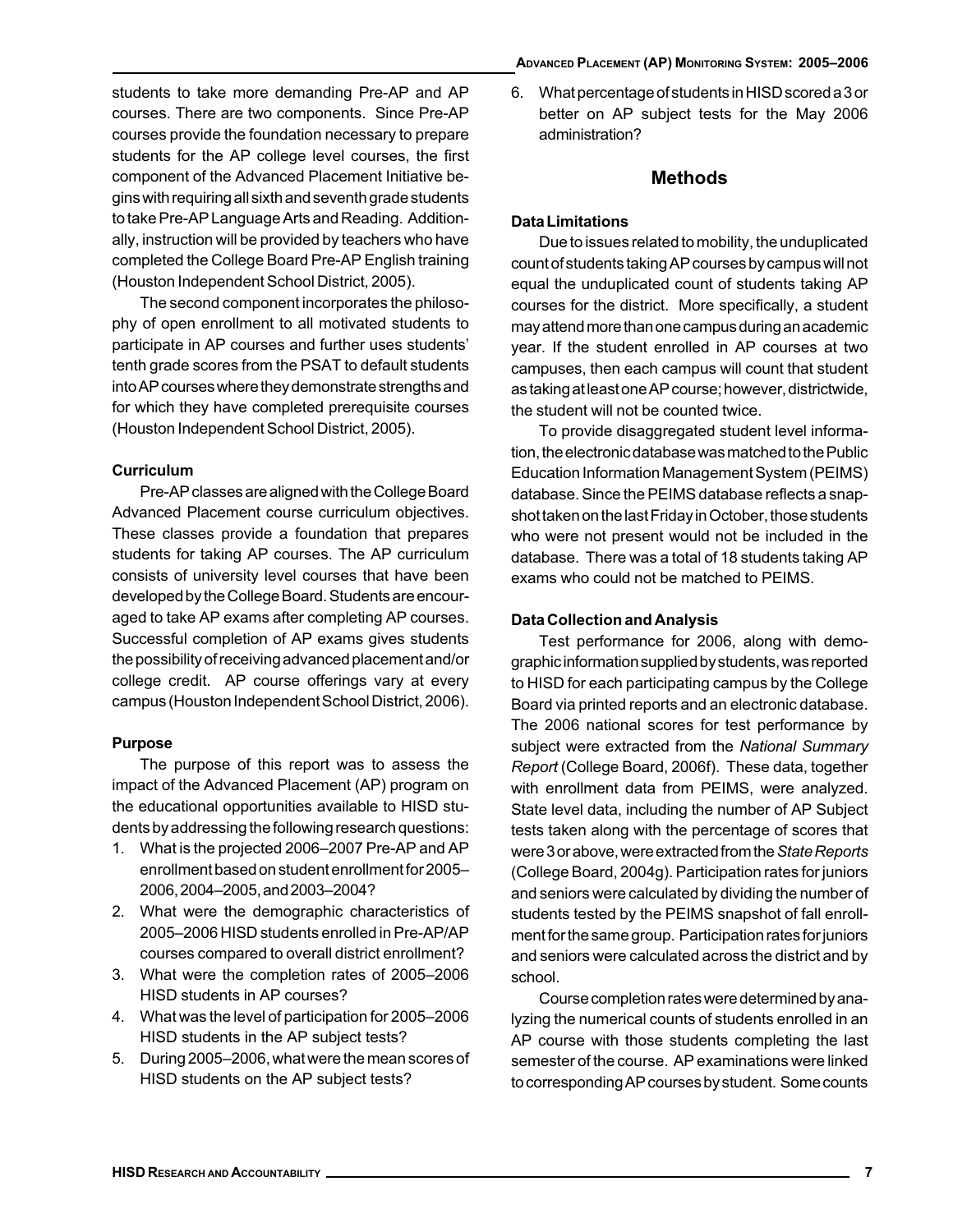#### ADVANCED PLACEMENT (AP) MONITORING SYSTEM: 2005–2006

may be imprecise because data required to match students to each database were not available. Additionally, completion rates and subsequent testing were based on the 2005–2006 school year. Therefore, a student was required to complete the course within the school year and test in the spring of 2006 to be considered as taking the course with the corresponding exam.

Mean test scores by gender, race/ethnicity, and economic status for AP subjects were analyzed by comparing mean and differential scores. For race/ ethnicity, the number of Hispanic students combines the total populations for the Chicano/Mexican, Puerto Rican, and Other Hispanic racial/ethnic categories. When examining differential scores, White students were used as a reference group because typically, White students outperform minority students on standardized tests. To determine the percentage of students who scored 3 or above on AP subject tests by race/ethnicity, the total number of tests scoring a 3 or higher were divided by the total number of tests taken for each ethnic category.

### **Results**

What is the projected 2006–2007 Pre-AP and AP enrollment based on student enrollment for 2005– 2006, 2004–2005, and 2003–2004?

Tables 1 and 2 depict actual Pre-AP and AP enrollment data for 2003–2004, 2004–2005, and 2005– 2006, as well as the projected enrollment for the 2006– 2007 school year by gender and student group. Pre-AP enrollment encompasses grades 6–12, while AP enrollment consists of grades 9–12. The projected enrollment was calculated by averaging the percentage of increase or decrease in the actual enrollment over the 3-year period and multiplying the 2005–2006 actual enrollment by the average increase or decrease (proportion) to arrive at a crude 2006–2007 enrollment projection. Extraneous factors, such as policy decisions, may ultimately impact projected enrollments, but these factors were not taken into account. More specifically, Pre-AP and AP enrollment figures may

Table 1: HISD Pre-AP Enrollment and Projected Enrollment (Grades 6–12) by Gender and Student Group (unduplicated)

|                              | 2003-2004 | 2004-2005 | 2005-2006 | Proportional<br>Change | <b>Projected</b><br>2006-2007 |
|------------------------------|-----------|-----------|-----------|------------------------|-------------------------------|
| <b>All Students</b>          | 21,932    | 29.347    | 33.743    | 0.243942               | 41,974                        |
| African Am.                  | 5.143     | 7.992     | 10.492    | 0.433385               | 15,039                        |
| Asian                        | 1.714     | 1.948     | 2.024     | 0.087769               | 2.202                         |
| <b>Hispanic</b>              | 9,647     | 13,663    | 15,884    | 0.289426               | 20,481                        |
| Native Am.                   | 28        | 37        | 41        | 0.214768               | 50                            |
| White                        | 4.867     | 5.707     | 5.302     | 0.050813               | 5.571                         |
| <b>Male</b>                  | 9.370     | 13.206    | 15.678    | 0.298290               | 20.355                        |
| Female                       | 12.029    | 16.141    | 18.065    | 0.230520               | 22.229                        |
| Econ. Disadv.                | 12.488    | 19.193    | 22.288    | 0.349086               | 30.068                        |
| <b>Missing Econ. Disadv.</b> | 533       | 0         | 1.013     |                        |                               |

Table 2: HISD AP Enrollment and Projected Enrollment (Grades 9–12) by Gender and Student Group (unduplicated)

|                         | 2003-2004 | 2004-2005 | 2005-2006 | Proportional<br>Change | <b>Projected</b><br>2006-2007 |
|-------------------------|-----------|-----------|-----------|------------------------|-------------------------------|
| <b>All Students</b>     | 6.279     | 6.703     | 7,529     | 0.095378               | 8,247                         |
| <b>African American</b> | 1,568     | 1.699     | 1.931     | 0.110048               | 2.144                         |
| Asian                   | 660       | 687       | 748       | 0.064850               | 797                           |
| <b>Hispanic</b>         | 2,508     | 2.790     | 3,156     | 0.121811               | 3.540                         |
| <b>Native American</b>  |           | 9         | 10        | 0.198413               | 12                            |
| White                   | 1.448     | 1.518     | 1.684     | 0.078848               | 1,817                         |
| <b>Male</b>             | 2.535     | 2.722     | 3.123     | 0.110543               | 3.468                         |
| Female                  | 3,656     | 3,981     | 4,406     | 0.097826               | 4,837                         |
| Econ. Disadv.           | 3.195     | 3.665     | 4.064     | 0.127986               | 4,584                         |
| Missing Econ. Disadv.   | 88        | 0         | 78        |                        |                               |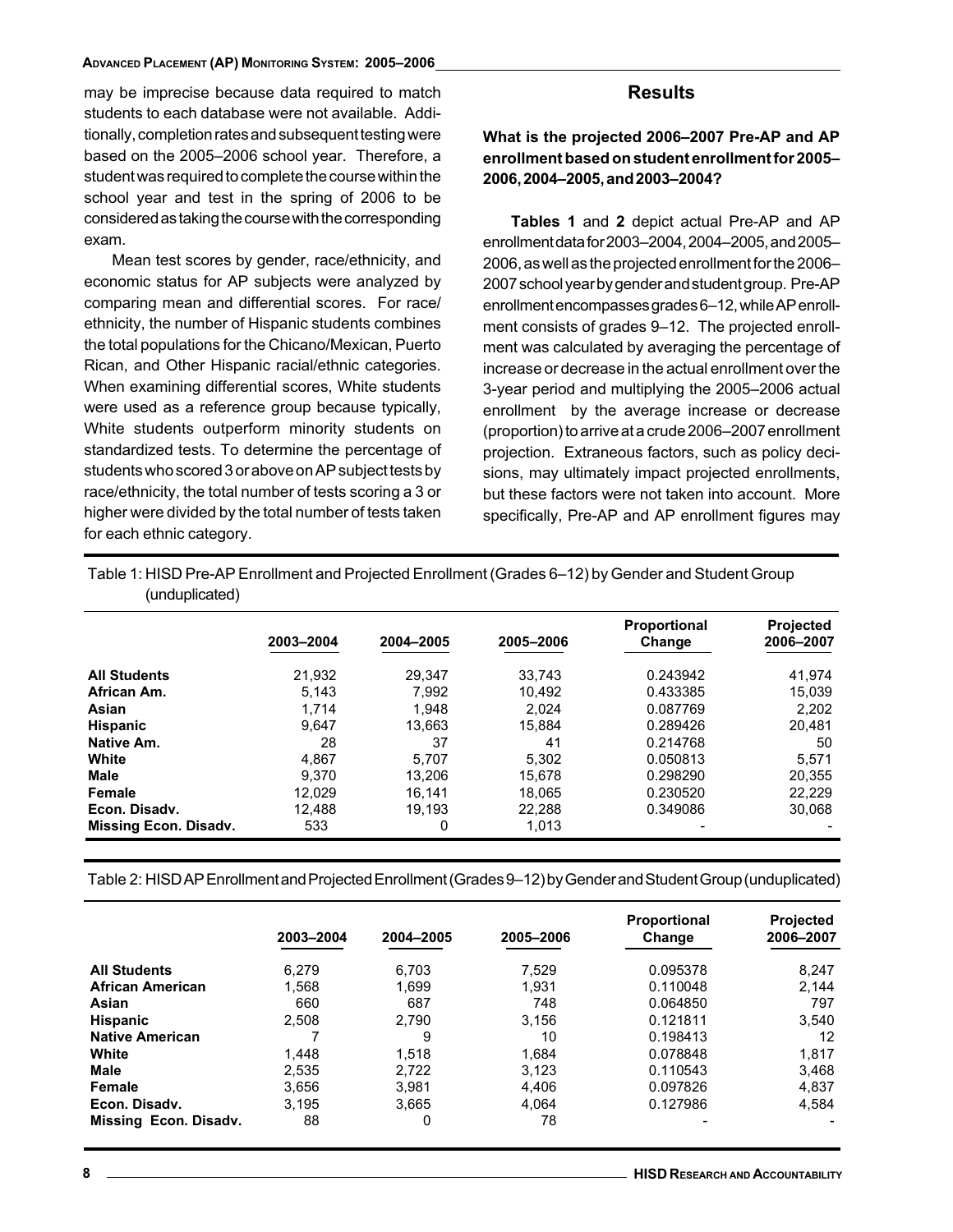increase by a larger factor for all student groups because of the implementation of the Advanced Placement Initiative, or by a smaller factor if overall enrollment decreases.

Over the past three years, there has been a net increase in the number of students enrolled in Pre-AP courses by gender and student group (see Table 1). Projected enrollments for 2006–2007 mirror this trend with overall increases in the number of students enrolled by gender and student group. For students enrolled in AP courses, there was an overall increase in enrollment for all student groups (see Table 2). Regarding gender, a greater number of female students enrolled in both Pre-AP and AP courses compared to males, and the predominant racial/ethnic group consisted of Hispanic students. The percentage of economically disadvantaged students enrolled in Pre-AP and AP courses in 2005–2006 was 66.1% and 54.0%, respectively.

### What were the demographic characteristics of 2005–2006 HISD students enrolled in Pre-AP/AP courses compared to overall district enrollment?

An important component of the AP Monitoring System was to measure the gaps in enrollment among underrepresented student groups. To accomplish this, Pre-AP and AP enrollment was compared to enrollment in the district by gender and student group. Ultimately, the demographic composition of students enrolled in the Pre-AP and AP program should reflect the composition of the district. Tables 3 and 4 show a comparison of Pre-AP and AP student demographics to the district for the 2005–2006 academic year. Percentages may not add up to 100% due to rounding. A total of 33,743 students enrolled in Pre-AP courses (grades 6–12) and 7,529 students enrolled in AP courses (grades 9–12). Of the 33,743 Pre-AP students, 31.1% were African American, 6.0% were Asian, 47.1% were Hispanic, and

Table 3: Comparison of Pre-AP Student Demographics to the District, 2005–2006 (unduplicated)

|                        |             | <b>District</b><br>$6 - 12$<br>Pre-AP |        |      |                     |
|------------------------|-------------|---------------------------------------|--------|------|---------------------|
|                        | $\mathbf N$ | %                                     | N      | %    | <b>Differential</b> |
| <b>All Students</b>    | 33,743      |                                       | 93,110 |      |                     |
| African American       | 10,492      | 31.1                                  | 30,351 | 32.6 | $-1.5$              |
| Asian                  | 2,024       | 6.0                                   | 3,165  | 3.4  | 2.6                 |
| <b>Hispanic</b>        | 15,884      | 47.1                                  | 50.259 | 54.0 | $-6.9$              |
| <b>Native American</b> | 41          | 0.1                                   | 72     | 0.1  | 0                   |
| White                  | 5,302       | 15.7                                  | 9,263  | 9.9  | 5.8                 |
| <b>Male</b>            | 15,678      | 46.5                                  | 47.105 | 50.6 | $-4.1$              |
| <b>Female</b>          | 18,065      | 53.5                                  | 46.005 | 49.4 | 4.1                 |
| Eco. Disadv.           | 22,288      | 66.1                                  | 71,141 | 76.4 | $-10.3$             |
| Missing Econ. Disadv.  | 1,013       | 3.0                                   |        |      | $\blacksquare$      |

Table 4: Comparison of AP Student Demographics to the District, 2005–2006 (unduplicated)

|                         | <b>AP</b> |      |        | <b>District</b><br>$9 - 12$ |                     |  |
|-------------------------|-----------|------|--------|-----------------------------|---------------------|--|
|                         | N         | %    | N      | %                           | <b>Differential</b> |  |
| <b>All Students</b>     | 7,529     |      | 49,714 |                             |                     |  |
| <b>African American</b> | 1.931     | 25.6 | 16.329 | 32.8                        | $-7.2$              |  |
| Asian                   | 748       | 9.9  | 1.898  | 3.8                         | 6.1                 |  |
| Hispanic                | 3.156     | 41.9 | 25.804 | 51.9                        | $-10.0$             |  |
| <b>Native American</b>  | 10        | 0.1  | 32     | 0.1                         | 0.0                 |  |
| White                   | 1.684     | 22.4 | 5.651  | 11.4                        | 11.0                |  |
| <b>Male</b>             | 3.123     | 41.5 | 24.794 | 49.9                        | $-8.4$              |  |
| Female                  | 4,406     | 58.5 | 24.920 | 50.1                        | 8.4                 |  |
| Eco. Disadv.            | 4.064     | 54.0 | 35.374 | 71.2                        | $-17.2$             |  |
| Missing Econ. Disadv.   | 78        | 1.0  |        |                             |                     |  |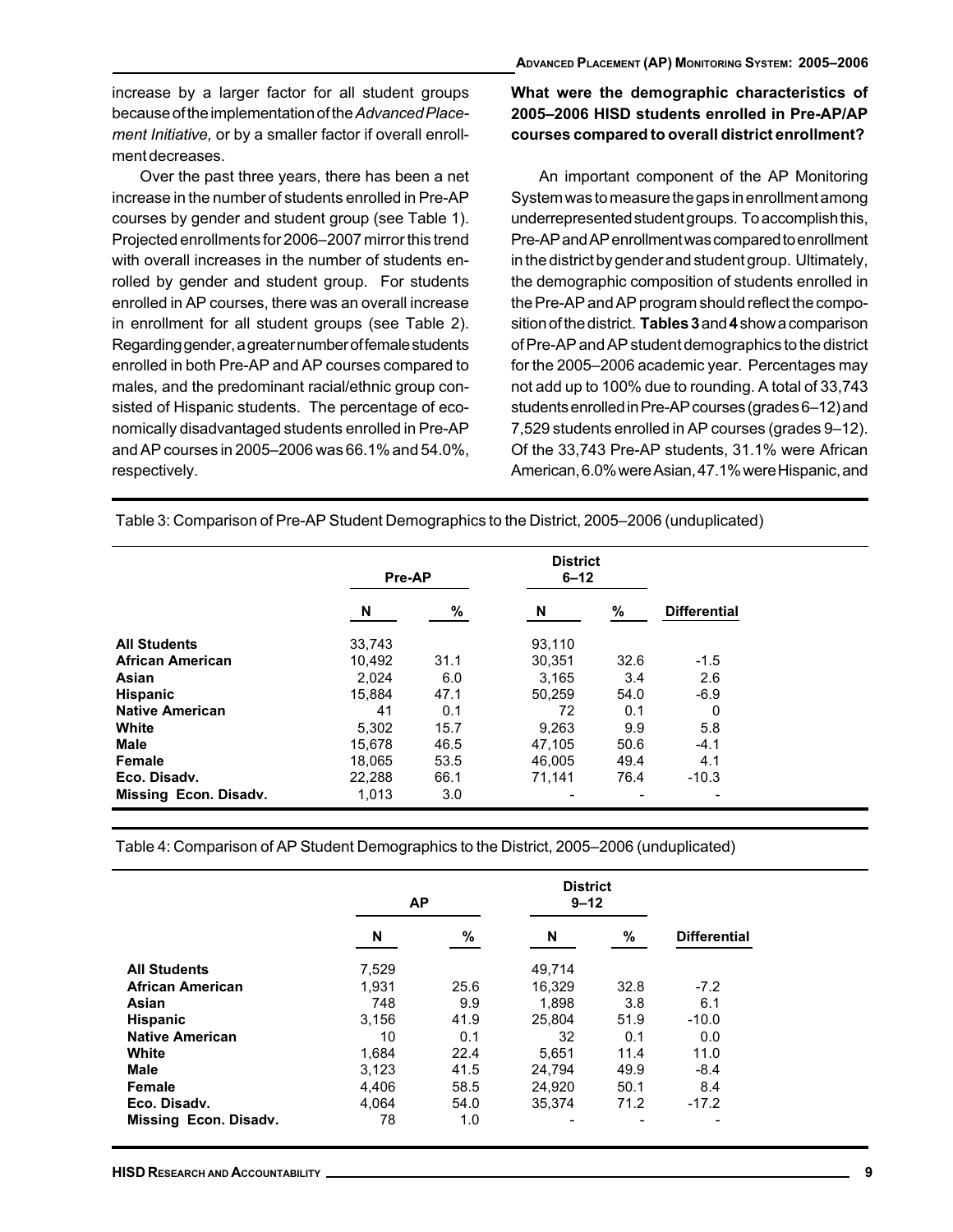#### ADVANCED PLACEMENT (AP) MONITORING SYSTEM: 2005–2006

15.7% were White. The percentage of Native American students enrolled in Pre-AP and AP classes was comparable to the district enrollment. Regarding gender, the percentage of females enrolled in Pre-AP classes (53.5%) exceeded the percentage of males (46.5%). The predominant ethnic/racial groups for the AP program consisted of Hispanic (41.9%) and African American (25.6%) students. Enrollment of female students exceeded male students (58.5% and 41.5% respectively). When comparing the differential of Pre-AP enrollment to the district enrollment by gender and student group, an under-representation occurs for male, African American, Hispanic, and economically disadvantaged students (4.1, 1.5, 6.9, and 10.3 percentage points respectively). A similar pattern emerges when comparing the differential of AP enrollment to the district by gender and student group. Males, African American, Hispanic, and economically disadvantaged students are under represented by 8.4, 7.2, 10.0, and 17.2 percentage points, respectively. When comparing the differential of Pre-AP and AP enrollment to the district enrollment, female, Asian, and White students were over-represented.

Table 5 compares the number and percentage of students enrolled in the Pre-AP and AP program by grade level to that of the district. The highest levels of Pre-AP enrollment occurred in sixth (64.6%) and seventh grade (58.9%), reflecting the implementation of the AP Initiative. As part of the AP Initiative, all sixth and seventh grade students were to enroll in Pre-AP English, unless parents indicated otherwise, or other circumstances precluded their participation. When comparing the overall district enrollment (grades 6–12) to Pre-AP enrollment, only 36.2% of the students in the district were enrolled in Pre-AP classes. The highest levels of AP enrollment occurred in grades 12 (27.8%) and 11 (24.9%). Overall, only 15.1% of the students in the district (grades 9–12) were enrolled in AP classes.

#### What were the completion rates of 2005–2006 HISD students in AP courses?

During the 2005–2006 school year, the percentages of students completing AP courses districtwide and by campus were analyzed. Table 6 summarizes the number of students taking AP courses districtwide, the number completing, and the percent completing disaggregated by student group. The last semester completion of courses was used to determine the numerical counts for the number completing. Since students may have been enrolled in more than one AP class, the number taking reflects duplicated student counts. Districtwide, a total of 23,267 students enrolled in AP courses and 11,777 or approximately 50.6% of those enrolled completed the course. The percentage of students completing AP courses by student group ranged from 47.2% for Hispanic students to 54.0% for White and Asian students. A summary of the completion rates by campus and disaggregated by student group is provided in Appendix A. Out of 32 high schools, the enrollment in AP classes for all students ranged from 53 at Eastwood Academy to 3,241 at Westside High School. Completion rates for all students ranged from 36.6% at Lee High School to 57.3% at Bellaire High School.

Table 7 summarizes the correspondence between AP Examinations and AP courses completed for high school students during the 2005–2006 school year. Of

Table 5: Comparison of Pre-AP and AP Course Enrollment and Percentage of District Enrolled by Grade Level, 2005–2006 (unduplicated)

| Grade        | Pre-AP<br><b>Enrollment</b> | <b>District</b><br><b>Enrollment</b><br>(6–12) | % District<br><b>Enrollment</b><br>(Pre-AP) | <b>AP</b><br><b>Enrollment</b> | <b>District</b><br><b>Enrollment</b><br>(9–12) | % District<br><b>Enrollment</b><br>(AP) |
|--------------|-----------------------------|------------------------------------------------|---------------------------------------------|--------------------------------|------------------------------------------------|-----------------------------------------|
| 6            | 9,525                       | 14.739                                         | 64.6                                        |                                |                                                |                                         |
| 7            | 8.644                       | 14,677                                         | 58.9                                        |                                |                                                |                                         |
| 8            | 4.175                       | 13.980                                         | 29.9                                        |                                |                                                |                                         |
| 9            | 3.781                       | 17.302                                         | 21.9                                        | 105                            | 17,302                                         | 0.6                                     |
| 10           | 3.558                       | 12.279                                         | 29.0                                        | 2,133                          | 12,279                                         | 17.4                                    |
| 11           | 2.699                       | 10.761                                         | 25.1                                        | 2,684                          | 10,761                                         | 24.9                                    |
| 12           | 1.361                       | 9.372                                          | 14.5                                        | 2,607                          | 9.372                                          | 27.8                                    |
| <b>Total</b> | 33,743                      | 93.110                                         | 36.2                                        | 7.529                          | 49,714                                         | 15.1                                    |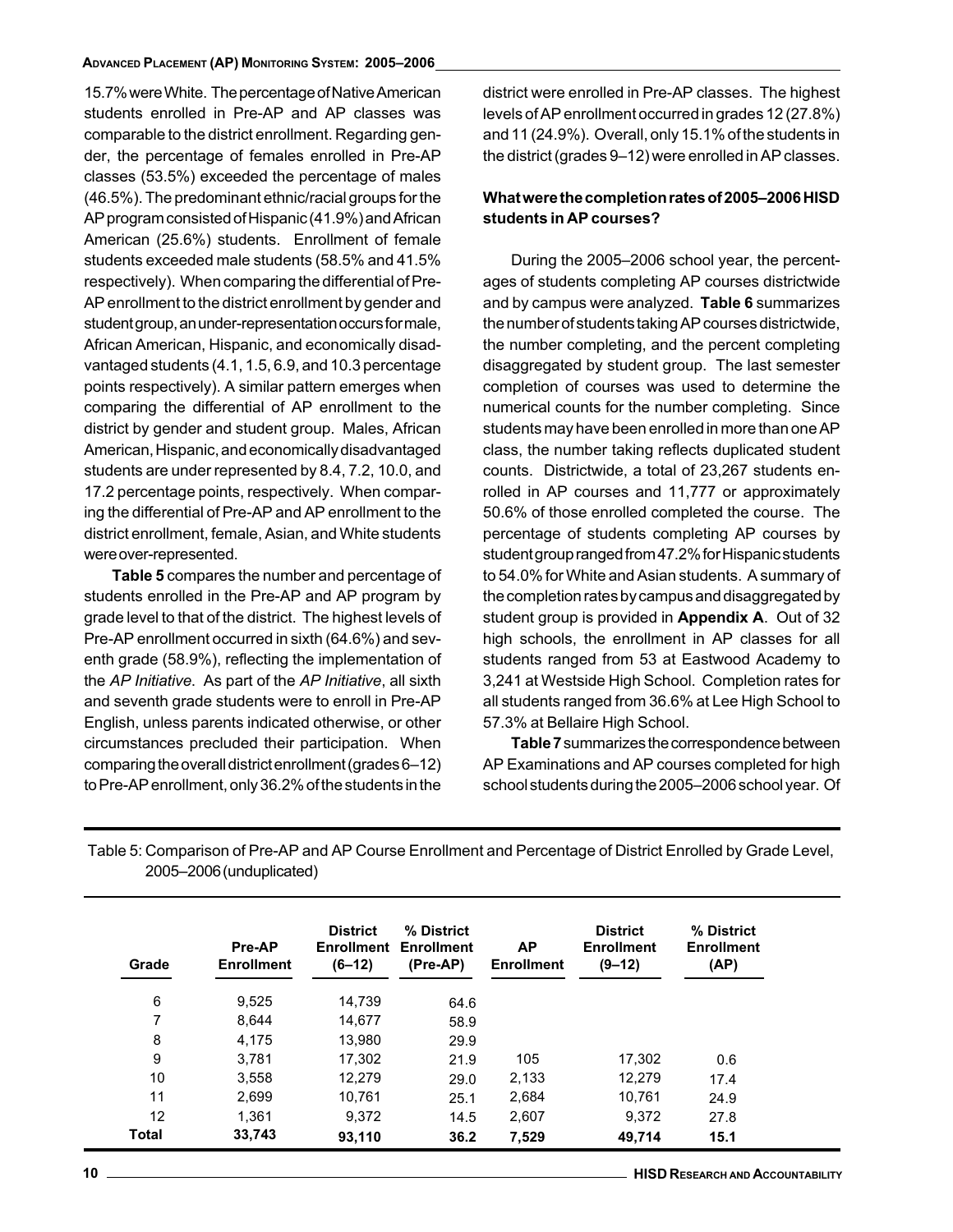| Table 6: AP Course Completion by Race/Ethnicity, |
|--------------------------------------------------|
| Gender, and Economic Status, 2005–2006           |
| (duplicated)                                     |

|                                              | #      | #                        | %                 |  |  |  |
|----------------------------------------------|--------|--------------------------|-------------------|--|--|--|
|                                              |        | <b>Taking Completing</b> | <b>Completion</b> |  |  |  |
|                                              |        |                          |                   |  |  |  |
| <b>All Students</b>                          | 23,267 | 11,777                   | 50.6              |  |  |  |
| African American                             | 5.504  | 2,806                    | 51.0              |  |  |  |
| Asian                                        | 3.007  | 1.624                    | 54.0              |  |  |  |
| <b>Hispanic</b>                              | 9,158  | 4,326                    | 47.2              |  |  |  |
| <b>Native American</b>                       | 45     | 24                       | 53.3              |  |  |  |
| White                                        | 5.553  | 2.997                    | 54.0              |  |  |  |
| Male                                         | 9,748  | 4,895                    | 50.2              |  |  |  |
| Female                                       | 13.519 | 6.882                    | 50.9              |  |  |  |
| <b>Economically</b>                          |        |                          |                   |  |  |  |
| <b>Disadvantaged</b>                         | 12,069 | 5,878                    | 48.7              |  |  |  |
| <b>Missing Econ.</b><br><b>Disadvantaged</b> | 133    | 71                       | 53.4              |  |  |  |

the students who took the AP examination in the spring of 2006, 79.0% of the students completed the corresponding AP course while 21.0% did not. A completed course was based on a passing grade for the second semester. Regarding race/ethnicity, Native American students had the highest percentage of those who took the AP examination and completed the corresponding AP course (94.4%), while Asian students had the lowest percentage of students who took the AP examination and completed the corresponding AP course (76.1%). The percentage of males exceeded females when examining the percentage of students taking the examination and completing the corresponding AP course (80.1% and 78.4%, respectively). Regarding economic status, 79.4% of the students classified as

#### ADVANCED PLACEMENT (AP) MONITORING SYSTEM: 2005–2006

economically disadvantaged took AP examinations and completed the corresponding AP course.

Alternatively, some students completed the AP course but did not take the corresponding AP examination. Districtwide, 47.8% of the students completed AP courses, but did not take the corresponding AP examination. Regarding race/ethnicity, 64.2% of African American students completed AP courses, but did not take the corresponding examination. Alternatively, only 26.9% of Asian students completed AP courses, but did not take the corresponding examination. Regarding gender, a higher percentage of females compared to males completed the AP course, but did not take the corresponding AP examination (49.0% and 46.1%, respectively). Fifty percent of students who were classified as economically disadvantaged completed the AP course, did not take the corresponding AP examination.

#### What was the level of participation for 2005–2006 HISD students in AP subject tests?

#### Districtwide Participation

During the 2005–2006 school year, a total of 4,358 students participated in taking AP examinations, which included 21 students who were not yet in ninth grade, 1,091 freshman/sophomores, 1,628 juniors, 1,371 seniors, and 247 with an unspecified grade level. For the 2005–2006 school year, 32 schools participated.

Table 8 summarizes the level of participation and performance for HISD from 1998 through 2006. For juniors and seniors, the level of participation increased

**Examinations Taken Courses Completed With** Corresponding Course Without Corresponding Course **With** Corresponding Examination Without Corresponding Examination **Number Percent Number Percent Number Percent Number** Percent **All Students** 6.149 79.0 1,639 21.0 6,149 -5,628 8 47.8 African Amer 1,005 90.9 101 9.1 1,005 35.8 1,801 - Asian 1,187 76.1 373 23.9 1,187 73.1 437 6.9 **Hispanic** 2,150 76.5 660 3.5 2 2,150 49.7  $7$  2,176 50. 50.3 **Native American** 17 94. 4 1 5. 5.6 17 70.8 8 7 2  $9.2$ **White** 1,790 78.0 504 2. 1,790 59.7 1.207 07 40.3 **Male** 2,638 78.4 732 19.9  $9$  2,638 53. 9 2,2 57 46.1 **Female** 3,511 79.4 728 8 21. 3,511 51.0 3,371 49.0 Eco. Disadv. 2,939 80.1 911 20.6 6 2,939 50.  $0$  2,939 50. 50.0

Table 7: AP Course Completion with Corresponding Examination by Race/Ethnicity, Gender, and Economic Status,2005–2006 (unduplicated)

Note: A completed course was based on a passing grade for the second semester. Students who could not be matched were excluded from the analysis (only 7,788 exams could be matched from a total of 8,092).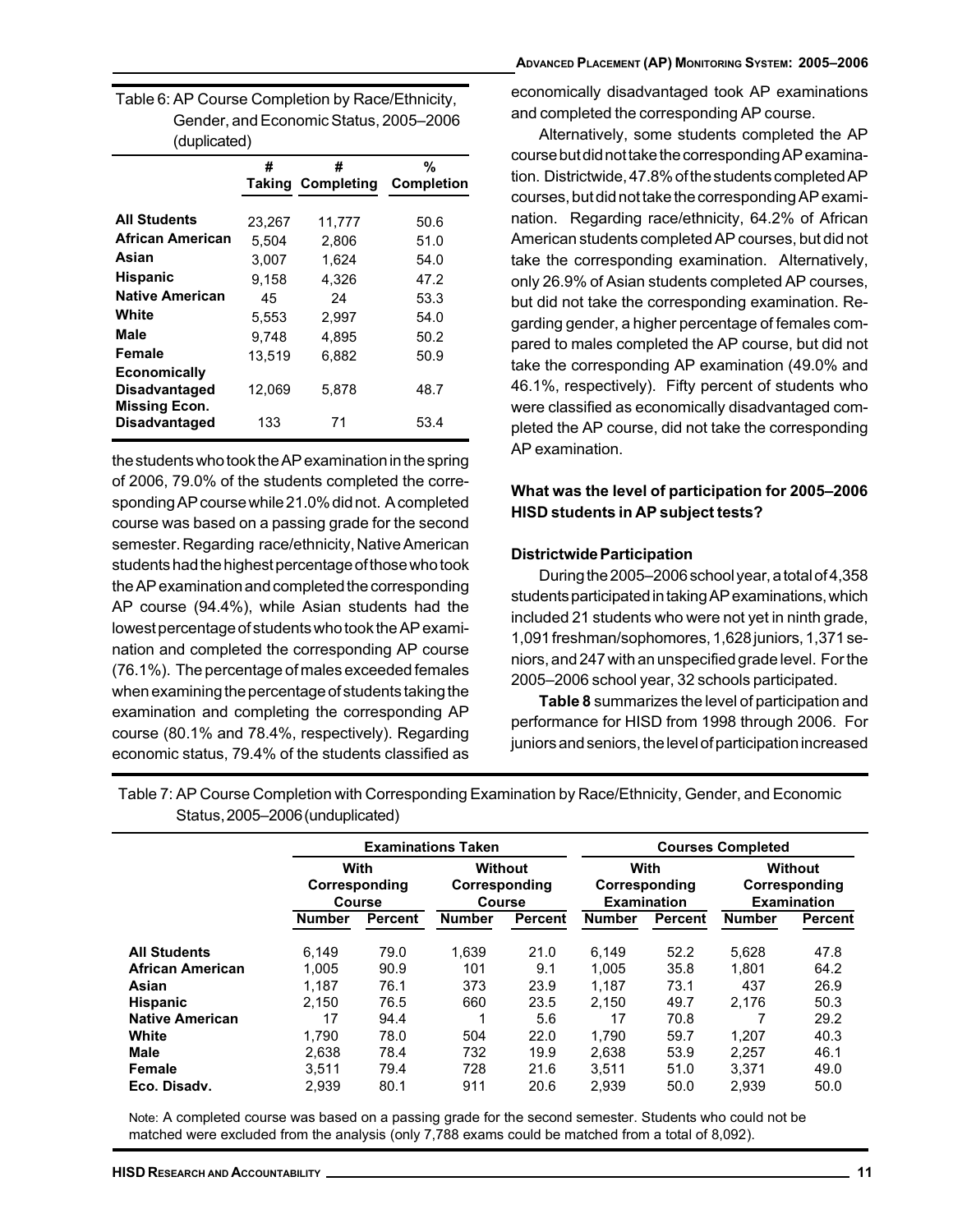| Table 8: Summary of Participation and Performance in AP Exams, 1998-2006 |  |  |  |  |
|--------------------------------------------------------------------------|--|--|--|--|
|--------------------------------------------------------------------------|--|--|--|--|

| Year | <b>Juniors</b> | $%$ of<br><b>District</b><br><b>Juniors</b> | <b>Seniors</b> | $%$ of<br><b>District</b><br><b>Seniors</b> | Total<br><b>Participants</b> | Total<br><b>Exams</b> | <b>Total</b><br><b>Exams</b><br>$3 - 5$ | $%$ of<br><b>Exams</b><br>$3 - 5$ | # of<br><b>Schools</b><br>in HISD |
|------|----------------|---------------------------------------------|----------------|---------------------------------------------|------------------------------|-----------------------|-----------------------------------------|-----------------------------------|-----------------------------------|
| 1998 | 442            | 4.9                                         | 465            | 4.6                                         | 1.025                        | 1.889                 | 1,320                                   | 69.9                              | $\overline{ }$                    |
| 1999 | 456            | 4.8                                         | 657            | 6.7                                         | 1.240                        | 2.278                 | 1,437                                   | 63.1                              |                                   |
| 2000 | 698            | 7.4                                         | 917            | 11.4                                        | 1.756                        | 3.402                 | 2.076                                   | 61.0                              | 22                                |
| 2001 | 860            | 9.4                                         | 945            | 11.9                                        | 1.968                        | 3.769                 | 2,160                                   | 57.3                              | 23                                |
| 2002 | 1.114          | 11.6                                        | 937            | 12.1                                        | 2.403                        | 4.724                 | 2.774                                   | 58.7                              | 27                                |
| 2003 | 1.091          | 11.4                                        | 1.091          | 13.1                                        | 2,723                        | 5,351                 | 3.233                                   | 60.4                              | 24                                |
| 2004 | 1.292          | 13.2                                        | 1.142          | 13.7                                        | 3.246                        | 6.068                 | 3.297                                   | 54.3                              | 31                                |
| 2005 | 1.449          | 13.8                                        | 1.291          | 14.0                                        | 3.872                        | 7,188                 | 3.539                                   | 49.2                              | 31                                |
| 2006 | 1,628          | 15.1                                        | 1.371          | 14.6                                        | 4.358                        | 8.092                 | 3.844                                   | 47.5                              | 32                                |

Source: College Board Reports for HISD, 1998–2006. Data reflect the most current results.

from 4.9% and 4.6% in 1998 to 15.1% and 14.6% in 2006. Over the past nine years, the number of participants, total exams, total exams scoring 3 or higher, and participating schools have increased. Alternatively, the percentage of students scoring 3 or higher decreased from 69.9% in 1998 to 47.5% in 2006.

#### Participation by Gender, Race/Ethnicity, and Economic Status

Table 9 compares the gender, racial/ethnic composition, and economic status of HISD AP test-takers from 2004 to 2006. Over the past three years, the number of students taking AP tests increased from 3,246 to 4,358, representing a 34.3% increase. Moreover, participation increased by 12.6% from 2005 to 2006. The percentage of female participants was higher than males from 2004 to 2006. Among African American, Asian, and White test-takers, the percentage of participation decreased by -0.3, -1.4, and -2.8 percentage points, respectively over the past three years. Alternatively, the percentage of participation for economically disadvantaged and Hispanic students increased by 8.3 and 3.3 percentage points from 2004 to 2006. Since one of the district's objectives was to

increase underrepresented student group enrollment in test participation, the data indicate that this objective has been met for Hispanic and economically disadvantaged students.

To be eligible for the Siemens Award for Advanced Placement, students were required to reach specific levels of performance on eight exams that centered on mathematics, computer science, and science. Figure 1 compares the level of participation of HISD students, which incorporates those AP subject tests in the areas of mathematics, computer science, and science, by ethnicity and gender.

When examining the level of participation, (Figure 1), Biology had the highest participation rates for all racial/ethnic groups. Asians had the highest participation rates for Calculus BC, Chemistry, Physics C: Electricity and Magnetism, Physics C: Mechanics, and Statistics when compared to other racial/ethnic groups. White students had the highest participation rates for Computer Science AB, and Hispanic students had the highest participation rates for Environmental Science. Overall, participation in Computer Science AB reflected some of the lowest levels for all racial/ ethnic groups. Asian and White students participated in

| Table 9: Comparison of HISD AP Test-Takers by Gender, Race/Ethnicity, and Economic Status, 2004–2006 |       |               |               |                           |             |                     |               |             |                  |
|------------------------------------------------------------------------------------------------------|-------|---------------|---------------|---------------------------|-------------|---------------------|---------------|-------------|------------------|
| <b>Test-Takers</b>                                                                                   | Total | <b>Female</b> | Male          | <b>Native</b><br>American | Asian       | African<br>American | Hispanic      | White       | Econ.<br>Disady. |
| 2004<br>Percent                                                                                      | 3.246 | 1.899<br>58.5 | 1.347<br>41.5 | 3<br>0.1                  | 499<br>15.4 | 522<br>16.1         | 1.224<br>37.7 | 827<br>25.5 | 1.405<br>43.3    |
| 2005<br>Percent                                                                                      | 3.872 | 2.285<br>59.0 | 1.587<br>41.0 | 11<br>0.3                 | 547<br>14.1 | 553<br>14.3         | 1.657<br>42.8 | 896<br>23.1 | 1.949<br>50.3    |
| 2006                                                                                                 | 4.358 | 2.570         | 1.788         | 6                         | 608         | 689                 | 1.788         | 988         | 2.250            |
| Percent                                                                                              |       | 59.0          | 41.0          | 0.1                       | 14.0        | 15.8                | 41.0          | 22.7        | 51.6             |

Note: For 2006, 165 students did not state their ethnicity, 114 indicated "other," and economic status was not available for 82. For 2005, 107 students did not state their ethnicity, 101 indicated "other," and economic status was not available for 65. For 2004, 84 did not state their ethnicity, 87 indicated "other," and economic status was not available for 146.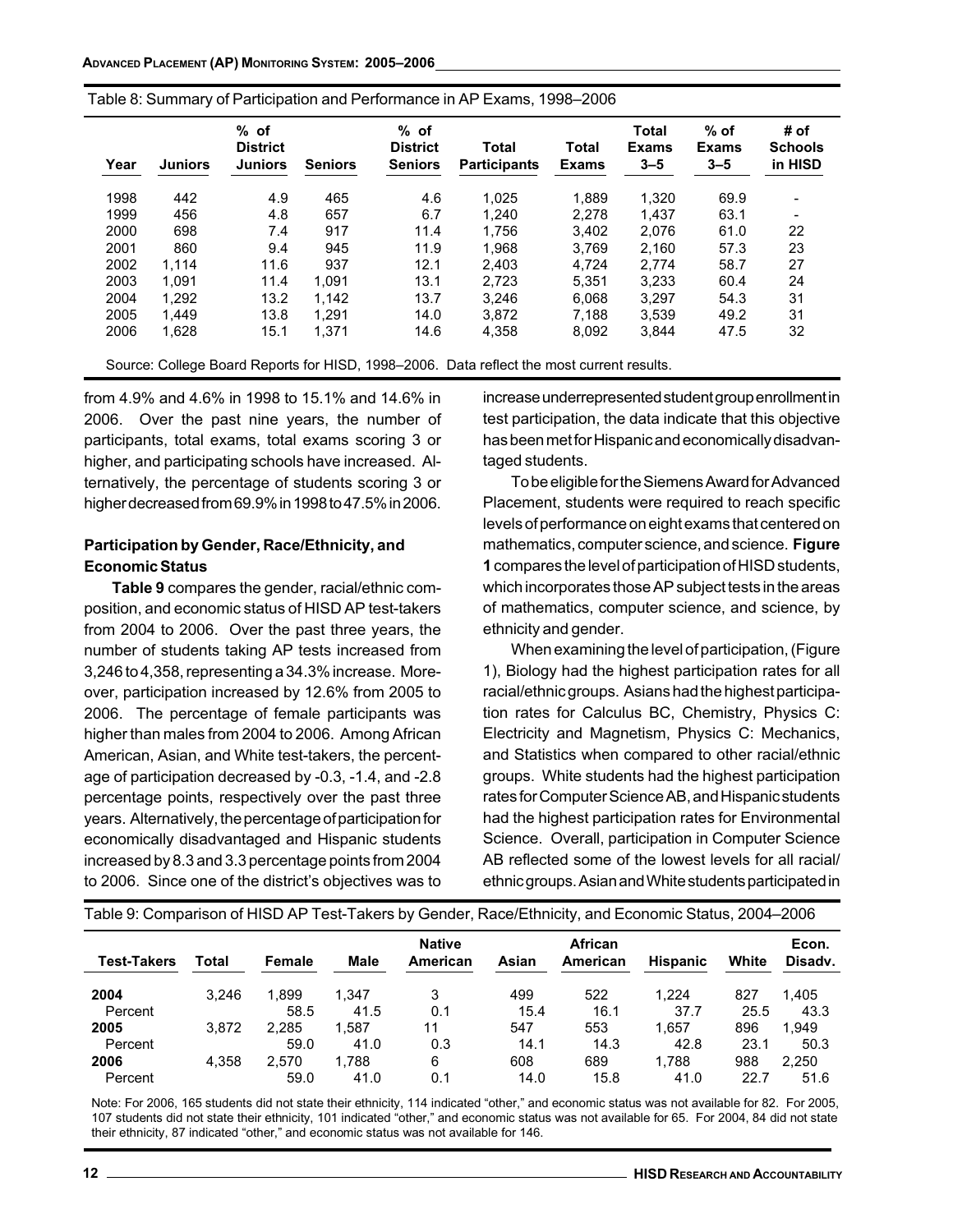





all eight AP tests. African American students did not take exams in Computer Science AB, and Hispanic students did not participate in Physics C: Electricity and Magnetism. Native American students participated in only two subject areas, Biology and Statistics. Regarding gender, the participation rates for males exceeded that of females for all exams with the exception of Biology and Environmental Science.

#### Participation by Schools

A total of 32 HISD schools had students taking Advanced Placement examinations for the 2005–2006 school year. Table 10 presents the participation of those students that took at least one AP exam based on grade level enrollment. There was considerable variation among the high schools with regard to participation, with sophomores reflecting the lowest levels (8.9%) and juniors with the highest levels (16.3%). For tenth grade students, percentages ranged from 0% at Eastwood, Jones, Kashmere, Worthing, and Yates to 52.9% at Carnegie Vanguard High School. For juniors, the percentage was highest for MCTC High School with 60.3%. Eastwood (0.0%) had the lowest participation rates for juniors. With regard to seniors, participation ranged from 0.0% to 58.7%. DeBakey had the highest participation rates with 58.7%. The lowest participation rates, 0.0%, were found at Eastwood and Kashmere.

The schools with the highest participation levels, Carnegie Vanguard, DeBakey, and MCTC High Schools, were all Magnet schools.

#### During 2005–2006, what were the mean scores of HISD students on the AP subject tests?

Table 11 compares the mean scores by subject for HISD students with the mean scores of national testtakers. The national data reflect totals for public school students. The subject examinations for HISD are reported only in areas where five or more students were tested. As a result, the number of students taking the examination may appear different from the overall total and/or from the school total. For 2006, Studio Art: 3- D Design was the only subject examination in which HISD students did not participate.

In 2006, students in HISD scored a mean of 3 or higher on a five-point scale on 17 of the 35 AP subject examinations where five or more students were tested. Typically, a score of 3 qualifies a student to receive advanced placement or college credit. HISD students exceeded the national mean scores for 18 subject examinations. These included: Art: History, Art: Studio 2-D Design, Biology, Calculus BC, Chemistry, Computer Science A, Economics: Macro, Economics: Micro, European History, French: Language, German: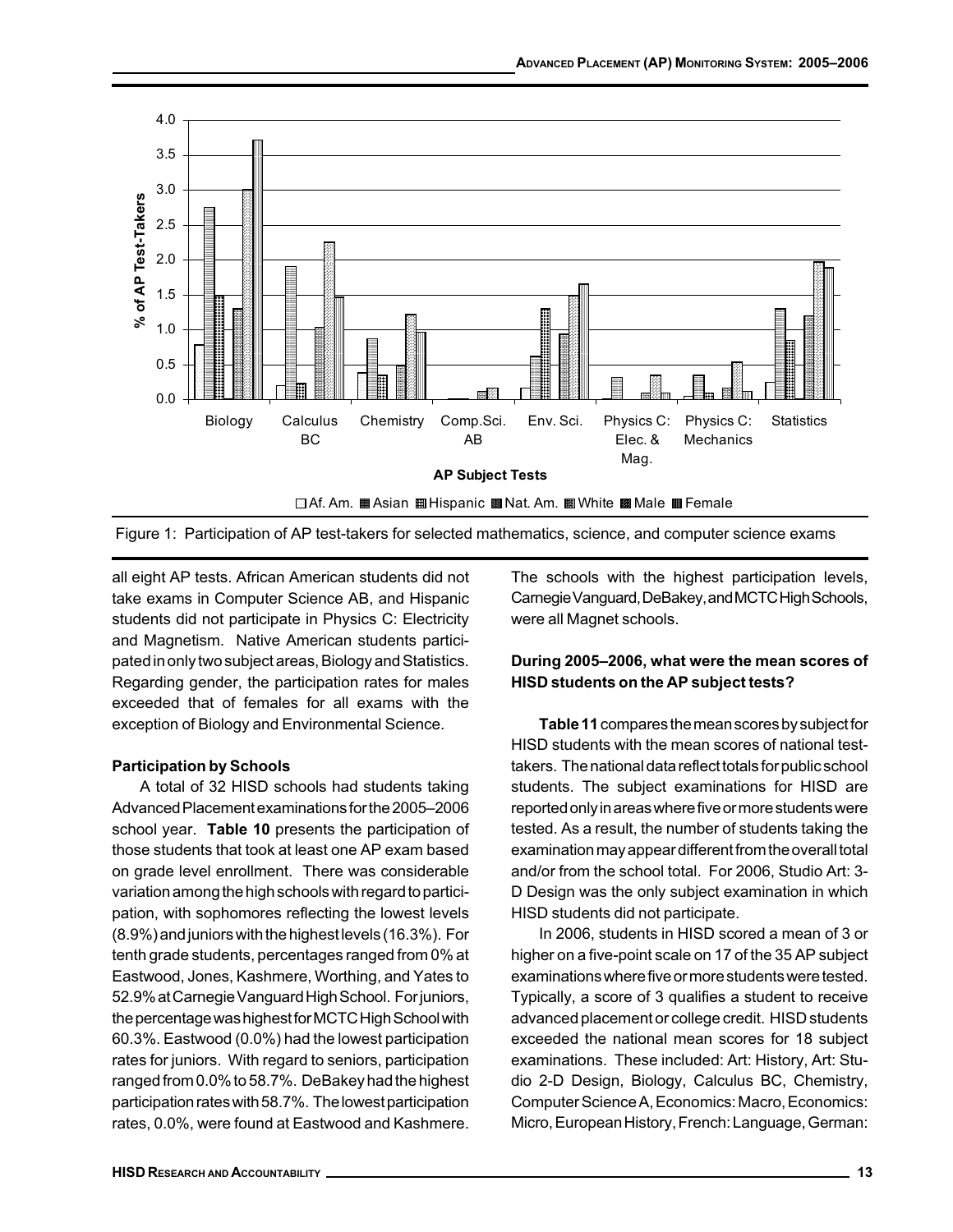Table 10: Participation of sophomores, Juniors and Seniors in AP tests

|  |  |  |  | Table 11: National Mean Scores compared to HISD |  |  |
|--|--|--|--|-------------------------------------------------|--|--|
|--|--|--|--|-------------------------------------------------|--|--|

|                   | % of Enrollment by Grade |                  |                  |  |  |  |
|-------------------|--------------------------|------------------|------------------|--|--|--|
| <b>School</b>     | 10 <sup>th</sup>         | 11 <sup>th</sup> | 12 <sup>th</sup> |  |  |  |
| Austin            | 19.5                     | 25.2             | 14.6             |  |  |  |
| <b>Bellaire</b>   | 22.1                     | 39.2             | 39.4             |  |  |  |
| Carnegie Vanguard | 52.9                     | 59.5             | 40.6             |  |  |  |
| Challenge         | 41.6                     | 22.8             | 8.5              |  |  |  |
| Chavez            | 9.5                      | 12.9             | 15.7             |  |  |  |
| Davis             | 1.8                      | 15.2             | 9.1              |  |  |  |
| DeBakey           | 5.4                      | 48.8             | 58.7             |  |  |  |
| Eastwood          | 0.0                      | 0.0              | 0.0              |  |  |  |
| Furr              | 0.4                      | 9.2              | 11.6             |  |  |  |
| Houston           | 9.3                      | 16.5             | 17.8             |  |  |  |
| <b>HSLECJ</b>     | 5.2                      | 34.1             | 16.3             |  |  |  |
| <b>HSPVA</b>      | 14.9                     | 42.7             | 24.4             |  |  |  |
| Jones             | 0.0                      | 7.4              | 9.3              |  |  |  |
| Jordan            | 14.5                     | 10.1             | 4.6              |  |  |  |
| Kashmere          | 0.0                      | 0.7              | 0.0              |  |  |  |
| Lamar             | 0.2                      | 1.7              | 9.4              |  |  |  |
| Lee               | 2.2                      | 6.2              | 11.2             |  |  |  |
| Madison           | 6.3                      | 14.9             | 11.8             |  |  |  |
| MCTC-HS           | 32.7                     | 60.3             | 34.0             |  |  |  |
| Milby             | 4.8                      | 9.1              | 15.2             |  |  |  |
| Reagan            | 8.7                      | 13.1             | 8.1              |  |  |  |
| Scarborough       | 1.3                      | 12.8             | 15.0             |  |  |  |
| Sharpstown        | 4.8                      | 9.4              | 10.9             |  |  |  |
| Sterling          | 0.3                      | 11.0             | 0.5              |  |  |  |
| Waltrip           | 0.9                      | 9.0              | 2.9              |  |  |  |
| Washington        | 3.8                      | 5.2              | 6.9              |  |  |  |
| Westbury          | 4.7                      | 11.2             | 9.0              |  |  |  |
| Westside          | 33.6                     | 28.4             | 33.6             |  |  |  |
| Wheatley          | 0.4                      | 13.5             | 5.7              |  |  |  |
| Worthing          | 0.0                      | 13.4             | 13.1             |  |  |  |
| Yates             | 0.0                      | 6.0              | 5.6              |  |  |  |
| HISD              | 8.9                      | 16.3             | 15.3             |  |  |  |

Note: Only high school participation is reflected. Grade level was not specified for 247 students.

Language, Human Geography, Music Theory, Physics C: Electricity & Magnetism, Physics C: Mechanics, Psychology, Spanish: Language, and Spanish: Literature. Mean scores ranged from 1.00 in Latin Literature to 4.16 in Physics C: Electricity & Magnetism. English Language and Composition, U.S. History, and World

|                           |       | <b>HISD</b> |         |      |  |  |
|---------------------------|-------|-------------|---------|------|--|--|
| Subject                   | N     | 2005        | 2006    | 2006 |  |  |
| Art: History              | 26    | 3.21        | 3.54    | 2.61 |  |  |
| Art: Studio               | 18    | 3.63        | 2.94    | 3.03 |  |  |
| Drawing                   |       |             |         |      |  |  |
| Art: Studio 2-D<br>Design | 18    | 2.58        | 3.56    | 2.91 |  |  |
| Art: Studio 3-D<br>Design | 0     |             |         | 2.97 |  |  |
| Biology                   | 293   | 2.73        | 3.04    | 2.98 |  |  |
| Calculus AB               | 413   | 2.51        | 2.70    | 2.98 |  |  |
| Calculus BC               | 162   | 3.70        | 3.74    | 3.68 |  |  |
| Chemistry                 | 95    | 3.11        | 3.00    | 2.79 |  |  |
| Comp. Sci. A              | 54    | 2.86        | 3.00    | 2.88 |  |  |
| Comp. Sci AB              | 7     | *           | 3.00    | 3.38 |  |  |
| Econ. Micro               | 58    | 3.37        | 3.31    | 2.93 |  |  |
| Econ. Macro               | 319   | 3.43        | 3.06    | 2.68 |  |  |
| English                   | 1,391 |             | 2.06    | 2.58 |  |  |
| Lang.&Comp.               |       | 2.20        |         |      |  |  |
| Eng. Lit. &               | 819   | 2.36        | 2.30    | 2.82 |  |  |
| Comp.                     |       |             |         |      |  |  |
| Environmental             | 137   | 2.52        | 2.12    | 2.54 |  |  |
| Science                   |       |             |         |      |  |  |
| European Hist.            | 39    | 2.65        | 3.44    | 2.93 |  |  |
| French: Lang.             | 33    | 2.31        | 2.55    | 2.52 |  |  |
| French: Lit.              | 10    | 2.53        | 1.90    | 2.73 |  |  |
| German: Lang.             | 15    | 3.31        | 4.07    | 3.05 |  |  |
| Gov. Politics             | 597   | 2.30        | 2.16    | 2.71 |  |  |
| U.S.                      |       |             |         |      |  |  |
| Gov. Politics             | 4     | 1.88        | $\star$ | 2.67 |  |  |
| Comparative               |       |             |         |      |  |  |
| Human Geog.               | 99    | 3.03        | 3.64    | 2.80 |  |  |
| ltalian Language          | 2     |             | $\star$ | 2.56 |  |  |
| Latin: Vergil             | 13    | $\star$     | 2.62    | 2.76 |  |  |
| ∟atin: Lit.               | 6     | 3.60        | 1.00    | 2.88 |  |  |
| Music Theory              | 41    | 3.70        | 3.49    | 3.12 |  |  |
| Phys. B                   | 144   | 2.52        | 2.39    | 2.71 |  |  |
| Phys.C: Elec &            |       |             |         |      |  |  |
| Magnetism                 | 19    | 3.85        | 4.16    | 3.49 |  |  |
| Phys. C: Mech.            | 28    | 3.35        | 3.71    | 3.26 |  |  |
| Psychology                | 141   | 3.27        | 3.26    | 3.12 |  |  |
| Spanish: Lang             | 654   | 3.59        | 3.96    | 3.38 |  |  |
| Spanish: Lit.             | 114   | 2.81        | 2.81    | 2.69 |  |  |
| <b>Statistics</b>         | 168   | 2.82        | 2.80    | 2.83 |  |  |
| <b>U.S. History</b>       | 1,123 | 2.13        | 2.30    | 2.66 |  |  |
| <b>World History</b>      | 1,032 | 2.48        | 2.17    | 2.57 |  |  |
|                           |       |             |         |      |  |  |

\*No scores reported for less than five students

History represented the three subject tests taken by the highest number of students (1,391, 1,123, and 1,032, respectively); however, mean scores for these exams were lower than the national mean scores (2.06, 2.30, and 2.17, respectively). Advanced Placement tests characterized by having fewer than 10 participants included: Art: Studio 3-D Design, Computer Science AB, Government Politics: Comparative, Italian Language, and Latin: Literature.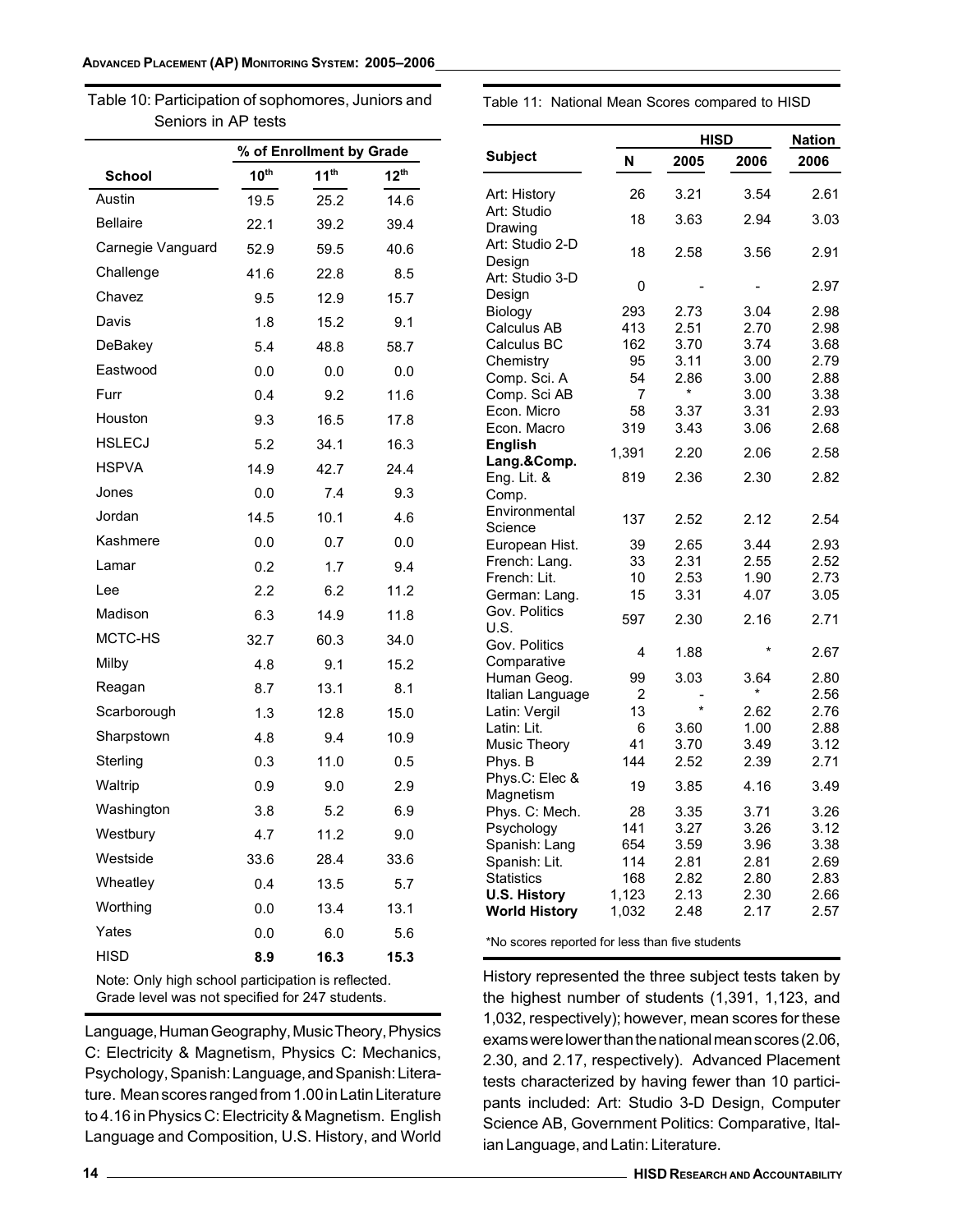For 2005, students in HISD scored a mean of 3 or higher in 14 of 31 AP subject examinations where five or more students were tested. Mean scores ranged from 1.36 in Environmental Science to 4.21 in Spanish:Language. When comparing AP subject tests for 2005 and 2006, mean scores increased in 14 AP subject examinations out of 30 AP subject examinations where five or more students were tested.

#### Performance and Gender/Ethnicity

Appendix B compares the 2006 mean scores by subject for HISD students with the mean scores of national test-takers disaggregated by gender and ethnicity for each subject area shown. The subject examinations for HISD are reported only in areas where five or more students were tested.

When examining gender, the mean scores for HISD students ranged from 2.09 to 4.27 for males and 1.78 to 4.29 for females. Males scored highest in Physics C: Electricity & Magnetism, and females scored highest in German Language. For males, the lowest mean scores occurred on the English Language and Composition examination, and for females the lowest mean scores occurred on the Environmental Science test. During the 2006 test administration, females and males achieved mean AP subject test scores of 3 or higher on 12 out of 29 exams and 18 out of 30 exams, respectively. When comparing the mean scores of HISD students with those of national testtakers, HISD females outperformed national test-takers on 16 out of 29 examinations. The largest differential occurred on the Physics C: Mechanics subject test (1.30). HISD Males outperformed national test-takers on 15 out of 30 AP subject tests. The largest differential occurred on the Art History subject test (0.95).

Regarding ethnicity, the mean scores for HISD Asians and Whites ranged from 2.14 to 4.00 and 1.80 to 4.75, respectively for the 2006 test administration. The mean scores for African American students and Hispanic students ranged from 1.37 to 3.44 and 1.31 to 4.10, respectively for 2006. The highest mean scores for Asian students was in German Language. White students scored highest in Physics C: Electricity & Magnetism. Hispanic students scored highest on the Spanish Language subject test, while African American students scored highest on Calculus BC for 2006.

When comparing the mean scores of HISD with those of national test-takers, HISD Asian test-takers outperformed national test-takers on 21 out of 27 AP subject tests. The largest differential occurred on the German Language AP subject test (0.98). Hispanic

students from HISD outperformed national test-takers on 7 out of 22 AP subject tests. The largest differential occurred on the Human Geography AP test (1.41). For African Americans, HISD test-takers outperformed national test-takers on 13 out of 20 AP subject tests. The largest differential occurred on the Human Geography AP test (1.45). For Whites, HISD test-takers outperformed national test-takers on 27 out of 31 AP subject tests. The largest differential occurred on the Art History subject test (1.31).

Appendix C summarizes the differential in AP subject test scores for HISD students by gender and race/ethnicity for 2006. When examining the differential in AP subject test scores by gender, males outperformed females on 18 of the 28 subjects for which both groups participated in 2006. The mean differential ranged from -0.59 in Physics C: Mechanics to 1.25 in European History.

When examining the racial/ethnic differential between White and African American students, White students outperformed African American students in all 20 subject tests for which both groups participated in 2006. The mean differential ranged from 0.29 points in Human Geography to 2.32 points in Biology. However, when examining the differential between White students and Hispanic students, Hispanic students outperformed White students by 0.66 points in the Spanish Language test and 0.03 points in the Computer Science A exam. White students outperformed Hispanic students on 20 out of 22 subject tests for which both groups participated. The mean differential between White and Hispanic students ranged from -0.66 points in Spanish: Language to 2.36 points in Physics B.

Figure 2 compares the percentage of AP tests with scores of 3 or more by gender and race/ethnicity based upon the total number of AP tests taken for 2005 and 2006. When examining gender, 51.0% of the males and 44.8% of the females scored 3 or higher on the total number of AP subject tests in 2006. In 2006, males exceeded the performance of females by 6.2 percentage points. When comparing 2005 to 2006, the percentage of females scoring 3 or higher on AP tests decreased from 45.6% to 44.8%. This may in part be related to the 17.2% increase in the number of AP exams taken by females. In addition, performance for males declined slightly by 2.9 percentage points for the same time interval.

Regarding race/ethnicity, the percentages of students attaining a score of 3 or above ranged from 17.4% for African Americans to 69.6% for Whites in 2006. The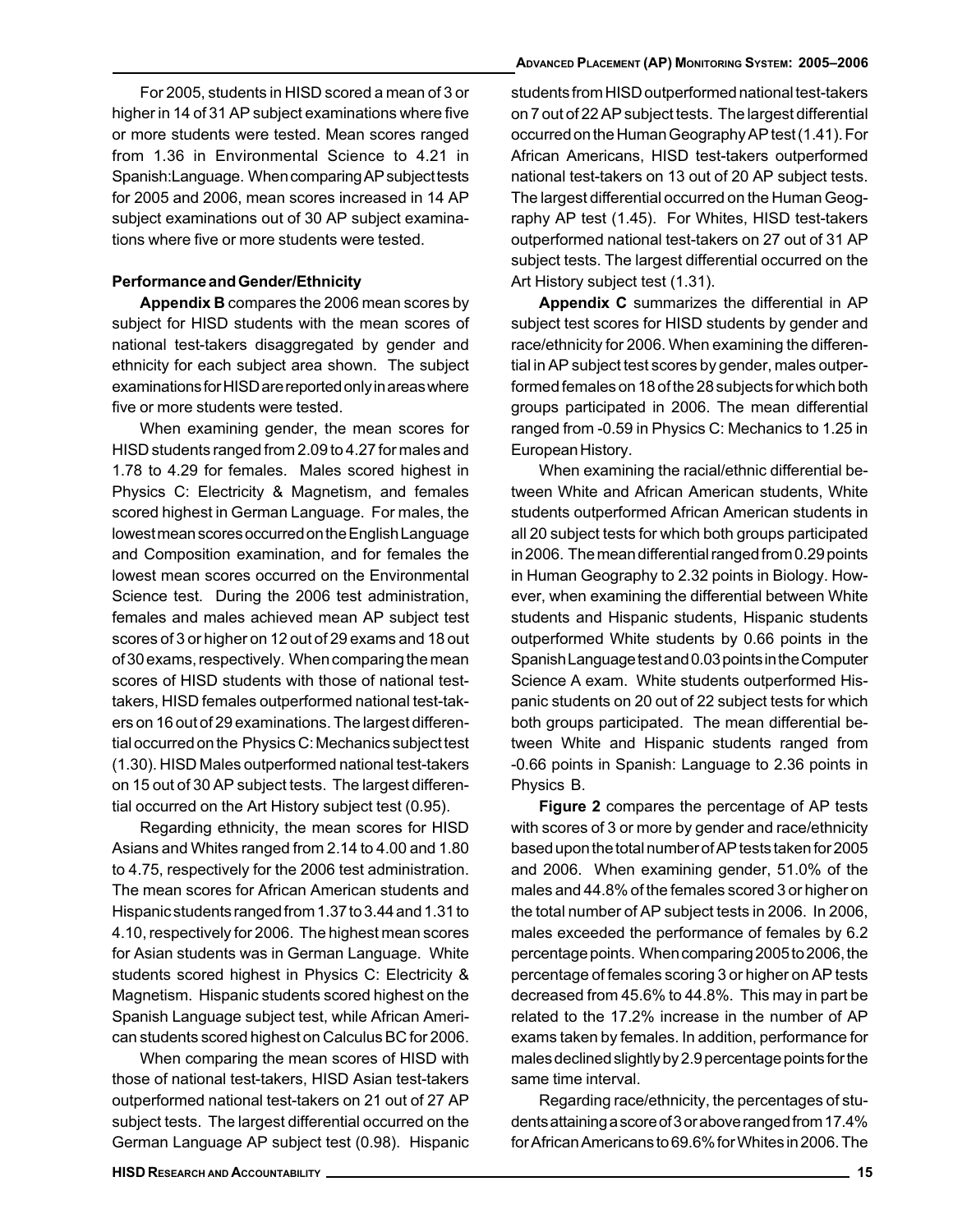

der

percentages scoring 3 or higher ranged from 22.1% for African Americans to 66.7% for Asians for 2005. Comparing 2005 to 2006, 66.7% and 69.4% of Asian and 67.3% and 69.6% of White students scored 3 or above on AP subject tests. Alternatively, the percentage of both Hispanic and African American students scoring 3 or higher declined by 4.2 and 4.7 percentage points, respectively. White students outperformed all other ethnic groups for 2006.

### What percentage of students in HISD scored a 3 or better on AP subject tests for the May 2006 administration?

Table 12 summarizes the number of AP testtakers, the number of AP tests taken and the percentage of total examinations for which participants scored a 3 or higher by campus. Typically, a score of 3 qualifies a student to receive advanced placement or college credit. For the 2006 school year, 4,358 AP examinations were taken by HISD students, where approximately 47.5% of the scores were 3 or higher. This represents a slight decrease from the previous school year when 49.2% of the scores were 3 or above. HISD students outperformed students attending Texas public schools by 0.5 percentage points for those exams scored at 3 or higher. However, nationally, students attending public schools outperformed those

| N of<br><b>Students</b><br><b>Taking AP</b><br><b>Exams</b> | N of Exams<br><b>Taken</b>                                                                                                                                                  | % of<br><b>Exams</b><br>Scored<br>$3 - 5$                                                                                                                                                   |
|-------------------------------------------------------------|-----------------------------------------------------------------------------------------------------------------------------------------------------------------------------|---------------------------------------------------------------------------------------------------------------------------------------------------------------------------------------------|
|                                                             |                                                                                                                                                                             |                                                                                                                                                                                             |
| 218                                                         | 325                                                                                                                                                                         | 10.2                                                                                                                                                                                        |
| 801                                                         | 2,081                                                                                                                                                                       | 86.7                                                                                                                                                                                        |
| 109                                                         | 179                                                                                                                                                                         | 62.0                                                                                                                                                                                        |
|                                                             |                                                                                                                                                                             |                                                                                                                                                                                             |
|                                                             |                                                                                                                                                                             | 59.7                                                                                                                                                                                        |
|                                                             |                                                                                                                                                                             | 19.2                                                                                                                                                                                        |
|                                                             |                                                                                                                                                                             | 38.8                                                                                                                                                                                        |
|                                                             |                                                                                                                                                                             | 63.7<br>$\star$                                                                                                                                                                             |
|                                                             |                                                                                                                                                                             |                                                                                                                                                                                             |
|                                                             |                                                                                                                                                                             | 21.3                                                                                                                                                                                        |
|                                                             |                                                                                                                                                                             | 14.7                                                                                                                                                                                        |
|                                                             |                                                                                                                                                                             | 51.0                                                                                                                                                                                        |
|                                                             |                                                                                                                                                                             | 71.7                                                                                                                                                                                        |
|                                                             |                                                                                                                                                                             | 3.2                                                                                                                                                                                         |
|                                                             |                                                                                                                                                                             | 30.8<br>$\star$                                                                                                                                                                             |
|                                                             |                                                                                                                                                                             |                                                                                                                                                                                             |
|                                                             |                                                                                                                                                                             | 77.2                                                                                                                                                                                        |
|                                                             |                                                                                                                                                                             | 17.7                                                                                                                                                                                        |
|                                                             |                                                                                                                                                                             | 6.7                                                                                                                                                                                         |
|                                                             |                                                                                                                                                                             | 0.9                                                                                                                                                                                         |
|                                                             |                                                                                                                                                                             | 26.2                                                                                                                                                                                        |
|                                                             |                                                                                                                                                                             | 20.9                                                                                                                                                                                        |
|                                                             |                                                                                                                                                                             | 8.0                                                                                                                                                                                         |
|                                                             |                                                                                                                                                                             | 28.7                                                                                                                                                                                        |
|                                                             |                                                                                                                                                                             | 4.7                                                                                                                                                                                         |
|                                                             |                                                                                                                                                                             | 21.0                                                                                                                                                                                        |
|                                                             |                                                                                                                                                                             | 33.3                                                                                                                                                                                        |
|                                                             |                                                                                                                                                                             | 11.5                                                                                                                                                                                        |
|                                                             |                                                                                                                                                                             | 50.7                                                                                                                                                                                        |
|                                                             |                                                                                                                                                                             | 0.0                                                                                                                                                                                         |
|                                                             |                                                                                                                                                                             | 1.0                                                                                                                                                                                         |
|                                                             |                                                                                                                                                                             | 2.7                                                                                                                                                                                         |
|                                                             |                                                                                                                                                                             | 95.5                                                                                                                                                                                        |
| 4,358                                                       | 8,092                                                                                                                                                                       | 47.5                                                                                                                                                                                        |
| 122,969                                                     | 209,328                                                                                                                                                                     | 47.0                                                                                                                                                                                        |
| 1,134,235                                                   | 1,947,937                                                                                                                                                                   | 57.5                                                                                                                                                                                        |
|                                                             | 58<br>194<br>90<br>205<br>1<br>42<br>259<br>98<br>154<br>33<br>89<br>1<br>86<br>95<br>179<br>75<br>146<br>131<br>66<br>95<br>31<br>53<br>44<br>125<br>693<br>43<br>71<br>51 | 67<br>375<br>134<br>502<br>1<br>61<br>373<br>149<br>254<br>62<br>120<br>1<br>92<br>186<br>239<br>113<br>298<br>191<br>112<br>167<br>43<br>100<br>93<br>243<br>1,267<br>71<br>97<br>74<br>22 |

Source: 2006 National Summary Data for Public Schools; 2006 Texas Summary Data for Public Schools; 2006 College Board Report.

\*Scores not reported for less than 5 students.

in HISD by 10 percentage points for those exams scored at 3 or higher.

Table 12: Number of Test-takers and AP Exams Taken and Percentage of Exams Scoring 3-5

 $\overline{a}$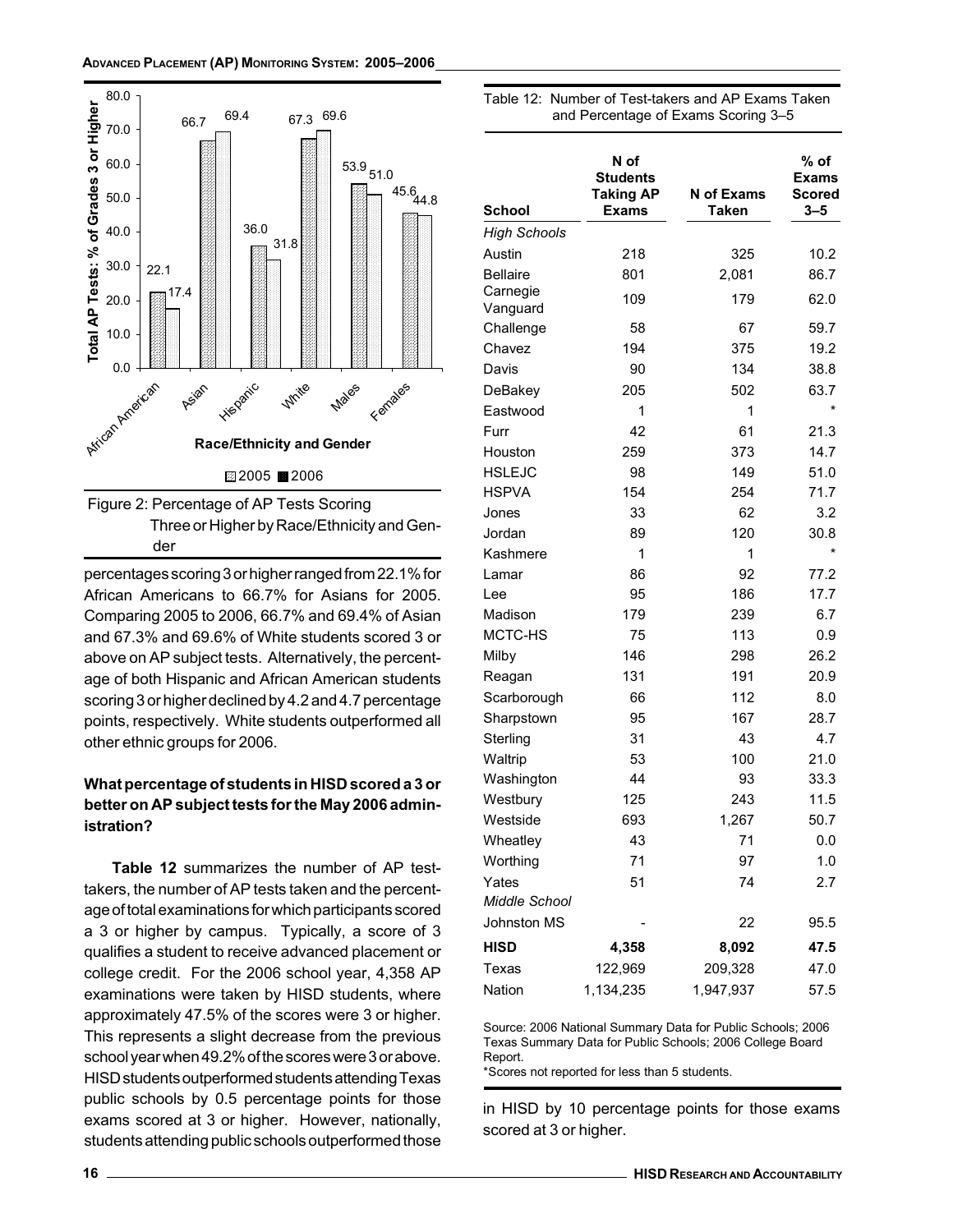For 2006, the number of AP tests taken ranged from 1 at Eastwood and Kashmere to 2,081 at Bellaire. The percentage of scores that were a 3 or higher by high school campus ranged from 0.0% at Wheatley to 86.7% at Bellaire. At the state level, 47.0% of the AP scores were 3 or above, and nine campuses exceeded the state percentage in 2006. There were eight campuses where fewer than 10% of the scores were 3 or above.

Measures of AP success have typically focused on the percentage of students scoring 3 or higher. Although still used, this metric may be inflated, for example, by allowing only top students to test or participate in the AP program. Alternatively, another measure involves centering on the participation in AP exams by school, without looking at the level of performance. This latter measure does examine equity with regard to access to AP courses and testing, but without taking into account the actual performance of the students, the level of excellence cannot be measured (College Board, AP Central, 2005c). Therefore, a new measure of equity and excellence has been put forth by the College Board. It is calculated by taking the "percentage of students in a total population (school, district, state, etc.), who had a least one AP experience resulting in an exam score of 3 or higher" (College Board, AP Central, 2005c).

Appendix D summarizes 2006 AP performance based on the percentage of students enrolled in grades 10, 11, and 12 scoring 3 or higher on at least one AP exam by campus and the graduating class summary. For the former performance measure, students were required to score a 3 or higher during the 2006 administration. Alternatively, the graduating class summary shows the percentage by campus of twelfth grade students that scored 3 or higher at any point in their high school tenure. For tenth grade students, percentages ranged from 0.0% at Austin, Eastwood, Furr, Jones, Kashmere, Waltrip, Wheatley, Worthing, and Yates High Schools, to 30.6% at Carnegie Vanguard High School. For eleventh grade students, percentages ranged from 0.0% at Eastwood, Furr, Jones, Kashmere, MCTC, Sterling, Wheatley, and Yates High Schools to 38.6% at Bellaire. For twelfth grade students, percentages ranged from 0.0% at Eastwood, Furr, Jordan, Kashmere, MCTC, Wheatley, Worthing, and Yates High Schools, to 48.4% at DeBakey.

College summary data indicate that 100% of the graduating senior class attending Reagan High School scored 3 or higher on at least one AP subject exam at some point in their high school tenure. Alternatively, none of the graduating seniors attending Furr, Kashmere, MCTC, Wheatley, or Worthing met this measure.

### How has performance in AP subject tests progressed from 1996 to 2006?

Appendix E summarizes the mean AP subject test scores from 1996–2006. Comparisons were made for subject tests that included at least three years of test data. Data from 2006 were compared to data from 1996, if scores were available for those years. If not, the differences were calculated by subtracting the year in which data were first available from the final year of data. Overall, scores have fluctuated slightly with mean score increases occurring in 11 examinations and decreases occurring in 21 out of 33 examinations. Differences ranged from -1.77 points in Statistics to 1.99 points in Art History. Decreases in the mean scores occurred for three of the AP subject tests related to the area of science. These included: Biology (-0.28), Physics B (-1.11), Physics C: Electricity & Magnetism (-0.55), and Physics C: Mechanics (-0.84). Performance did not change for Latin Literature.

#### **Discussion**

For the 2005–2006 school year, a total of 7,529 students were enrolled in AP courses, and the number of test-takers for the AP subject exams totaled 4,358. Moreover, in an analysis matching students who completed AP courses and then took the corresponding AP test, only 52.2% of the students who completed the AP course took the corresponding AP test. In addition, 3,156 Hispanic students enrolled in AP courses during the 2005–2006 academic year; however, only 1,788 were test-takers based upon self-reported demographic information. These data suggest that although there are students enrolling in AP courses, all are not taking the examinations.

Although participation in the Advanced Placement program has improved, there is a great deal of variability among campuses. Out of 31 high school campuses for which the College Board provided AP testing results, the percentage of seniors who took AP subject tests ranged from 0.0% to 58.7% while the participation rate for juniors ranged from 0.0% to 60.3%. Since there are benefits such as scholarships, recognition, and college credit/advanced placement, a large number of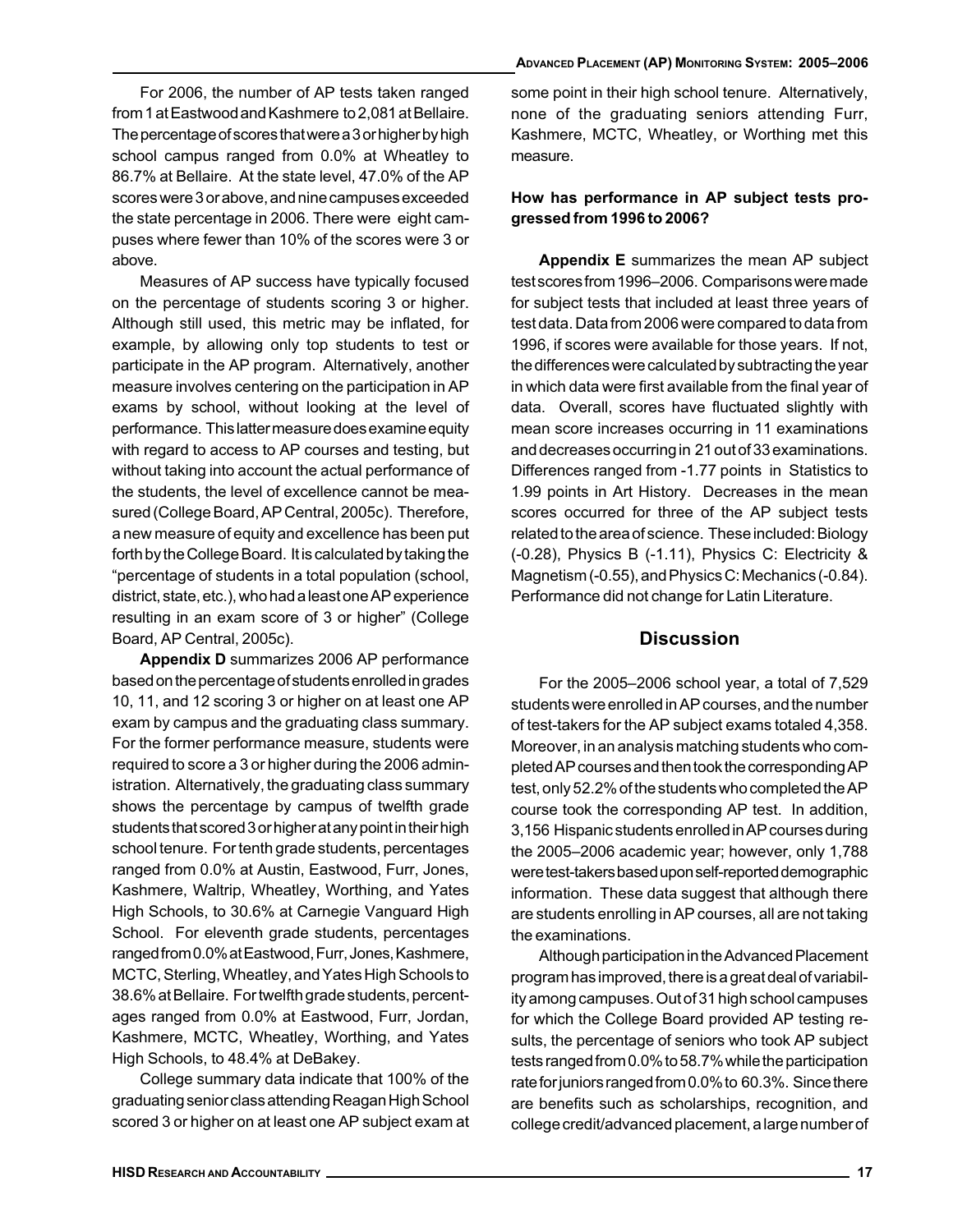students may be missing out on the opportunities afforded them by participating. According to the College Board website (2006f), "Students whose AP grades exempt them from introductory college courses typically do better in subsequent higher-level courses than those students who actually take the introductory college course." To motivate students to take AP tests, incorporate the assistance of parents by educating them on the benefits, particularly, financial ones.

The data indicate that student performance has been declining from a longitudinal perspective. Although more students are participating, strategic planning is needed to increase the level of performance, especially on those campuses where both participation and performance are low. Components to increase student achievement would encompass strengthening professional development, implementing AP vertical teams to strengthen student preparation at the elementary, middle, and high school level, conducting a needs assessment to ensure that sufficiently qualified science and mathematics teachers are available at all schools, providing opportunities for students to take prerequisite science and math courses, and monitoring the quality of the classes.

The State Board of Education recently announced that students entering high school during the 2007– 2008 school year will be required to take four years of math and four years of science under the Recommended High School Program. Since AP and IB science courses in Physics, Chemistry, Biology, and Environmental Science are options to fulfill the new requirements, it would behoove the district to strengthen performance in science, since the data indicate that mean scores have declined in biology and physicsrelated AP exams. Conducting a needs assessment of staff and resources (labs and materials), should also be undertaken to ensure that a fourth course in science can be met at the high school level. Moreover, there are students that show AP potential based upon their PSAT scores, but lack the necessary prerequisites to take the advanced science or math courses. In view of the changes in graduation requirements, additional opportunities to take prerequisite courses for these tenth grade students are needed.

Students require an educational foundation so that they are prepared to take advanced classes in high school. At the elementary level, a greater emphasis should be placed on critical and analytical thinking skills. When students enter middle school, it is imperative they have the opportunity to take advanced

courses in the four core areas during their tenure so that they have a foundation onto which they can build for high school and college. All HISD middle school campuses should offer algebra and integrated physics and chemistry. Vertical teams within feeder patterns should be developed at the elementary, middle, and high school level to ensure a seamless transition and a strong educational foundation for all students in the district.

Issues pertaining to performance are more pronounced when looking at campus-level data. There are a few campuses for which participation and performance are high relative to other HISD campuses, such as Bellaire, Carnegie Vanguard, DeBakey, and HSPVA; however, campuses such as Eastwood, Furr, Jones, Kashmere, MCTC, Wheatley, Worthing, and Yates had low levels of participation and performance. It is imperative that these schools emphasize professional development and work in vertical teams to strengthen the preparation of students in grades prior to taking AP courses and exams. Further, provide assistance to ensure that courses offered on the campus level follow the rigorous standards set forth by the Advanced Placement program.

### Recommendations

- 1. Continue to identify successful efforts to promote participation and performance among students, especially minorities and males, by providing information to students and parents about the benefits of the AP program, which includes scholarships, recognition, and college credit/advanced placement.
- 2. To increase student achievement, continue to provide adequate and relevant professional development opportunities, especially in the area of science. Additionally, strengthen the curriculum in middle school so that students have a strong educational foundation not only academically, but also with regard to the development of higher order thinking skills and time management skills.
- 3. On the campus level, monitor the students enrolled in AP courses and the students who subsequently take the AP subject examinations.
- 4. In order to promote equity and excellence, consideration should be given to creating opportunities for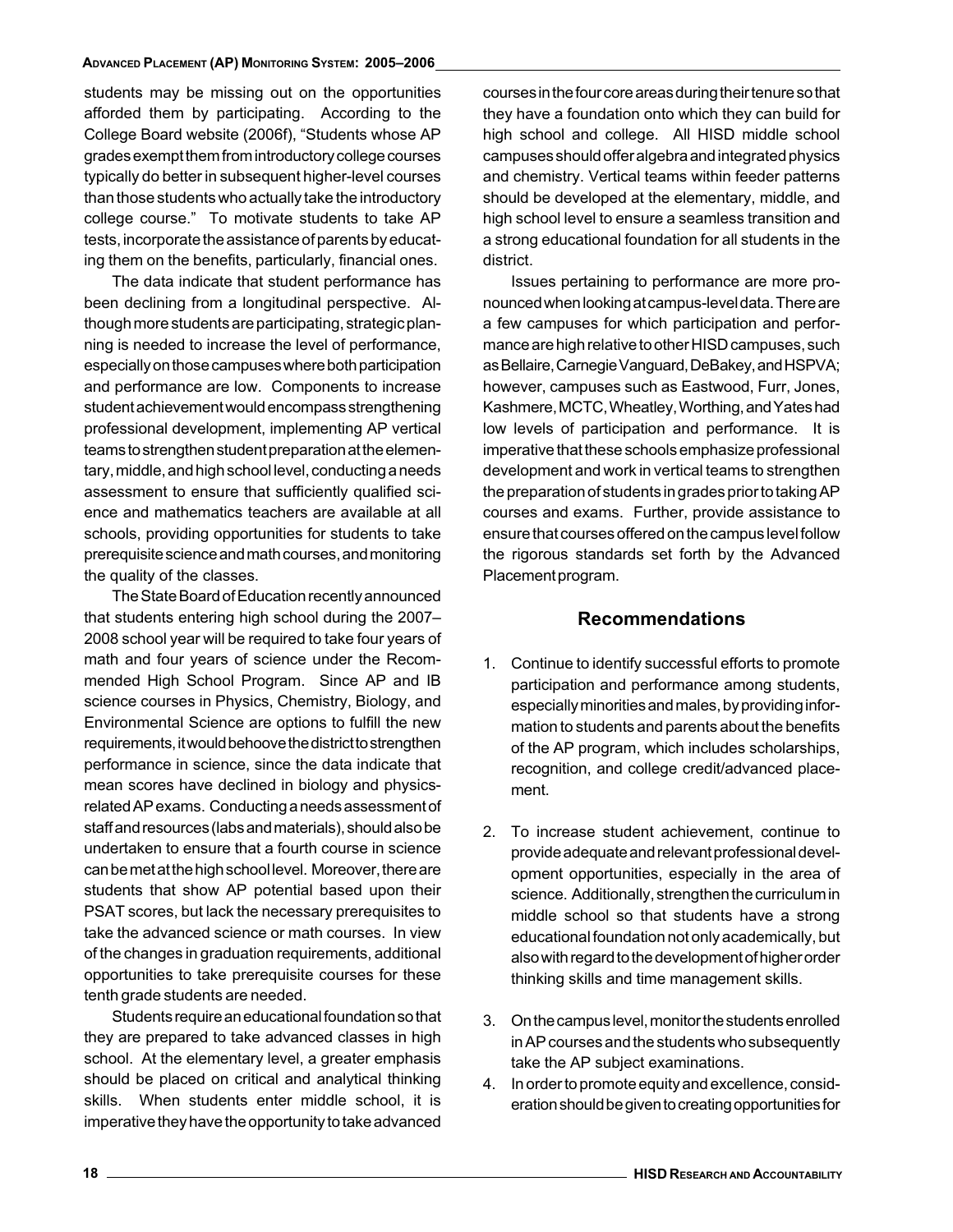students to take prerequisite math and science courses so that those showing ability or motivation in tenth grade have the necessary foundation to be successful and meet course requirements.

5. For campuses with low participation and performance rates, focus on the development of vertical teams (elementary, middle, and high school) so that student preparation is strengthened prior to taking AP courses and monitor the rigor of the courses.

### References

- College Board, AP Central. (2006a). The AP Exams. Retrieved November 9, 2006, from http:// apcentral.collegeboard.com/apc/public/exam/ index.html
- College Board, AP Central. (2006b). Siemens Awards for Advanced Placement. Retrieved November 13, 2006, from http://www.collegeboard.com/student/pay/scholarships-and-aid/23639.html
- College Board, AP Central. (2006c). AP Course Audit Information. Retrieved November 13, 2006, from http:/ /apcentral.collegeboard.com/apc/public/courses/ teachers\_corner/46361.html
- College Board, AP Central. (2006d). Professional Development. Retrieved November 13, 2006, from http:// apcentral.collegeboard.com/apc/public/teachers/ index.html
- College Board, AP Central. (2006e). Federal and State AP Exam Fee Assistance. Retrieved on November 14, 2006 from http://apcentral.collegeboard.com/apc/public/program/support/20673.html#texas
- College Board, AP Central. (2006f). The Courses:Facts. Retrieved December 4, 2006 from http://

apcentral.collegeboard.com/apc/public/courses/ index.html

- College Board, AP Central. (2006g). National Summary Report. Retrieved November 16, 2006 from http:// www.collegeboard.com/prod\_downloads/student/ testing/ap/sumrpts/2006/xls/national\_summary.xls
- College Board, AP Central. (2006h). Texas Summary Report. Retrieved on November 16, 2006 from http:// www.collegeboard.com/prod\_downloads/student/ testing/ap/sumrpts/2006/xls/TEXAS\_Summary.xls
- College Board, AP Central. (2005a). Bulletin for AP® Students and Parents, 2005–06. Retrieved on April 19, 2005 from http://www.collegeboard.com/ prod\_downloads/student/testing/ap/AP-bulletin.pdf
- College Board, AP Central. (2005b). Advanced Placement Program 2006 Fee Reduction Policy. Retrieved November 14, 2006, from http:// apcentral.collegeboard.com/apc/public/repository/ ap05\_2006feereduction\_40484.pdf
- College Board, AP Central. (2005c). Advanced Placement Report to theNation 2005. Retrieved April 18, 2005 from http://www.collegeboard.com/prod\_downloads/ about/news\_info/ap/2005/ap-report-nation.pdf
- College Board, AP Central. (2004). Interpreting and Using AP® Grades. Retrieved November13, 2006, from http://apcentral.collegeboard.com/apc/public/repository/2003\_interpreting\_pdf\_7925.pdf
- Houston Independent School District. (2006). Secondary School Guidelines, Advanced Academics, XIII. Houston, Texas: Printing Services.
- Houston Independent School District. (2005). Secondary School Guidelines, Advanced Academics, XIII. Houston, Texas: Printing Services.
- Texas Education Agency (2006). TEA Correspondence: Advanced Placement/International Baccalaureate Incentive Program-Funded Components for School Year 2005–2006, Retrieved November 13, 2006, from http:/ /www.tea.state.tx.us/taa/stanprog011306.html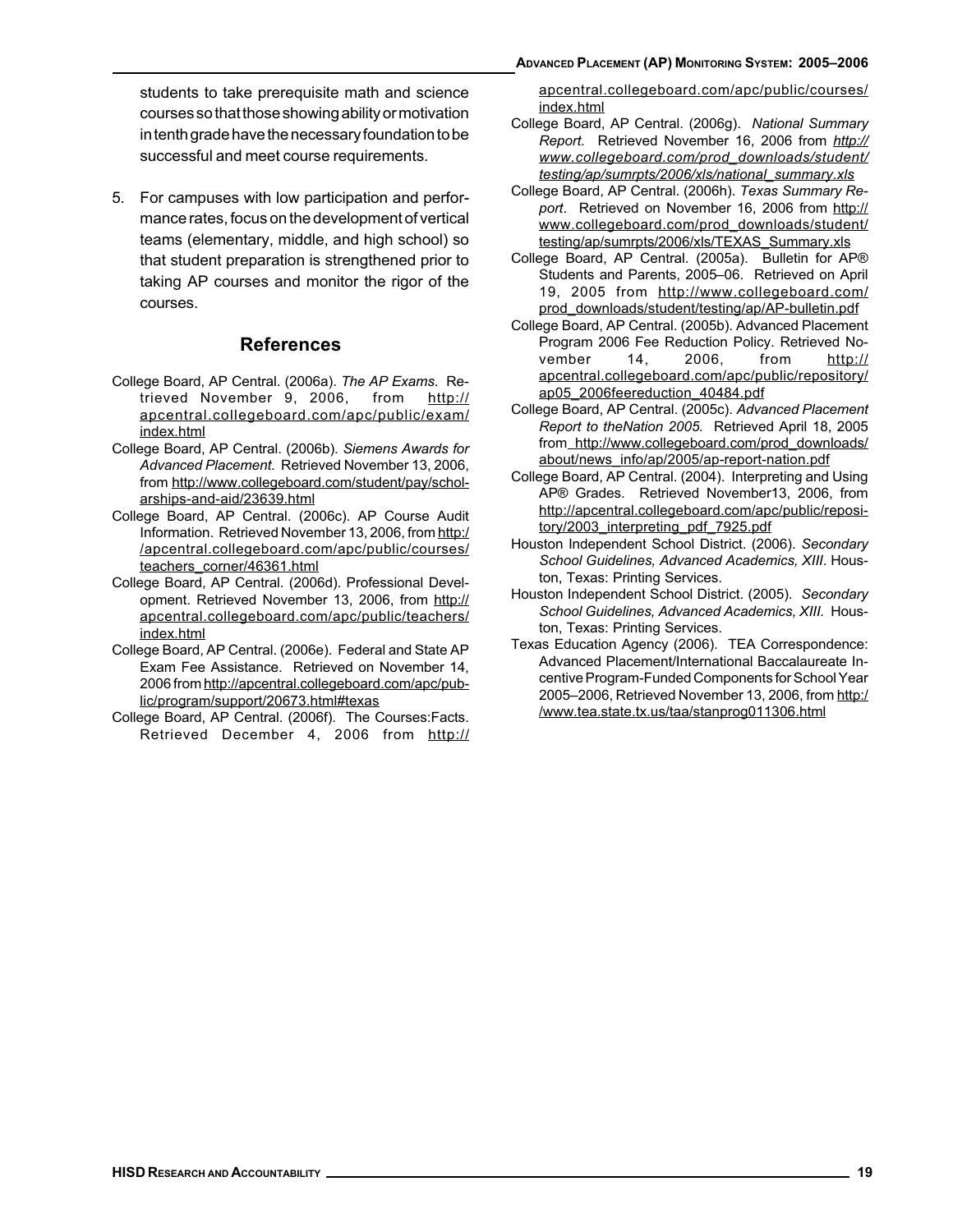# **APPENDIX A**

| <b>School name</b>          | Group                     | # Enrolled     | # Completed    | % Completed |
|-----------------------------|---------------------------|----------------|----------------|-------------|
| Austin High School          | All                       | 729            | 337            | 46.2        |
| Austin High School          | Female                    | 480            | 222            | 46.3        |
| Austin High School          | Male                      | 249            | 115            | 46.2        |
| Austin High School          | Asian                     | 22             | 12             | 54.5        |
| Austin High School          | African American          | 18             | 8              | 44.4        |
| Austin High School          | Hispanic                  | 679            | 314            | 46.2        |
| Austin High School          | Native                    | $\overline{2}$ | 1              | 50.0        |
| Austin High School          | White                     | 8              | $\overline{2}$ | 25.0        |
| Austin High School          | Non-Economic Disady       | 71             | 34             | 47.9        |
| Austin High School          | Economic Disadv           | 656            | 302            | 46.0        |
| Austin High School          | EconDisadv Missing        | $\overline{2}$ | 1              | 50.0        |
| <b>Bellaire High School</b> | All                       | 2,838          | 1,626          | 57.3        |
| <b>Bellaire High School</b> | Female                    | 1,468          | 857            | 58.4        |
| <b>Bellaire High School</b> | Male                      | 1,370          | 769            | 56.1        |
| <b>Bellaire High School</b> | Asian                     | 1,137          | 633            | 55.7        |
| <b>Bellaire High School</b> | African American          | 118            | 65             | 55.1        |
| <b>Bellaire High School</b> | Hispanic                  | 186            | 105            | 56.5        |
| <b>Bellaire High School</b> | White                     | 1,397          | 823            | 58.9        |
| <b>Bellaire High School</b> | Non-Economic Disady       | 2,497          | 1,436          | 57.5        |
| <b>Bellaire High School</b> | Economic Disadv           | 336            | 187            | 55.7        |
| <b>Bellaire High School</b> | <b>EconDisadv Missing</b> | 5              | 3              | 60.0        |
| Carnegie Vanguard           | All                       | 750            | 390            | 52.0        |
| Carnegie Vanguard           | Female                    | 351            | 183            | 52.1        |
| Carnegie Vanguard           | Male                      | 399            | 207            | 51.9        |
| Carnegie Vanguard           | Asian                     | 29             | 16             | 55.2        |
| Carnegie Vanguard           | African American          | 225            | 121            | 53.8        |
| Carnegie Vanguard           | Hispanic                  | 143            | 75             | 52.4        |
| Carnegie Vanguard           | Native                    | 8              | 3              | 37.5        |
| Carnegie Vanguard           | White                     | 345            | 175            | 50.7        |
| Carnegie Vanguard           | Non-Economic Disady       | 501            | 261            | 52.1        |
| Carnegie Vanguard           | Economic Disadv           | 249            | 129            | 51.8        |
| Challenge HS                | All                       | 465            | 190            | 40.9        |
| Challenge HS                | Female                    | 269            | 114            | 42.4        |
| Challenge HS                | Male                      | 196            | 76             | 38.8        |
| Challenge HS                | Asian                     | 26             | 10             | 38.5        |
| Challenge HS                | African American          | 134            | 52             | 38.8        |
| Challenge HS                | Hispanic                  | 171            | 76             | 44.4        |
| Challenge HS                | Native                    | $\overline{c}$ | 1              | 50.0        |
| Challenge HS                | White                     | 132            | 51             | 38.6        |
| Challenge HS                | Non-Economic Disadv       | 212            | 81             | 38.2        |
| Challenge HS                | Economic Disady           | 251            | 108            | 43.0        |
| Challenge HS                | EconDisadv Missing        | $\overline{c}$ | 1              | 50.0        |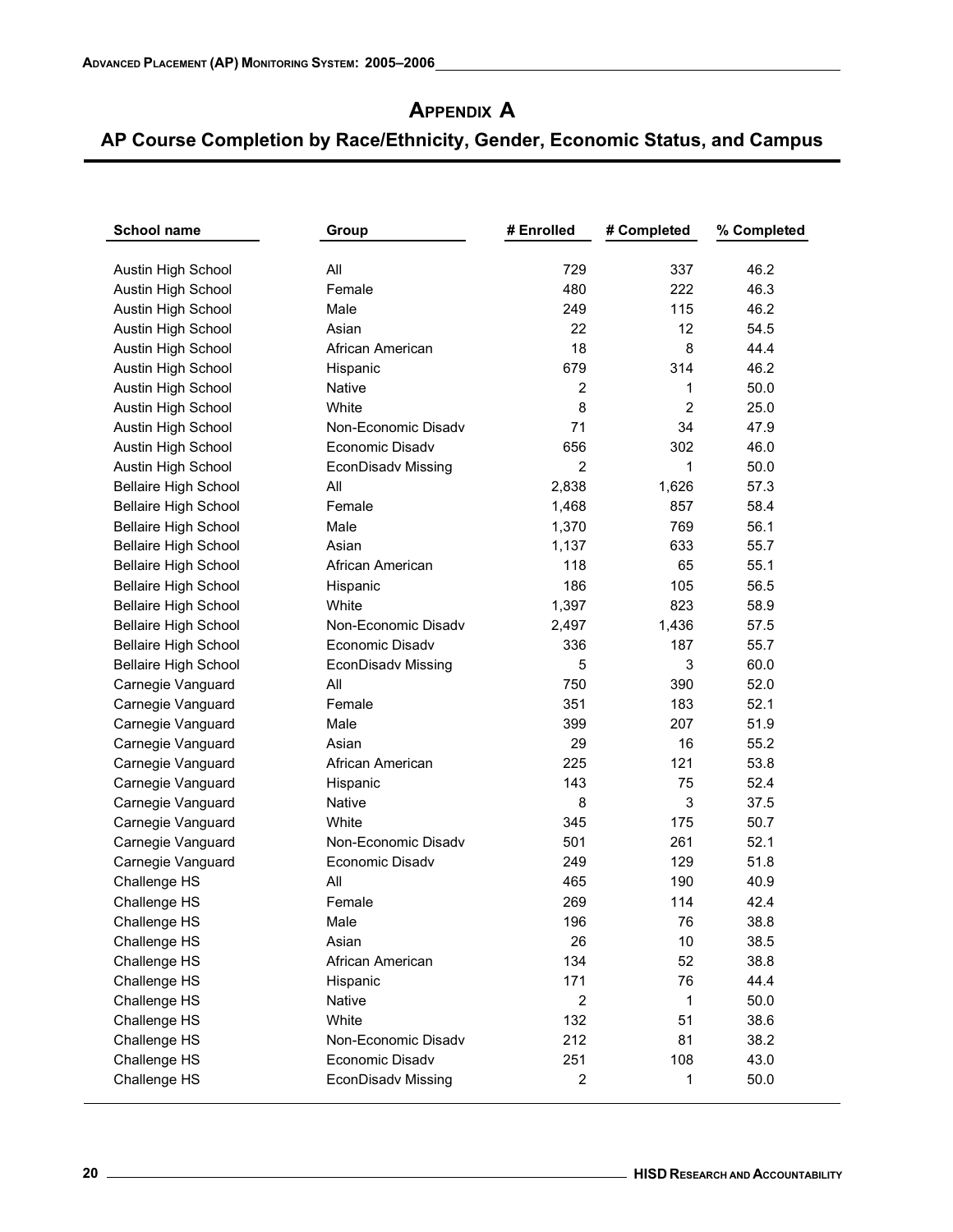| <b>School name</b> | Group               | # Enrolled | # Completed    | % Completed |
|--------------------|---------------------|------------|----------------|-------------|
| Chavez High School | All                 | 1,084      | 471            | 43.5        |
| Chavez High School | Female              | 684        | 299            | 43.7        |
| Chavez High School | Male                | 400        | 172            | 43.0        |
| Chavez High School | Asian               | 87         | 40             | 46.0        |
| Chavez High School | African American    | 93         | 40             | 43.0        |
| Chavez High School | Hispanic            | 846        | 365            | 43.1        |
| Chavez High School | White               | 58         | 26             | 44.8        |
| Chavez High School | Non-Economic Disadv | 214        | 90             | 42.1        |
| Chavez High School | Economic Disady     | 865        | 379            | 43.8        |
| Chavez High School | EconDisadv Missing  | 5          | 2              | 40.0        |
| Davis High School  | All                 | 439        | 213            | 48.5        |
| Davis High School  | Female              | 314        | 153            | 48.7        |
| Davis High School  | Male                | 125        | 60             | 48.0        |
| Davis High School  | Asian               | 3          | $\overline{c}$ | 66.7        |
| Davis High School  | African American    | 44         | 18             | 40.9        |
| Davis High School  | Hispanic            | 390        | 192            | 49.2        |
| Davis High School  | White               | 2          | 1              | 50.0        |
| Davis High School  | Non-Economic Disady | 86         | 40             | 46.5        |
| Davis High School  | Economic Disadv     | 353        | 173            | 49.0        |
| DeBakey HSHP       | All                 | 1,400      | 726            | 51.9        |
| DeBakey HSHP       | Female              | 878        | 457            | 52.1        |
| DeBakey HSHP       | Male                | 522        | 269            | 51.5        |
| DeBakey HSHP       | Asian               | 636        | 336            | 52.8        |
| DeBakey HSHP       | African American    | 374        | 197            | 52.7        |
| DeBakey HSHP       | Hispanic            | 285        | 140            | 49.1        |
| DeBakey HSHP       | Native              | 12         | 7              | 58.3        |
| DeBakey HSHP       | White               | 93         | 46             | 49.5        |
| DeBakey HSHP       | Non-Economic Disady | 776        | 400            | 51.5        |
| DeBakey HSHP       | Economic Disady     | 624        | 326            | 52.2        |
| Eastwood Academy   | All                 | 53         | 26             | 49.1        |
| Eastwood Academy   | Female              | 23         | 11             | 47.8        |
| Eastwood Academy   | Male                | 30         | 15             | 50.0        |
| Eastwood Academy   | Hispanic            | 53         | 26             | 49.1        |
| Eastwood Academy   | Non-Economic Disadv | 11         | 5              | 45.5        |
| Eastwood Academy   | Economic Disadv     | 42         | 21             | 50.0        |
| Furr High School   | All                 | 261        | 147            | 56.3        |
| Furr High School   | Female              | 169        | 91             | 53.8        |
| Furr High School   | Male                | 92         | 56             | 60.9        |
| Furr High School   | African American    | 25         | 17             | 68.0        |
| Furr High School   | Hispanic            | 220        | 122            | 55.5        |
| Furr High School   | White               | 16         | 8              | 50.0        |
| Furr High School   | Non-Economic Disadv | 58         | 31             | 53.4        |
| Furr High School   | Economic Disadv     | 203        | 116            | 57.1        |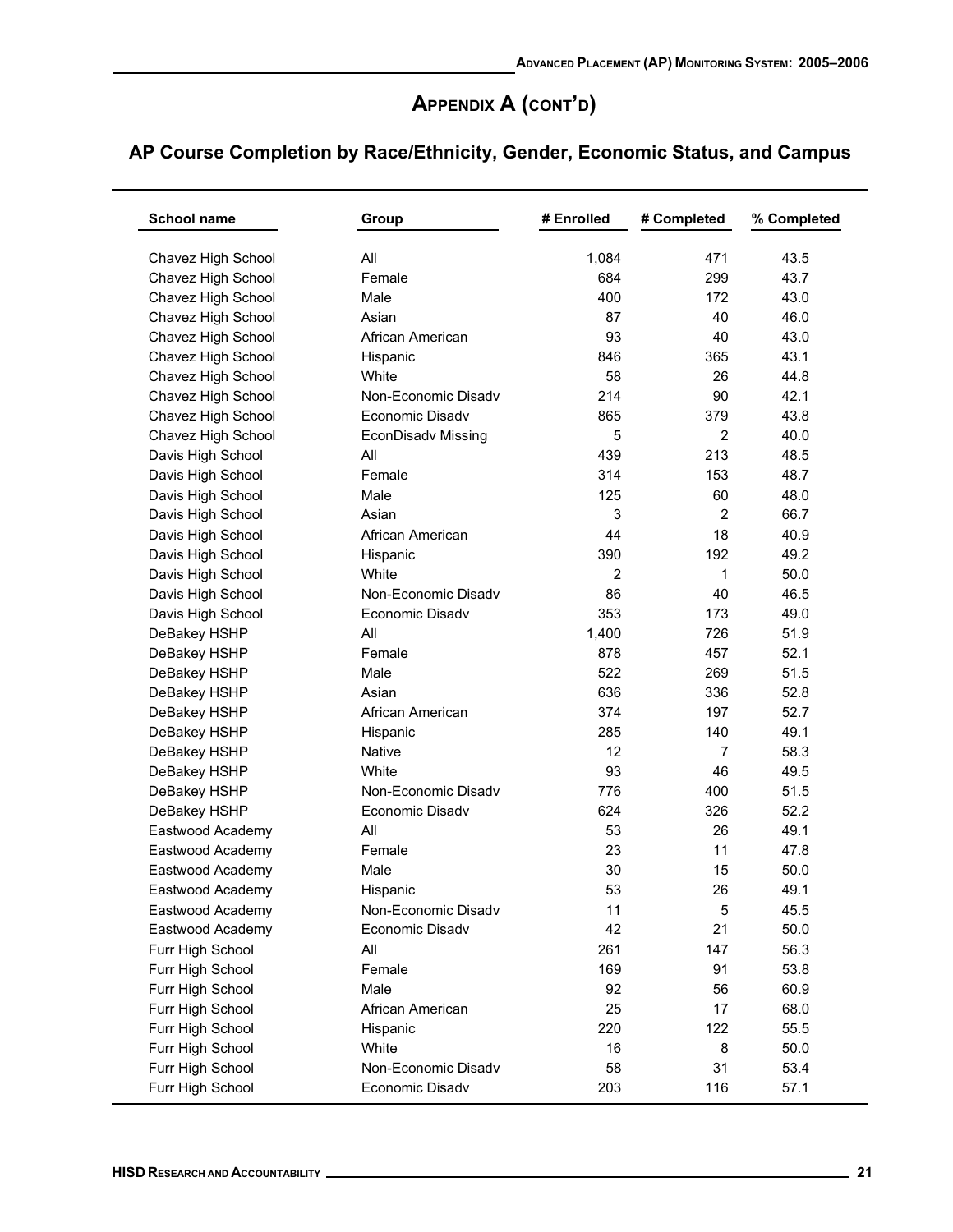| <b>School name</b>             | Group                     | # Enrolled     | # Completed    | % Completed |
|--------------------------------|---------------------------|----------------|----------------|-------------|
| Houston High School            | All                       | 578            | 237            | 41.0        |
| Houston High School            | Female                    | 298            | 123            | 41.3        |
| Houston High School            | Male                      | 280            | 114            | 40.7        |
| Houston High School            | Asian                     | 14             | 6              | 42.9        |
| Houston High School            | African American          | 16             | 8              | 50.0        |
| <b>Houston High School</b>     | Hispanic                  | 532            | 216            | 40.6        |
| Houston High School            | White                     | 16             | 7              | 43.8        |
| Houston High School            | Non-Economic Disady       | 66             | 28             | 42.4        |
| Houston High School            | Economic Disadv           | 504            | 207            | 41.1        |
| Houston High School            | <b>EconDisadv Missing</b> | 8              | 2              | 25.0        |
| <b>HSLEJC</b>                  | All                       | 420            | 198            | 47.1        |
| <b>HSLEJC</b>                  | Female                    | 293            | 142            | 48.5        |
| <b>HSLEJC</b>                  | Male                      | 127            | 56             | 44.1        |
| <b>HSLEJC</b>                  | Asian                     | 10             | $\overline{4}$ | 40.0        |
| <b>HSLEJC</b>                  | African American          | 73             | 36             | 49.3        |
| <b>HSLEJC</b>                  | Hispanic                  | 321            | 153            | 47.7        |
| <b>HSLEJC</b>                  | White                     | 16             | 5              | 31.3        |
| <b>HSLEJC</b>                  | Non-Economic Disady       | 80             | 40             | 50.0        |
| <b>HSLEJC</b>                  | Economic Disady           | 340            | 158            | 46.5        |
| <b>HSPVA</b>                   | All                       | 1,297          | 740            | 57.1        |
|                                | Female                    | 923            |                | 57.4        |
| <b>HSPVA</b>                   |                           |                | 530            |             |
| <b>HSPVA</b>                   | Male                      | 374            | 210            | 56.1        |
| <b>HSPVA</b>                   | Asian                     | 80             | 48             | 60.0        |
| <b>HSPVA</b>                   | African American          | 230            | 135            | 58.7        |
| <b>HSPVA</b>                   | Hispanic                  | 177            | 98             | 55.4        |
| <b>HSPVA</b>                   | White                     | 810            | 459            | 56.7        |
| <b>HSPVA</b>                   | Non-Economic Disadv       | 1,138          | 641            | 56.3        |
| <b>HSPVA</b>                   | Economic Disadv           | 155            | 96             | 61.9        |
| <b>HSPVA</b>                   | <b>EconDisadv Missing</b> | $\overline{4}$ | 3              | 75.0        |
| Jones High School              | All                       | 134            | 75             | 56.0        |
| Jones High School              | Female                    | 87             | 50             | 57.5        |
| Jones High School              | Male                      | 47             | 25             | 53.2        |
| Jones High School              | Asian                     | 15             | 8              | 53.3        |
| Jones High School              | African American          | 84             | 48             | 57.1        |
| Jones High School              | Hispanic                  | 35             | 19             | 54.3        |
| Jones High School              | Non-Economic Disadv       | 30             | 17             | 56.7        |
| Jones High School              | Economic Disadv           | 104            | 58             | 55.8        |
| Jordan High School for Careers | All                       | 884            | 474            | 53.6        |
| Jordan High School for Careers | Female                    | 606            | 319            | 52.6        |
| Jordan High School for Careers | Male                      | 278            | 155            | 55.8        |
| Jordan High School for Careers | African American          | 521            | 286            | 54.9        |
| Jordan High School for Careers | Hispanic                  | 356            | 184            | 51.7        |
| Jordan High School for Careers | <b>Native</b>             | 5              | 3              | 60.0        |
| Jordan High School for Careers | White                     | 2              | 1              | 50.0        |
| Jordan High School for Careers | Non-Economic Disadv       | 233            | 128            | 54.9        |
| Jordan High School for Careers | Economic Disadv           | 649            | 346            | 53.3        |
| Jordan High School for Careers | <b>EconDisadv Missing</b> | 2              | 0              | 0.0         |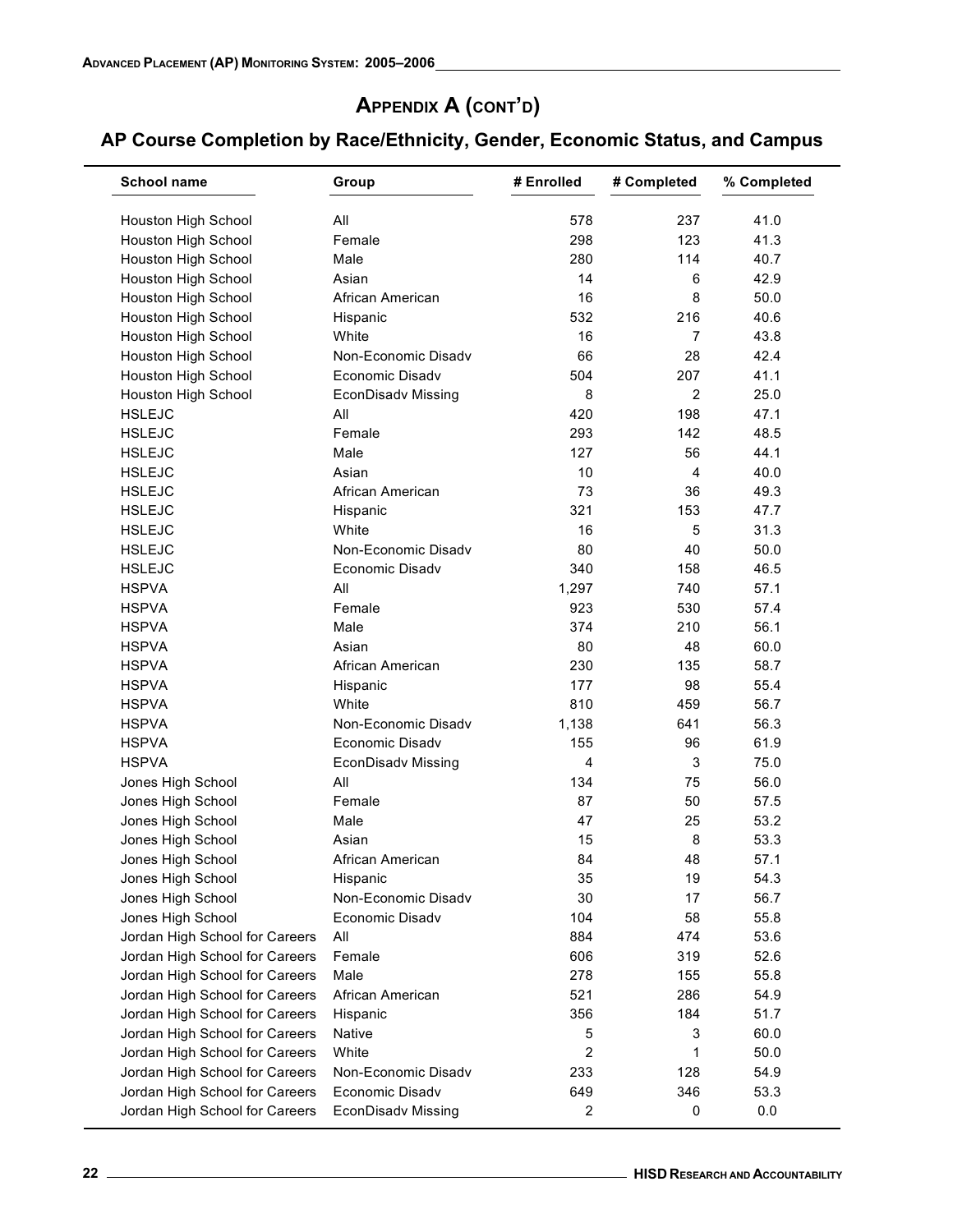| <b>School name</b>   | Group                           | # Enrolled     | # Completed    | % Completed  |
|----------------------|---------------------------------|----------------|----------------|--------------|
| Kashmere High School | All                             | 123            | 61             | 49.6         |
| Kashmere High School | Female                          | 89             | 45             | 50.6         |
| Kashmere High School | Male                            | 34             | 16             | 47.1         |
| Kashmere High School | African American                | 102            | 51             | 50.0         |
| Kashmere High School | Hispanic                        | 21             | 10             | 47.6         |
| Kashmere High School | Non-Economic Disadv             | 25             | 11             | 44.0         |
| Kashmere High School | Economic Disady                 | 96             | 48             | 50.0         |
| Kashmere High School | <b>EconDisadv Missing</b>       | $\overline{c}$ | $\overline{c}$ | 100.0        |
| Lamar High School    | All                             | 220            | 94             | 42.7         |
| Lamar High School    | Female                          | 122            | 53             | 43.4         |
| Lamar High School    | Male                            | 98             | 41             | 41.8         |
| Lamar High School    | Asian                           | 35             | 16             | 45.7         |
| Lamar High School    | African American                | 39             | 16             | 41.0         |
| Lamar High School    | Hispanic                        | 37             | 16             | 43.2         |
| Lamar High School    | White                           | 109            | 46             | 42.2         |
| Lamar High School    | Non-Economic Disady             | 173            | 73             | 42.2         |
| Lamar High School    | Economic Disady                 | 47             | 21             | 44.7         |
| Lee High School      | All                             | 841            | 308            | 36.6         |
| Lee High School      | Female                          | 499            | 190            | 38.1         |
| Lee High School      | Male                            | 342            | 118            | 34.5         |
| Lee High School      | Asian                           | 102            | 45             | 44.1         |
| Lee High School      | African American                | 135            | 49             | 36.3         |
| Lee High School      | Hispanic                        | 551            | 196            | 35.6         |
| Lee High School      | Native                          | 1              | 1              | 100.0        |
| Lee High School      | White                           | 52             | 17             | 32.7         |
| Lee High School      | Non-Economic Disady             | 87             | 26             | 29.9         |
| Lee High School      | Economic Disadv                 | 731            | 274            | 37.5         |
| Lee High School      | EconDisadv Missing              | 23             | 8              | 34.8         |
| Madison High School  | All                             | 708            | 337            | 47.6         |
| Madison High School  | Female                          | 452            | 222            | 49.1         |
| Madison High School  | Male                            | 256            | 115            | 44.9         |
| Madison High School  | Asian                           | 21             | 11             | 52.4         |
| Madison High School  | African American                | 470            | 227            | 48.3         |
| Madison High School  |                                 | 217            | 99             | 45.6         |
| Madison High School  | Hispanic<br>Non-Economic Disadv | 172            | 84             | 48.8         |
| Madison High School  | Economic Disadv                 | 532            | 250            | 47.0         |
| Madison High School  |                                 | 4              |                | 75.0         |
|                      | EconDisadv Missing              |                | 3              |              |
| MCTC-HS<br>MCTC-HS   | All<br>Female                   | 202<br>116     | 90<br>50       | 44.6<br>43.1 |
| MCTC-HS              | Male                            | 86             | 40             | 46.5         |
|                      | Asian                           |                | $\mathbf 0$    |              |
| MCTC-HS              |                                 | 1              |                | 0.0          |
| MCTC-HS              | African American                | 150            | 67             | 44.7         |
| MCTC-HS              | Hispanic                        | 41             | 19             | 46.3         |
| MCTC-HS              | White                           | 10             | 4              | 40.0         |
| MCTC-HS              | Non-Economic Disadv             | 54             | 22             | 40.7         |
| MCTC-HS              | Economic Disadv                 | 146            | 68             | 46.6         |
| MCTC-HS              | <b>EconDisadv Missing</b>       | $\overline{c}$ | 0              | 0.0          |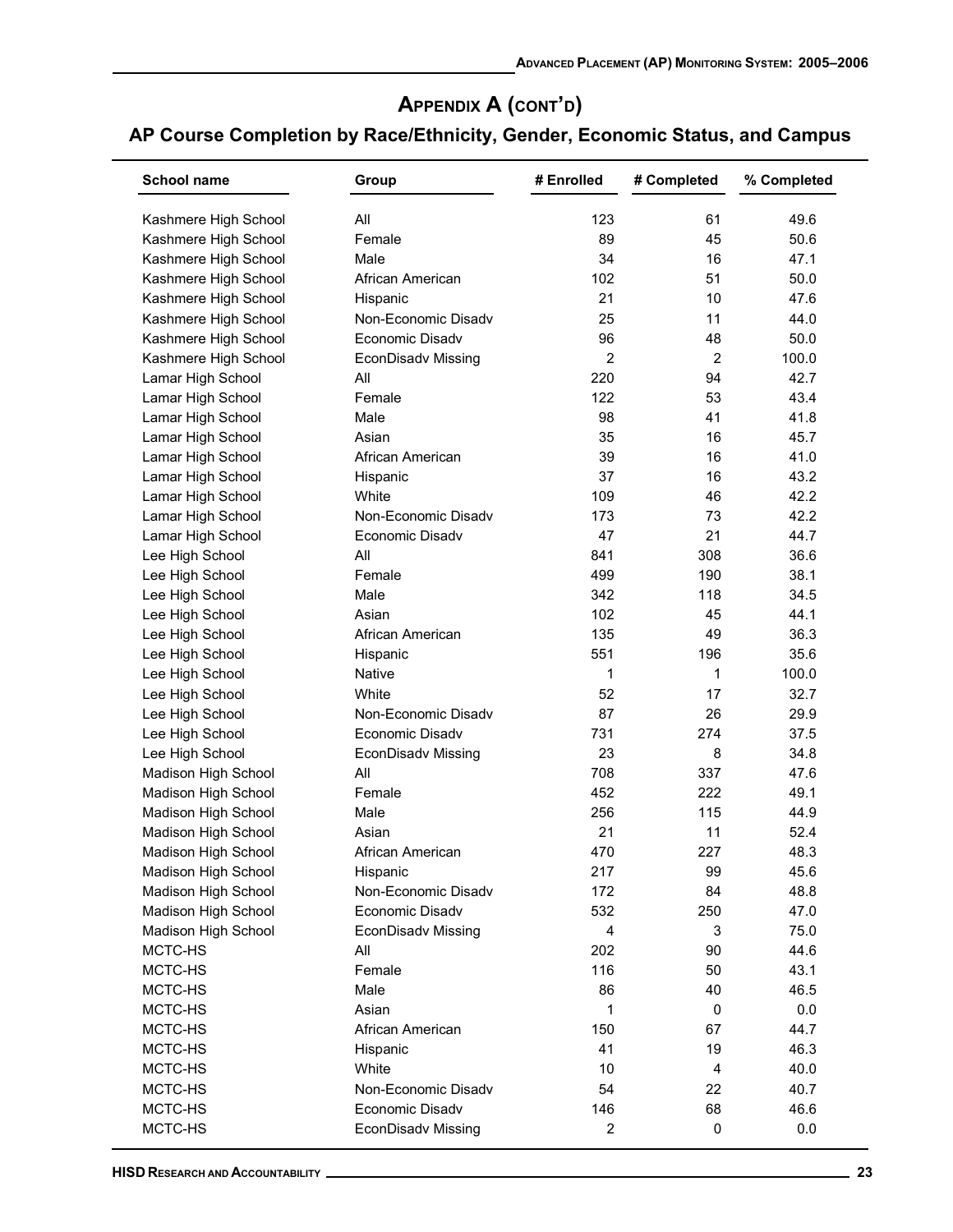| <b>School name</b>       | Group                     | # Enrolled     | # Completed | % Completed |
|--------------------------|---------------------------|----------------|-------------|-------------|
| Milby High School        | All                       | 1,120          | 519         | 46.3        |
| Milby High School        | Female                    | 663            | 310         | 46.8        |
| Milby High School        | Male                      | 457            | 209         | 45.7        |
| Milby High School        | Asian                     | 22             | 11          | 50.0        |
| Milby High School        | African American          | 48             | 19          | 39.6        |
| Milby High School        | Hispanic                  | 1,046          | 488         | 46.7        |
| Milby High School        | White                     | 4              | 1           | 25.0        |
| Milby High School        | Non-Economic Disady       | 173            | 71          | 41.0        |
| Milby High School        | Economic Disadv           | 943            | 445         | 47.2        |
| Milby High School        | <b>EconDisadv Missing</b> | $\overline{4}$ | 3           | 75.0        |
| Newcomers Charter        | All                       | 26             | 11          | 42.3        |
| <b>Newcomers Charter</b> | Female                    | 12             | 5           | 41.7        |
| <b>Newcomers Charter</b> | Male                      | 14             | 6           | 42.9        |
| <b>Newcomers Charter</b> | Hispanic                  | 26             | 11          | 42.3        |
| <b>Newcomers Charter</b> | Non-Economic Disadv       | 3              | 1           | 33.3        |
| <b>Newcomers Charter</b> | Economic Disadv           | 16             | 6           | 37.5        |
| Newcomers Charter        | <b>EconDisadv Missing</b> | $\overline{7}$ | 4           | 57.1        |
| Reagan High School       | All                       | 633            | 324         | 51.2        |
| Reagan High School       | Female                    | 352            | 184         | 52.3        |
| Reagan High School       | Male                      | 281            | 140         | 49.8        |
| Reagan High School       | Asian                     | 26             | 13          | 50.0        |
| Reagan High School       | African American          | 25             | 14          | 56.0        |
| Reagan High School       | Hispanic                  | 551            | 282         | 51.2        |
| Reagan High School       | White                     | 31             | 15          | 48.4        |
| Reagan High School       | Non-Economic Disady       | 84             | 44          | 52.4        |
| Reagan High School       | Economic Disadv           | 544            | 279         | 51.3        |
| Reagan High School       | <b>EconDisadv Missing</b> | 5              | 1           | 20.0        |
| Scarborough High School  | All                       | 299            | 154         | 51.5        |
| Scarborough High School  | Female                    | 184            | 102         | 55.4        |
| Scarborough High School  | Male                      | 115            | 52          | 45.2        |
| Scarborough High School  | Asian                     | 2              | 1           | 50.0        |
| Scarborough High School  | African American          | 42             | 19          | 45.2        |
| Scarborough High School  | Hispanic                  | 145            | 69          | 47.6        |
| Scarborough High School  | White                     | 110            | 65          | 59.1        |
| Scarborough High School  | Non-Economic Disadv       | 145            | 79          | 54.5        |
| Scarborough High School  | Economic Disadv           | 154            | 75          | 48.7        |
| Sharpstown High School   | All                       | 364            | 174         | 47.8        |
| Sharpstown High School   | Female                    | 198            | 95          | 48.0        |
| Sharpstown High School   | Male                      | 166            | 79          | 47.6        |
| Sharpstown High School   | Asian                     | 62             | 32          | 51.6        |
| Sharpstown High School   | African American          | 100            | 50          | 50.0        |
| Sharpstown High School   | Hispanic                  | 161            | 77          | 47.8        |
| Sharpstown High School   | White                     | 41             | 15          | 36.6        |
| Sharpstown High School   | Non-Economic Disadv       | 83             | 37          | 44.6        |
| Sharpstown High School   | Economic Disadv           | 276            | 137         | 49.6        |
| Sharpstown High School   | EconDisadv Missing        | 5              | 0           | 0.0         |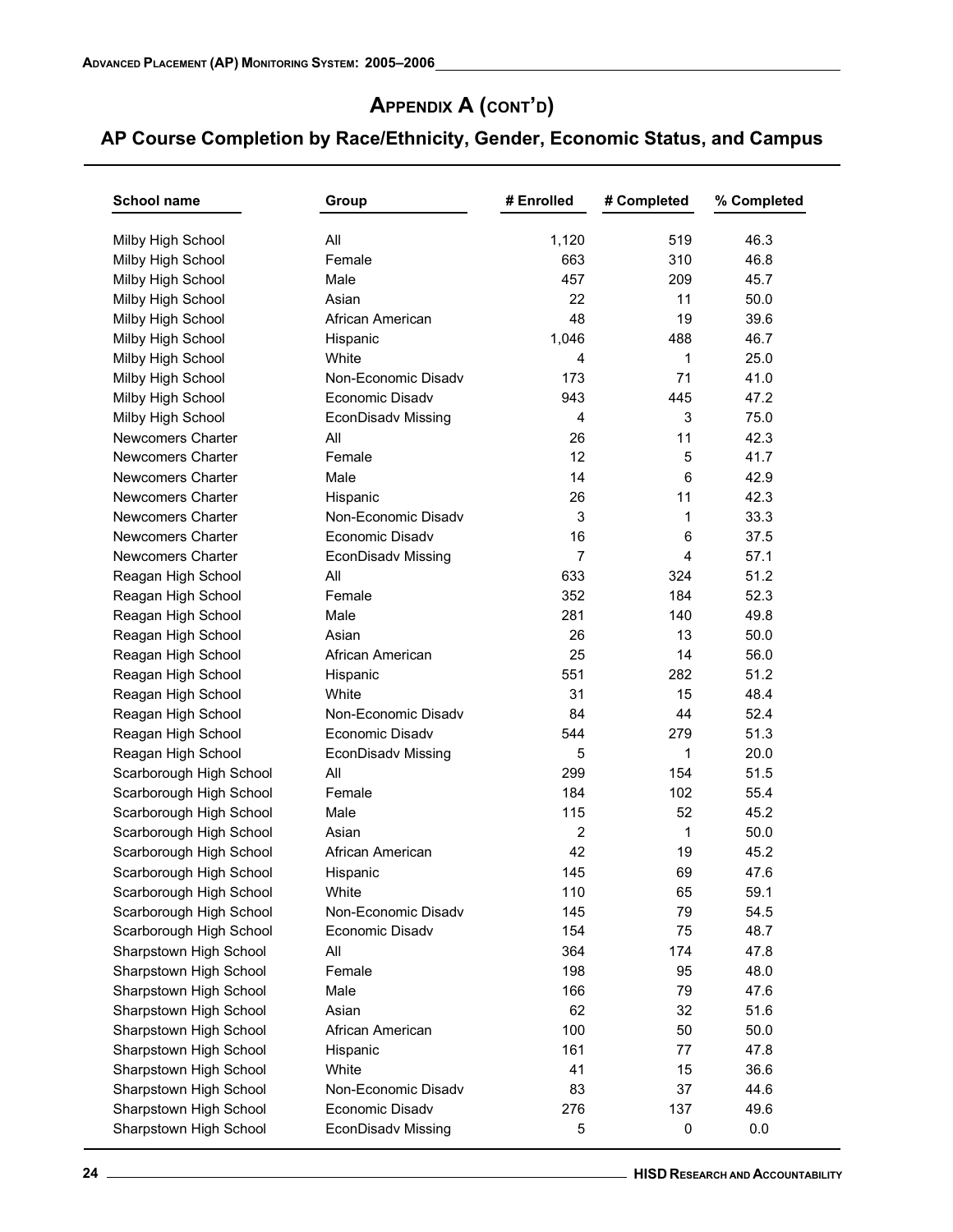| <b>School name</b>                           | Group                     | # Enrolled     | # Completed    | % Completed |
|----------------------------------------------|---------------------------|----------------|----------------|-------------|
| <b>Sterling High School</b>                  | All                       | 183            | 84             | 45.9        |
| <b>Sterling High School</b>                  | Female                    | 105            | 48             | 45.7        |
| <b>Sterling High School</b>                  | Male                      | 78             | 36             | 46.2        |
| <b>Sterling High School</b>                  | Asian                     | $\overline{4}$ | $\overline{2}$ | 50.0        |
| <b>Sterling High School</b>                  | African American          | 150            | 68             | 45.3        |
| <b>Sterling High School</b>                  | Hispanic                  | 25             | 12             | 48.0        |
| <b>Sterling High School</b>                  | White                     | $\overline{4}$ | $\overline{c}$ | 50.0        |
| <b>Sterling High School</b>                  | Non-Economic Disadv       | 61             | 28             | 45.9        |
| Sterling High School                         | Economic Disadv           | 119            | 54             | 45.4        |
| <b>Sterling High School</b>                  | <b>EconDisadv Missing</b> | 3              | 2              | 66.7        |
| Waltrip High School                          | All                       | 1,427          | 693            | 48.6        |
| Waltrip High School                          | Female                    | 781            | 381            | 48.8        |
| <b>Waltrip High School</b>                   | Male                      | 646            | 312            | 48.3        |
| Waltrip High School                          | Asian                     | 27             | 15             | 55.6        |
| Waltrip High School                          | African American          | 215            | 104            | 48.4        |
| Waltrip High School                          | Hispanic                  | 715            | 338            | 47.3        |
| Waltrip High School                          | White                     | 470            | 236            | 50.2        |
| Waltrip High School                          | Non-Economic Disadv       | 721            | 360            | 49.9        |
| Waltrip High School                          | Economic Disadv           | 706            | 333            | 47.2        |
| Washington High School                       | All                       | 852            | 481            | 56.5        |
| Washington High School                       | Female                    | 325            | 178            | 54.8        |
| Washington High School                       | Male                      | 527            | 303            | 57.5        |
| Washington High School                       | Asian                     | 22             | 13             | 59.1        |
| Washington High School                       | African American          | 553            | 310            | 56.1        |
| Washington High School                       | Hispanic                  | 215            | 123            | 57.2        |
| Washington High School                       | White                     | 62             | 35             | 56.5        |
| Washington High School                       | Non-Economic Disadv       | 361            | 204            | 56.5        |
| Washington High School                       | Economic Disady           | 482            | 271            | 56.2        |
| Washington High School                       | EconDisadv Missing        | 9              | 6              | 66.7        |
| Westbury High School                         | All                       | 862            | 476            | 55.2        |
| Westbury High School                         | Female                    | 527            | 300            | 56.9        |
| Westbury High School                         | Male                      | 335            | 176            | 52.5        |
| Westbury High School                         | Asian                     | 69             | 39             | 56.5        |
| Westbury High School                         | African American          | 325            | 182            | 56.0        |
| Westbury High School                         | Hispanic                  | 312            | 152            | 48.7        |
| Westbury High School                         | White                     | 156            | 103            | 66.0        |
| Westbury High School                         | Non-Economic Disadv       | 376            | 215            | 57.2        |
| Westbury High School                         | Economic Disadv           | 474            | 251            | 53.0        |
|                                              |                           | 12             | 10             | 83.3        |
| Westbury High School                         | <b>EconDisadv Missing</b> |                |                | 52.2        |
| Westside High School<br>Westside High School | All<br>Female             | 3,241          | 1,692<br>872   | 52.3        |
|                                              |                           | 1,668          |                | 52.1        |
| Westside High School                         | Male                      | 1,573          | 820            |             |
| Westside High School                         | Asian                     | 546            | 307            | 56.2        |
| Westside High School                         | African American          | 460            | 219            | 47.6        |
| Westside High School                         | Hispanic                  | 617            | 307            | 49.8        |
| Westside High School                         | Native American           | 11             | 6              | 54.5        |
| Westside High School                         | White                     | 1,607          | 853            | 53.1        |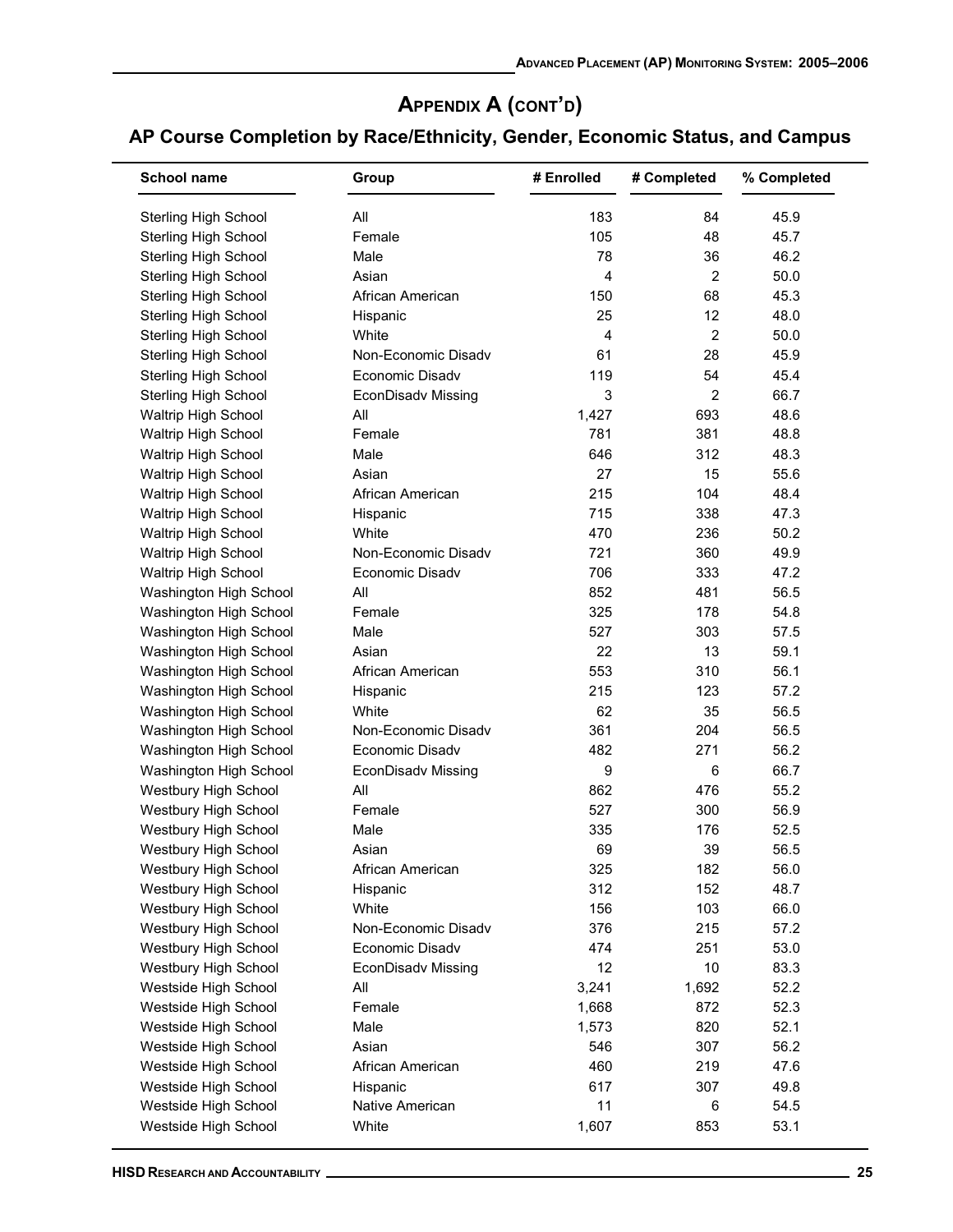| <b>School name</b>          | Group               | # Enrolled     | # Completed    | % Completed |
|-----------------------------|---------------------|----------------|----------------|-------------|
| Westside High School        | Non-Economic Disady | 2,367          | 1,234          | 52.1        |
| Westside High School        | Economic Disadv     | 851            | 442            | 51.9        |
| Westside High School        | EconDisadv Missing  | 23             | 16             | 69.6        |
| Wheatley High School        | All                 | 201            | 110            | 54.7        |
| Wheatley High School        | Female              | 129            | 68             | 52.7        |
| Wheatley High School        | Male                | 72             | 42             | 58.3        |
| <b>Wheatley High School</b> | African American    | 149            | 85             | 57.0        |
| <b>Wheatley High School</b> | Hispanic            | 52             | 25             | 48.1        |
| Wheatley High School        | Non-Economic Disady | $\overline{2}$ | 1              | 50.0        |
| <b>Wheatley High School</b> | Economic Disadv     | 195            | 106            | 54.4        |
| <b>Wheatley High School</b> | EconDisadv Missing  | 4              | 3              | 75.0        |
| Worthing High School        | All                 | 257            | 132            | 51.4        |
| Worthing High School        | Female              | 188            | 96             | 51.1        |
| Worthing High School        | Male                | 69             | 36             | 52.2        |
| Worthing High School        | Asian               | 3              | $\overline{2}$ | 66.7        |
| Worthing High School        | African American    | 240            | 122            | 50.8        |
| Worthing High School        | Hispanic            | 8              | 5              | 62.5        |
| Worthing High School        | Native American     | 4              | $\overline{2}$ | 50.0        |
| Worthing High School        | White               | $\overline{2}$ | 1              | 50.0        |
| Worthing High School        | Non-Economic Disady | 62             | 33             | 53.2        |
| Worthing High School        | Economic Disadv     | 193            | 98             | 50.8        |
| Worthing High School        | EconDisadv Missing  | $\overline{2}$ | 1              | 50.0        |
| Yates High School           | All                 | 376            | 187            | 49.7        |
| Yates High School           | Female              | 266            | 132            | 49.6        |
| Yates High School           | Male                | 110            | 55             | 50.0        |
| Yates High School           | Asian               | 6              | 2              | 33.3        |
| Yates High School           | African American    | 346            | 173            | 50.0        |
| Yates High School           | Hispanic            | 24             | 12             | 50.0        |
| <b>Yates High School</b>    | Non-Economic Disady | 143            | 73             | 51.0        |
| Yates High School           | Economic Disadv     | 233            | 114            | 48.9        |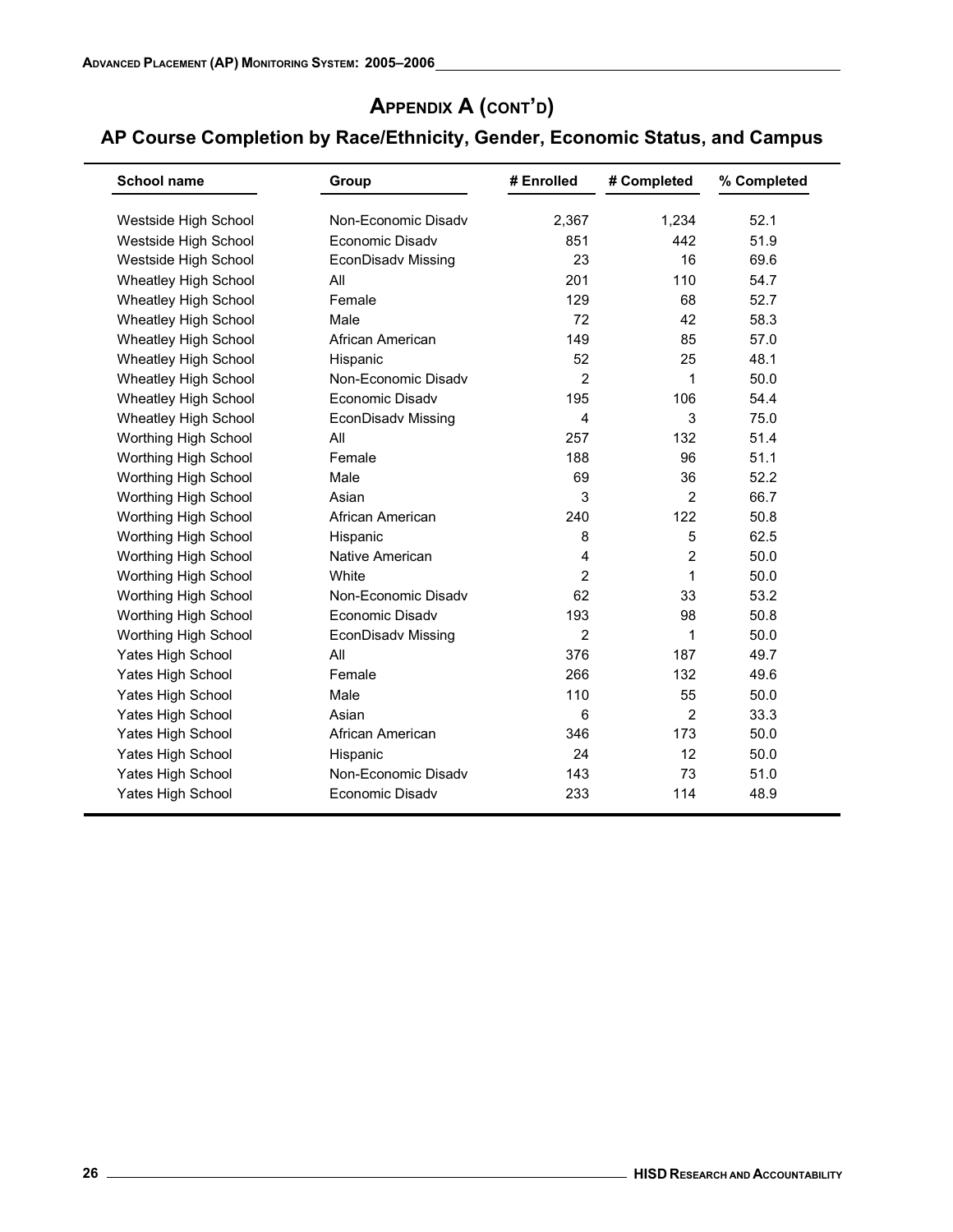## **APPENDIX B**

## Comparison of HISD and National Mean AP Scores by Subject, Gender, and Ethnicity, 2006

|                      | <b>HISD</b>              |                          |                          |                          | <b>National</b>              |                          |      |      |       |       |         |       |
|----------------------|--------------------------|--------------------------|--------------------------|--------------------------|------------------------------|--------------------------|------|------|-------|-------|---------|-------|
| <b>Subject</b>       | F                        | M                        | Asian                    | Hisp.                    | Af.Am                        | White                    | F    | M    | Asian | Hisp. | Af. Am. | White |
| Art: History         | 3.38                     | 3.80                     | $\star$                  | 2.83                     | $\overline{a}$               | 4.07                     | 2.75 | 2.85 | 2.70  | 2.10  | 1.94    | 2.76  |
| Art: Studio Drawing  | 3.10                     | 2.75                     | 3.00                     | $^\star$                 | $\star$                      | 3.00                     | 3.05 | 2.93 | 3.28  | 2.81  | 2.58    | 3.06  |
| Art: Studio 2-D      | 3.58                     | 3.50                     | 3.00                     | $^\star$                 | $\overline{a}$               | 4.00                     | 2.91 | 2.95 | 3.07  | 2.71  | 2.55    | 2.95  |
| Art: Studio 3-D      | $\blacksquare$           | $\overline{\phantom{a}}$ | $\overline{\phantom{a}}$ |                          |                              | $\overline{\phantom{a}}$ | 2.93 | 3.07 | 2.87  | 3.04  | 2.70    | 2.99  |
| Biology              | 2.90                     | 3.22                     | 3.58                     | 2.12                     | 1.59                         | 3.91                     | 2.89 | 3.24 | 3.31  | 2.16  | 1.94    | 3.10  |
| Calculus AB          | 2.66                     | 2.75                     | 3.25                     | 2.02                     | 2.25                         | 3.38                     | 2.89 | 3.14 | 3.21  | 2.22  | 1.95    | 3.11  |
| Calculus BC          | 3.70                     | 3.77                     | 3.71                     | 2.60                     | 3.44                         | 4.09                     | 3.56 | 3.82 | 3.87  | 2.98  | 2.88    | 3.68  |
| Chemistry            | 2.67                     | 3.26                     | 3.84                     | 1.73                     | 2.00                         | 3.19                     | 2.61 | 3.04 | 3.14  | 1.98  | 1.82    | 2.84  |
| Comp. Sci. A         | 2.81                     | 3.08                     | 3.05                     | 3.17                     | $^{\star}$                   | 3.14                     | 2.64 | 2.95 | 3.00  | 2.06  | 1.67    | 3.07  |
| Comp. Sci AB         | $\overline{\phantom{a}}$ | 3.00                     | $\star$                  | $\star$                  | $\qquad \qquad \blacksquare$ | 2.80                     | 3.22 | 3.40 | 3.48  | 2.90  | 2.49    | 3.38  |
| Econ. Micro          | 3.47                     | 3.24                     | 3.92                     | 2.09                     | 2.00                         | 3.92                     | 2.71 | 3.19 | 3.21  | 2.01  | 1.89    | 3.06  |
| Econ. Macro          | 3.04                     | 3.08                     | 3.38                     | 2.12                     | 2.00                         | 3.37                     | 2.49 | 2.95 | 2.99  | 1.84  | 1.82    | 2.85  |
| Eng.Lang.&Comp.      | 2.04                     | 2.09                     | 2.87                     | 1.55                     | 1.37                         | 2.97                     | 2.83 | 2.69 | 2.74  | 2.01  | 1.89    | 2.76  |
| English Lit. & Comp. | 2.24                     | 2.38                     | 2.95                     | 1.74                     | 1.74                         | 3.14                     | 2.89 | 2.89 | 2.93  | 2.22  | 1.97    | 2.99  |
| Env. Sci.            | 1.78                     | 2.51                     | 2.33                     | 1.60                     | 1.86                         | 2.80                     | 2.41 | 2.81 | 2.70  | 1.86  | 1.56    | 2.71  |
| European History     | 2.67                     | 3.92                     | 3.67                     | 2.29                     | 3.00                         | 3.95                     | 2.86 | 3.14 | 3.06  | 2.34  | 2.17    | 3.02  |
| French: Lang.        | 2.53                     | 2.56                     | 2.14                     | 2.33                     | 2.00                         | 3.11                     | 2.62 | 2.64 | 2.49  | 2.07  | 2.61    | 2.57  |
| French: Lit.         | 1.88                     | $\star$                  | $\star$                  | $\star$                  | $\overline{\phantom{0}}$     | 1.80                     | 2.99 | 2.84 | 2.95  | 1.38  | 2.32    | 2.76  |
| Germ. Lang.          | 4.29                     | 3.88                     | 4.00                     | $\star$                  | $\overline{\phantom{a}}$     | 4.17                     | 3.24 | 3.02 | 3.02  | 2.39  | 2.32    | 3.08  |
| Gov. Pol. U.S.       | 2.02                     | 2.35                     | 2.96                     | 1.48                     | 1.48                         | 3.02                     | 2.60 | 2.90 | 2.80  | 2.02  | 1.97    | 2.90  |
| Gov. Comp.           | $\overline{a}$           | $\star$                  | $\star$                  | $^\star$                 | $\overline{\phantom{a}}$     | *                        | 2.58 | 2.88 | 2.82  | 1.93  | 1.72    | 2.82  |
| Human Geog.          | 3.67                     | 3.61                     | 3.96                     | 3.43                     | 3.33                         | 3.62                     | 2.70 | 3.02 | 3.18  | 2.02  | 1.88    | 3.02  |
| Italian Language     |                          | $^\star$                 | $\overline{a}$           | *                        | $\overline{\phantom{0}}$     | *                        | 2.69 | 2.57 | 1.93  | 3.12  | 2.29    | 2.45  |
| Latin: Vergil        | 2.63                     | 2.60                     | $\star$                  | $\star$                  | $\overline{a}$               | 2.67                     | 2.98 | 2.93 | 3.17  | 2.06  | 2.45    | 2.70  |
| Latin: Lit.          | $\star$                  | $\star$                  | $\star$                  |                          |                              | $\star$                  | 3.16 | 3.04 | 3.17  | 2.50  | 2.33    | 2.88  |
| <b>Music Theory</b>  | 3.70                     | 3.22                     | 3.29                     | $\star$                  | 2.50                         | 3.95                     | 3.05 | 3.19 | 3.47  | 2.36  | 2.44    | 3.22  |
| Phys. B              | 1.91                     | 2.67                     | 3.07                     | 1.31                     | 2.00                         | 3.67                     | 2.50 | 2.91 | 2.86  | 1.87  | 1.78    | 2.84  |
| Phys.C: Elec.& Mag.  | $\star$                  | 4.27                     | 3.93                     | $\overline{\phantom{a}}$ | $^\star$                     | 4.75                     | 3.26 | 3.56 | 3.59  | 2.81  | 2.94    | 3.52  |
| Phys.C: Mechanics    | 4.20                     | 3.61                     | 3.87                     | $\star$                  | $\star$                      | 4.43                     | 2.90 | 3.41 | 3.38  | 2.41  | 2.41    | 3.33  |
| Psychology           | 3.12                     | 3.51                     | 3.69                     | 1.79                     | 2.23                         | 3.85                     | 3.11 | 3.20 | 3.27  | 2.44  | 2.16    | 3.28  |
| Spanish: Lang        | 3.98                     | 3.91                     | 3.00                     | 4.10                     | 2.00                         | 3.44                     | 3.40 | 3.32 | 2.84  | 3.85  | 1.99    | 2.72  |
| Spanish: Lit.        | 2.90                     | 2.64                     | 3.86                     | 2.57                     | $\overline{\phantom{a}}$     | 3.75                     | 2.82 | 2.72 | 3.27  | 2.64  | 2.31    | 3.02  |
| <b>Statistics</b>    | 2.51                     | 3.08                     | 3.56                     | 1.59                     | 1.82                         | 3.00                     | 2.66 | 3.05 | 3.08  | 2.05  | 1.78    | 2.94  |
| U.S. History         | 2.23                     | 2.39                     | 3.28                     | 1.54                     | 1.42                         | 3.30                     | 2.64 | 2.86 | 2.87  | 1.93  | 1.83    | 2.83  |
| <b>World History</b> | 1.97                     | 2.44                     | 3.38                     | 1.44                     | 1.55                         | 2.80                     | 2.45 | 2.83 | 2.90  | 1.87  | 1.79    | 2.77  |

\*No scores reported for less than five students

Source: National Summary Report and 2006 College Board Report. Hispanic students include Mexican American, Puerto Rican, and Other Hispanic. If scores were not available on the national level, they were not included in the calculations. The national data reflect totals for Public School Students by race/ethnicity. The data presented for gender reflect all students.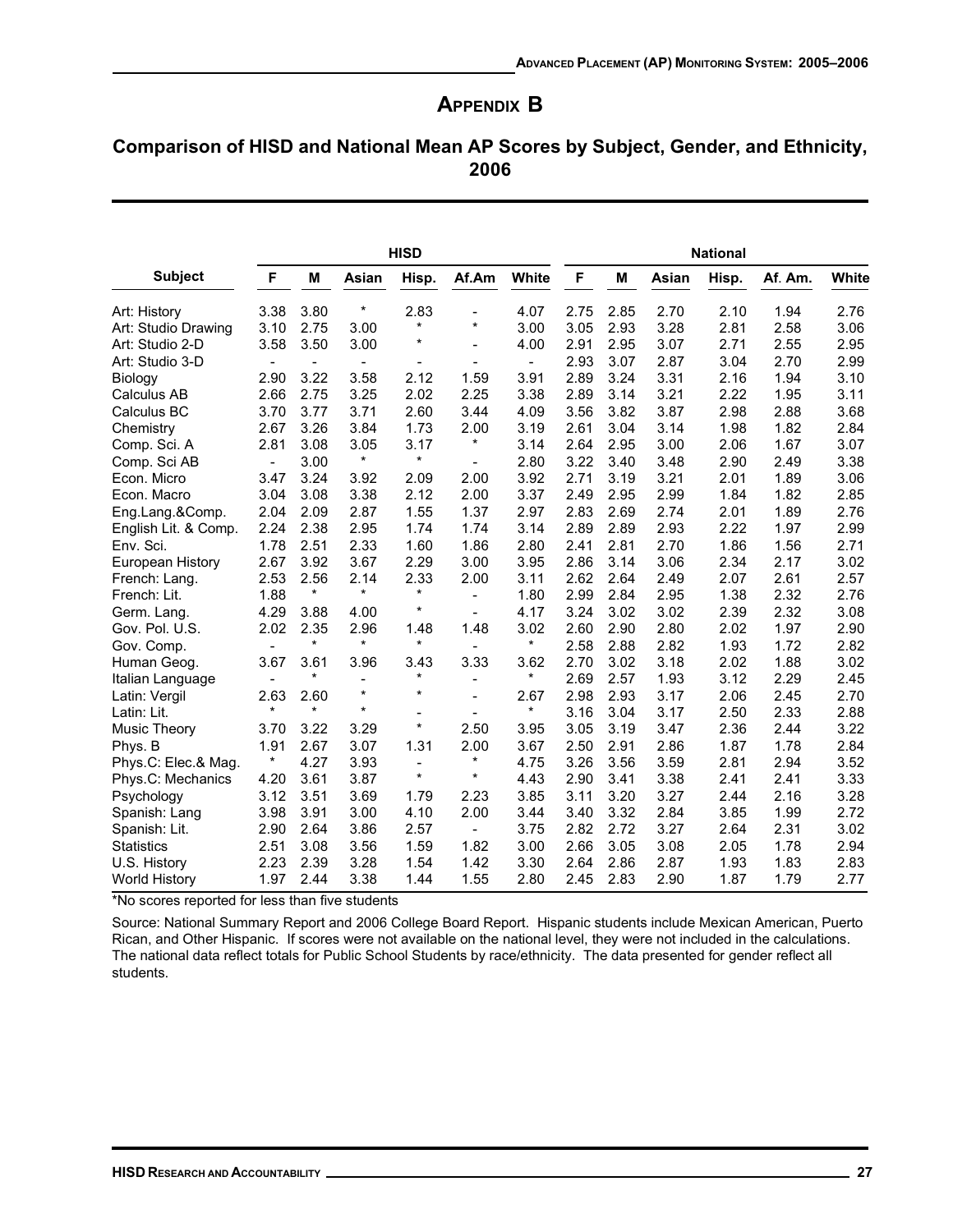# APPENDIX C

|                     |             | 2006         |             |
|---------------------|-------------|--------------|-------------|
| <b>Subject</b>      | Male-Female | White-Af.Am. | White-Hisp. |
| Art: History        | 0.42        | N/A          | 1.24        |
| Art: Studio 2-D     | $-0.08$     | N/A          | N/A         |
| Art Studio 3-D      | N/A         | N/A          | N/A         |
| Art: Studio Drawing | $-0.35$     | N/A          | N/A         |
| Biology             | 0.32        | 2.32         | 1.79        |
| Calculus AB         | 0.09        | 1.13         | 1.36        |
| Calculus BC         | 0.07        | 0.65         | 1.49        |
| Chemistry           | 0.59        | 1.19         | 1.46        |
| Comp. Sci. A        | 0.27        | N/A          | $-0.03$     |
| Comp. Sci AB        | N/A         | N/A          | N/A         |
| Econ. Macro         | 0.04        | 1.37         | 1.25        |
| Econ, Micro         | $-0.23$     | 1.92         | 1.83        |
| Eng. Lang.&Comp.    | 0.05        | 1.60         | 1.42        |
| English Lit.        | 0.14        | 1.40         | 1.40        |
| Environmental Sci.  | 0.73        | 0.94         | 1.20        |
| European Hist.      | 1.25        | 0.95         | 1.66        |
| French: Lang.       | 0.03        | 1.11         | 0.78        |
| French: Lit.        | N/A         | N/A          | N/A         |
| German: Lang.       | $-0.41$     | N/A          | N/A         |
| Gov. Politics Comp  | N/A         | N/A          | N/A         |
| Gov. Politics U.S.  | 0.33        | 1.54         | 1.54        |
| Human Geog.         | $-0.06$     | 0.29         | 0.19        |
| Italian Language    | N/A         | N/A          | N/A         |
| Latin: Lit.         | N/A         | N/A          | N/A         |
| Latin: Vergil       | $-0.03$     | N/A          | N/A         |
| <b>Music Theory</b> | $-0.48$     | 1.45         | N/A         |
| Phys. B             | 0.76        | 1.67         | 2.36        |
| Phys.C: Elec& Mag.  | N/A         | N/A          | N/A         |
| Phys. C: Mech.      | $-0.59$     | N/A          | N/A         |
| Psychology          | 0.39        | 1.62         | 2.06        |
| Spanish: Lang       | $-0.07$     | 1.44         | $-0.66$     |
| Spanish: Lit.       | -0.26       | N/A          | 1.18        |
| <b>Statistics</b>   | 0.57        | 1.18         | 1.41        |
| U.S. History        | 0.16        | 1.88         | 1.76        |
| World History       | 0.47        | 1.25         | 1.36        |

## Ethnic and Gender Differential, 2006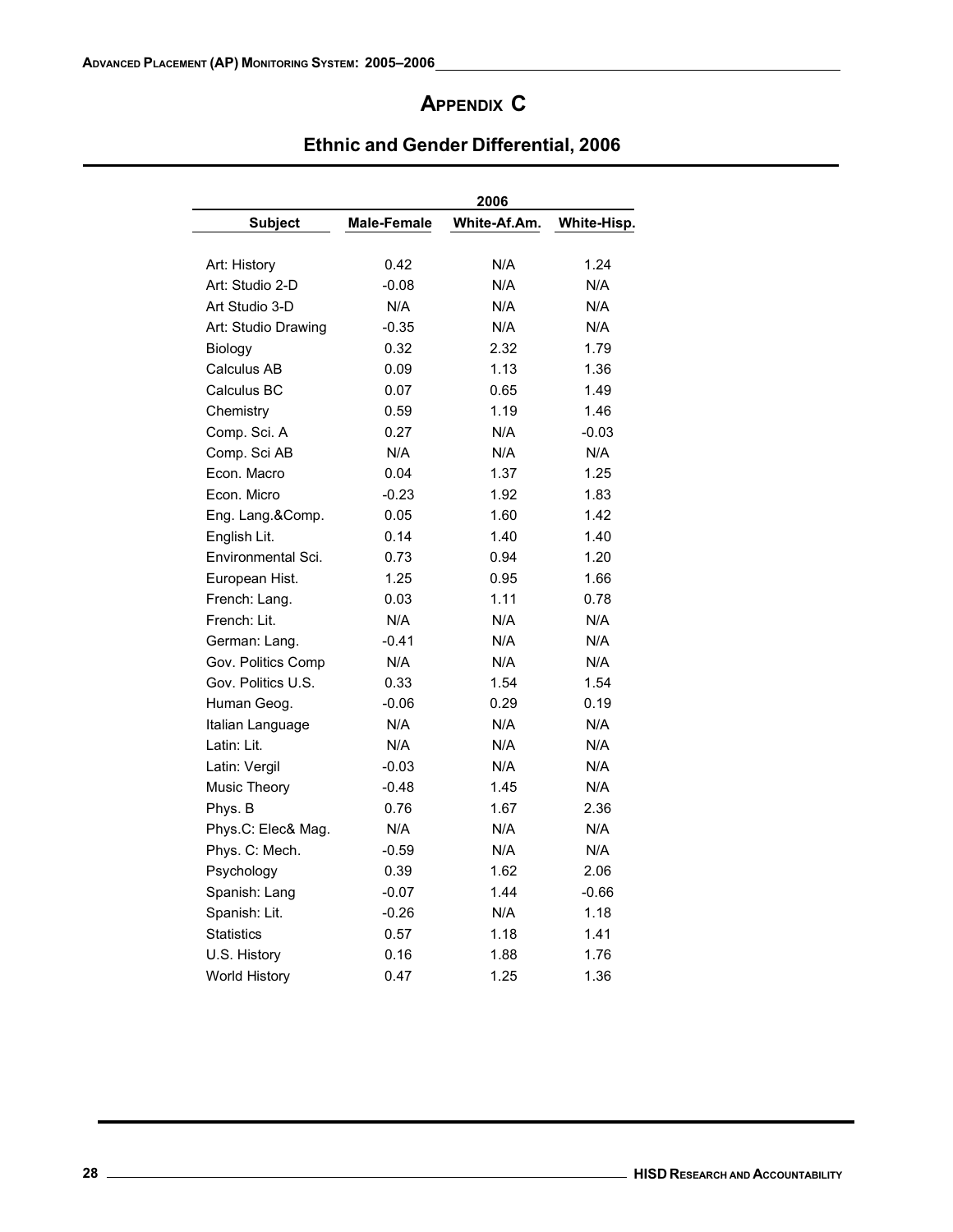# **APPENDIX D**

|                                      | $%$ of                      |                             |                             |                            |  |
|--------------------------------------|-----------------------------|-----------------------------|-----------------------------|----------------------------|--|
| <b>School Name</b>                   | % of 10 <sup>th</sup> Grade | % of 11 <sup>th</sup> Grade | % of 12 <sup>th</sup> Grade | Graduating<br><b>Class</b> |  |
| Austin                               | $0.0\,$                     | 8.1                         | 2.0                         | 9.3                        |  |
| <b>Bellaire</b>                      | 20.1                        | 38.6                        | 36.6                        | 46.3                       |  |
| Carnegie Vanguard                    | 30.6                        | 37.6                        | 34.4                        | 56.3                       |  |
| <b>Challenge Early</b><br>College HS | 27.9                        | 13.0                        | 4.9                         | 17.1                       |  |
| Chavez                               | 1.0                         | 4.6                         | 5.6                         | 18.6                       |  |
| Davis                                | 1.6                         | 10.2                        | 5.0                         | 11.7                       |  |
| DeBakey                              | 3.9                         | 37.8                        | 48.4                        | 59.5                       |  |
| Eastwood                             | $0.0\,$                     | $0.0\,$                     | 0.0                         | 3.8                        |  |
| Furr                                 | 0.0                         | 0.0                         | 0.0                         | 0.0                        |  |
| Houston                              | 2.5                         | 4.0                         | 2.9                         | 6.3                        |  |
| <b>HSLEJC</b>                        | 4.8                         | 21.6                        | 9.6                         | 27.2                       |  |
| <b>HSPVA</b>                         | 6.1                         | 37.7                        | 19.4                        | 31.6                       |  |
| Jones                                | 0.0                         | 0.0                         | 1.1                         | 1.7                        |  |
| Jordan                               | 7.6                         | 3.4                         | 0.0                         | 2.8                        |  |
| Kashmere                             | 0.0                         | 0.0                         | 0.0                         | 0.0                        |  |
| Lamar                                | 0.2                         | 1.3                         | 7.0                         | 9.1                        |  |
| Lee                                  | 0.2                         | 1.2                         | 4.8                         | 8.2                        |  |
| Madison                              | 0.4                         | 0.6                         | 1.9                         | 2.3                        |  |
| MCTC-HS                              | 2.2                         | 0.0                         | 0.0                         | 0.0                        |  |
| Milby                                | 1.9                         | 3.8                         | 6.8                         | 13.6                       |  |
| Reagan                               | 16.4                        | 23.2                        | 31.4                        | 100.0                      |  |
| Scarborough                          | 0.5                         | 0.5                         | 2.7                         | 9.1                        |  |
| Sharpstown                           | 0.3                         | 5.7                         | 6.8                         | 9.0                        |  |
| Sterling                             | 0.4                         | 0.0                         | 0.5                         | 1.0                        |  |
| Waltrip                              | 0.0                         | 3.8                         | 1.3                         | 2.6                        |  |
| Washington                           | $0.8\,$                     | 2.9                         | 3.6                         | 4.3                        |  |
| Westbury                             | 1.2                         | 1.4                         | 2.1                         | 4.0                        |  |
| Westside                             | 12.4                        | 18.0                        | 25.5                        | 38.2                       |  |
| Wheatley                             | 0.0                         | 0.0                         | 0.0                         | 0.0                        |  |
| Worthing                             | $0.0\,$                     | 0.4                         | 0.0                         | 0.0                        |  |
| Yates                                | 0.0                         | 0.0                         | 0.0                         | 0.3                        |  |

## 2006 AP Performance Based on Percentage of Students Enrolled in Grades 10, 11, and 12 scoring 3 or higher on at least one AP exam and Graduating Class Summary

Source: 2006 College Board Report.

Note: Results do not include data for students enrolled in ninth grade or lower. The percentage of enrollment by grade measures the students enrolled in grades 10, 11, and 12 who scored 3 or higher on at least one AP exam during the 2006 school year. The Graduating Class Summary shows what percentage of students in grade 12 scored a 3 or higher at any point in their high school years.